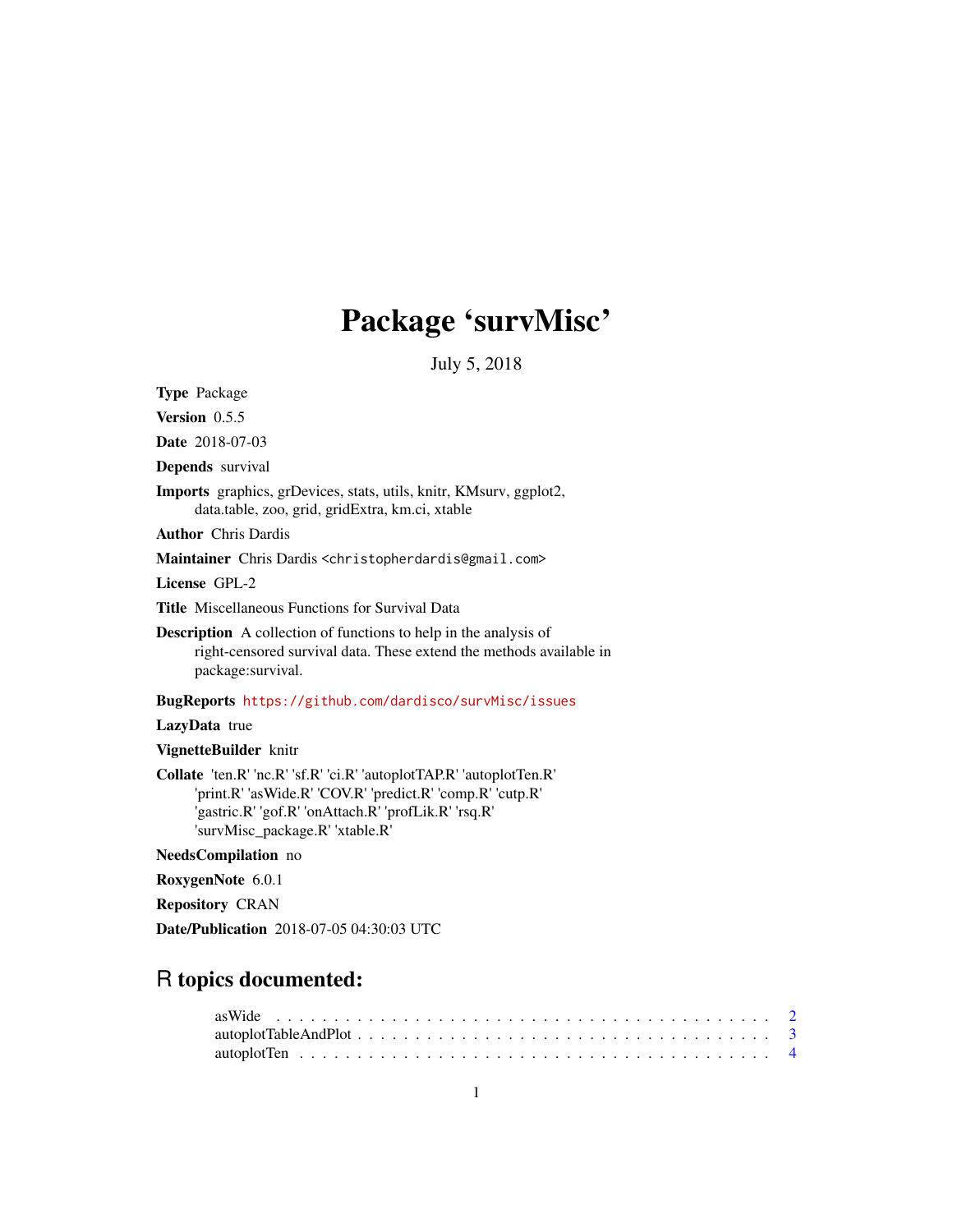#### <span id="page-1-0"></span> $2 \cos \theta$  as Wide

#### **Index** [42](#page-41-0)

<span id="page-1-1"></span>asWide *Convert an object to "wide" or "long" form.*

# Description

Convert an object to "wide" or "long" form.

# Usage

```
asWide(x, ...)
## S3 method for class 'ten'
asWide(x, ...)asLong(x, ...)
## S3 method for class 'ten'
asLong(x, ...)
```

| x        | An object of class ten or pred.         |
|----------|-----------------------------------------|
| $\cdots$ | Additional arguments (not implemented). |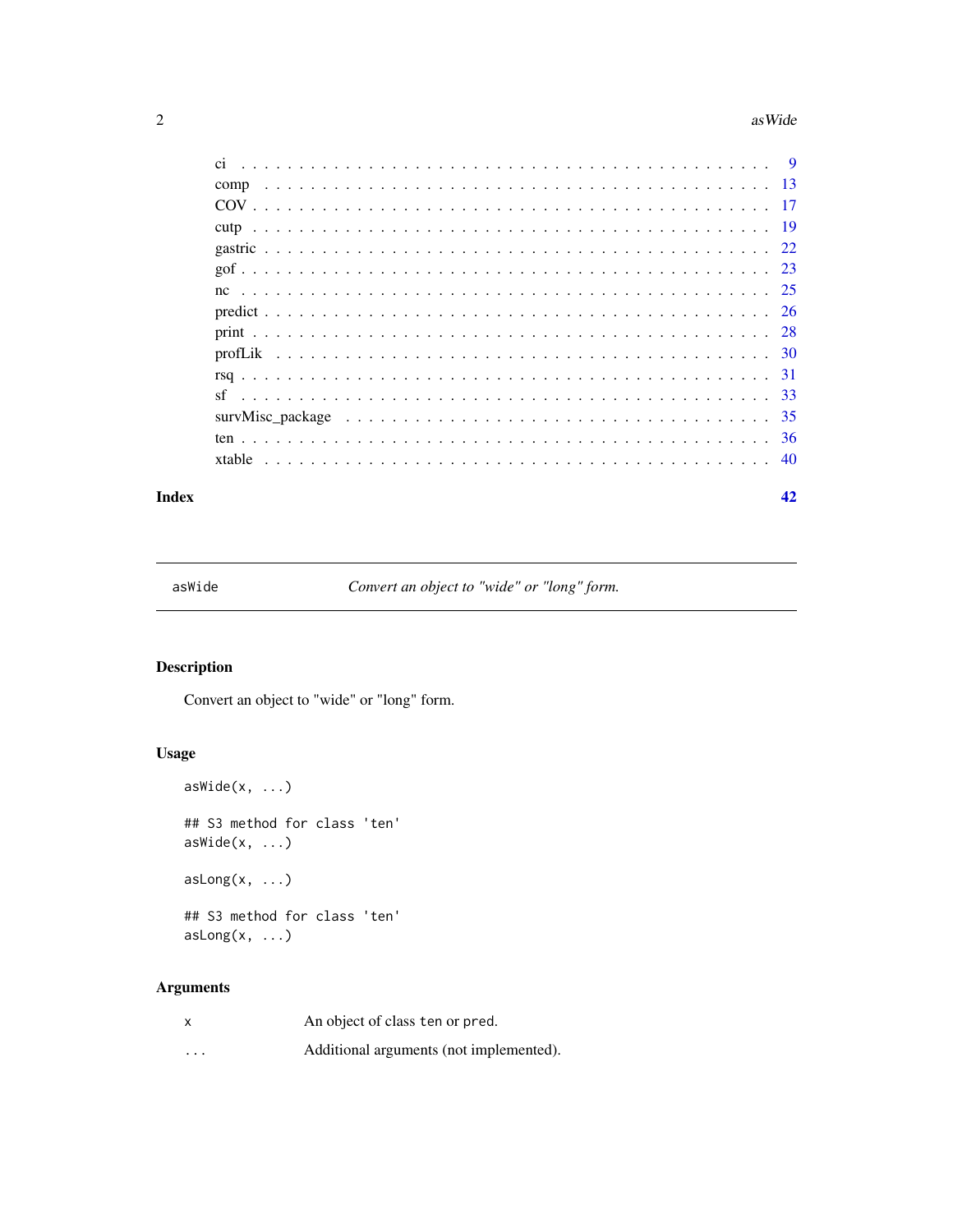# <span id="page-2-0"></span>Value

A new data.table is returned, with the data in 'wide' or 'long' format. There is one row for each time point. For a ten object generated from a numeric or Surv object, this has columns:

- t time.
- e number of events.
- n **number** at risk.

If derived from a survfit, coxph or formula object, there are additional columns for e and n for *each* covariate group.

# Note

Most methods for ten objects are designed for the 'long' form.

#### Examples

```
## Not run:
data("bmt", package="KMsurv")
require("survival")
t1 <- ten(c1 <- coxph(Surv(t2, d3) ~ z3*z10, data=bmt))
asWide(t1)
## End(Not run)
## Not run:
asLong(asWide(t1))
stopifnot(asLong(asWide(t1)) == ten(ten(t1)))
## End(Not run)
```
autoplotTableAndPlot *Arrange a survival plot with corresponding table and legend.*

# Description

Arrange a survival plot with corresponding table and legend.

# Usage

```
## S3 method for class 'tableAndPlot'
autoplot(object, ..., hideTabLeg = TRUE,
 tabHeight = 0.25
```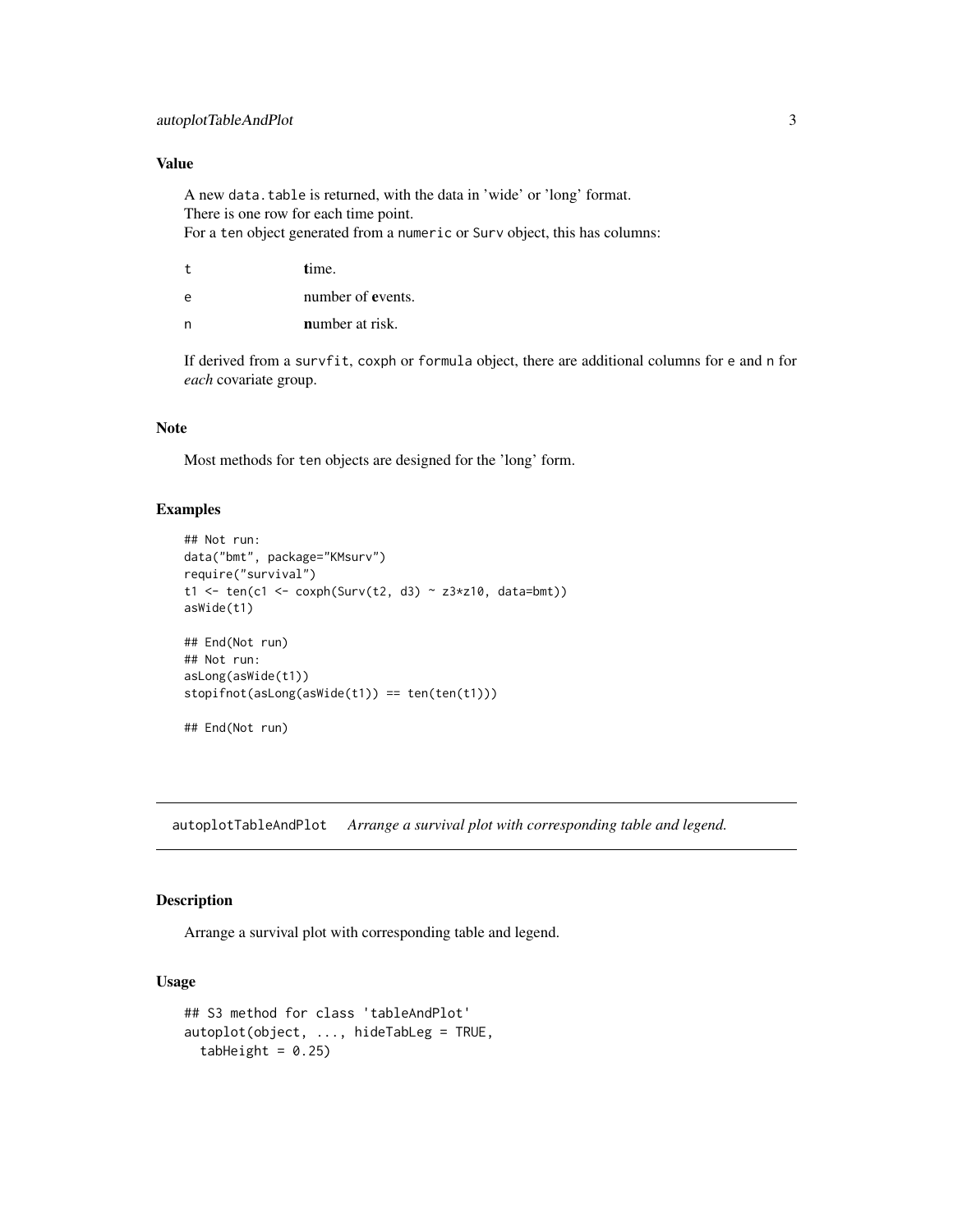#### <span id="page-3-0"></span>Arguments

| object     | An object of class "tableAndPlot", as returned by ggplot. Ten.                                                                                   |
|------------|--------------------------------------------------------------------------------------------------------------------------------------------------|
| $\ddots$ . | Additional arguments (not implemented).                                                                                                          |
| hideTabLeg | Hide table legend.<br>If hide Table $g = TRUE$ (the default), the table legend will not appear.                                                  |
| tabHeight  | Table height, as a fraction/ proportion of the whole.<br>tabHeight=0.25 (the default) makes the table $0.25 = 25\%$ of the whole plot<br>height. |

# Details

Arguments to plotHeigth and tabHeight are best specified as fractions adding to 1,

# Value

A graph, plotted with gridExtra::grid.arrange.

# Note

This method is called by [print.tableAndPlot](#page-27-1) and by print.stratTableAndPlot.

#### Author(s)

Chris Dardis. Based on existing work by R. Saccilotto, Abhijit Dasgupta, Gil Tomas and Mark Cowley.

# Examples

```
## Not run:
data("kidney", package="KMsurv")
autoplot(survfit(Surv(time, delta) ~ type, data=kidney), type="fill")
autoplot(ten(survfit(Surv(time, delta) ~ type, data=kidney)), type="fill")
data("bmt", package="KMsurv")
s2 <- survfit(Surv(time=t2, event=d3) ~ group, data=bmt)
autoplot(s2)
```
## End(Not run)

autoplotTen *Generate a* ggplot *for a* survfit *or* ten *object*

# Description

Generate a ggplot for a survfit or ten object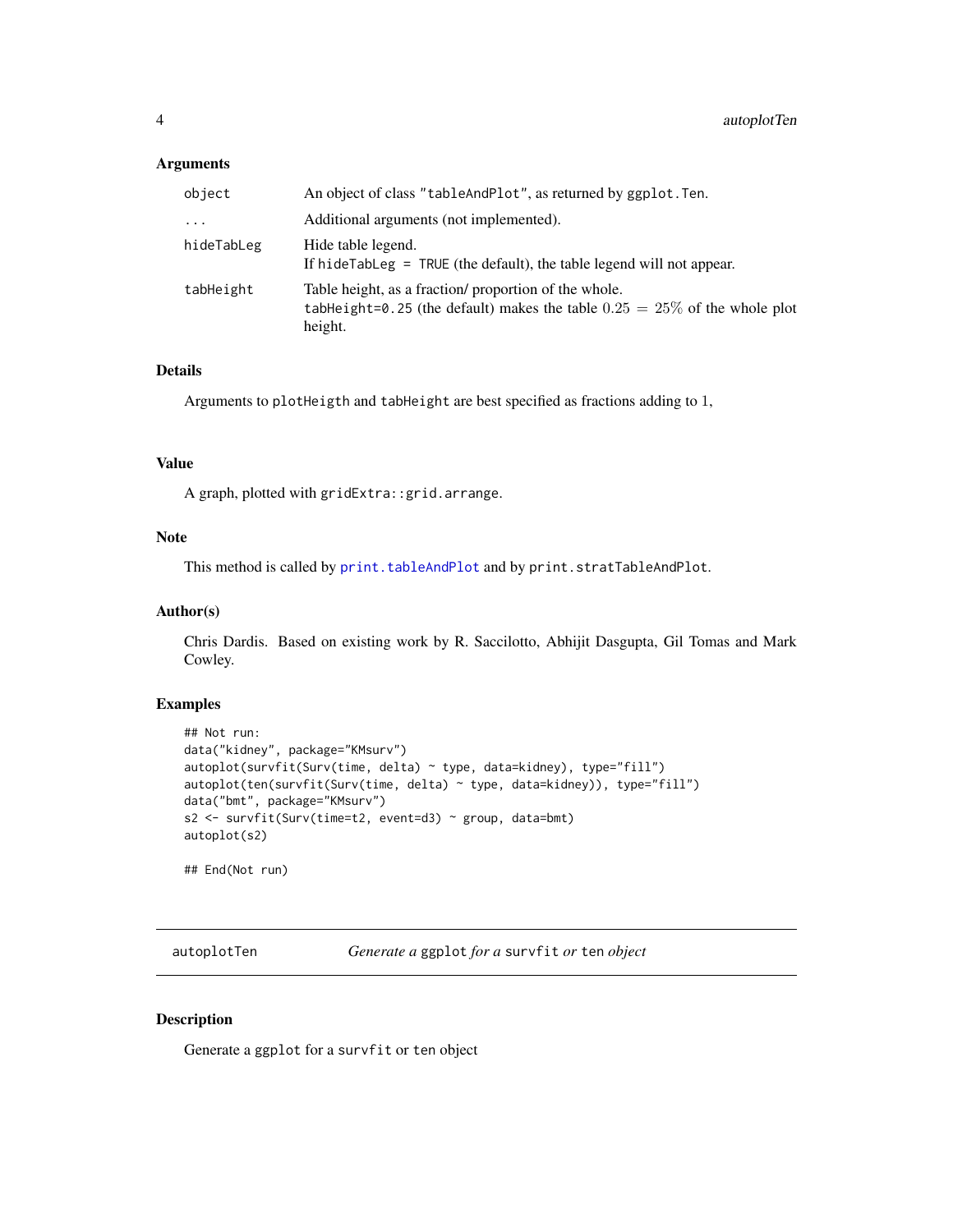# autoplotTen 5

#### Usage

```
autoplot(object, ...)
## S3 method for class 'ten'
autoplot(object, ..., title = "Marks show times with censoring",
 type = c("single", "CI", "fill"), alpha = 0.05, ciline = 10,censShape = 3, palette = c("Dark2", "Set2", "Accent", "Paired", "Pastel1",
  "Pastel2", "Set1", "Set3"), jitter = c("none", "noEvents", "all"),
  tabTitle = "Number at risk by time", xLab = "Time",
  timeTicks = c("major", "minor", "days", "months", "custom"), times = NULL,
  yLab = "Survival", yScale = c("perc", "frac"), legend = TRUE,
  legTitle = "Group", legLabs = NULL, legOrd = NULL, titleSize = 15,
  axisTitleSize = 15, axisLabSize = 10, survLineSize = 0.5,
  censSize = 5, legTitleSize = 10, legLabSize = 10, fillLineSize = 0.05,
  tabTitleSize = 15, tabLabelize = 5, nRiskSize = 5## S3 method for class 'stratTen'
autoplot(object, ..., title = NULL, type = c("single","CI", "fill"), alpha = 0.05, ciline = 10, censShape = 3,
  palette = c("Dark2", "Set2", "Accent", "Paired", "Pastel1", "Pastel2",
  "Set1", "Set3"), jitter = c("none", "noEvents", "all"),
  tabTitle = "Number at risk by time", xLab = "Time",
  timeTicks = c("major", "minor", "days", "months", "custom"), times = NULL,
 yLab = "Survival", yScale = c("perc", "frac"), legend = TRUE,
  legTitle = "Group", legLabs = NULL, legOrd = NULL, titleSize = 15,
  axisTitleSize = 15, axisLabSize = 10, survLineSize = 0.5,
  censSize = 5, legTitleSize = 10, legLabSize = 10, fillLineSize = 0.05,
  tabTitleSize = 15, tabLabelze = 5, nRiskSize = 5## S3 method for class 'survfit'
autoplot(object, ...,
  title = "Marks show times with censoring", type = c("single", "CI",
  "fill"), alpha = 0.05, ciline = 10, censShape = 3,
  palette = c("Dark2", "Set2", "Accent", "Paired", "Pastel1", "Pastel2",
  "Set1", "Set3"), jitter = c("none", "noEvents", "all"),
  tabTitle = "Number at risk by time", xLab = "Time",
  timeTicks = c("major", "minor", "weeks", "months", "custom"),
  times = NULL, yLab = "Survival", yScale = c("perc", "frac"),
  legend = TRUE, legLabs = NULL, legOrd = NULL, legTitle = "Group",
  titleSize = 15, axisTitleSize = 15, axisLabSize = 10,
  survLineSize = 0.5, censSize = 5, legTitleSize = 10, legLabSize = 10,
  fillLineSize = 0.05, tabTitleSize = 15, tabLabSize = 5, nRiskSize = 5,
  pVal = FALSE, sigP = 1, pX = 0.1, pY = 0.1)
```

| object            | An object of class survfit, ten or stratTen. |
|-------------------|----------------------------------------------|
| $\cdot\cdot\cdot$ | Additional arguments (not implemented).      |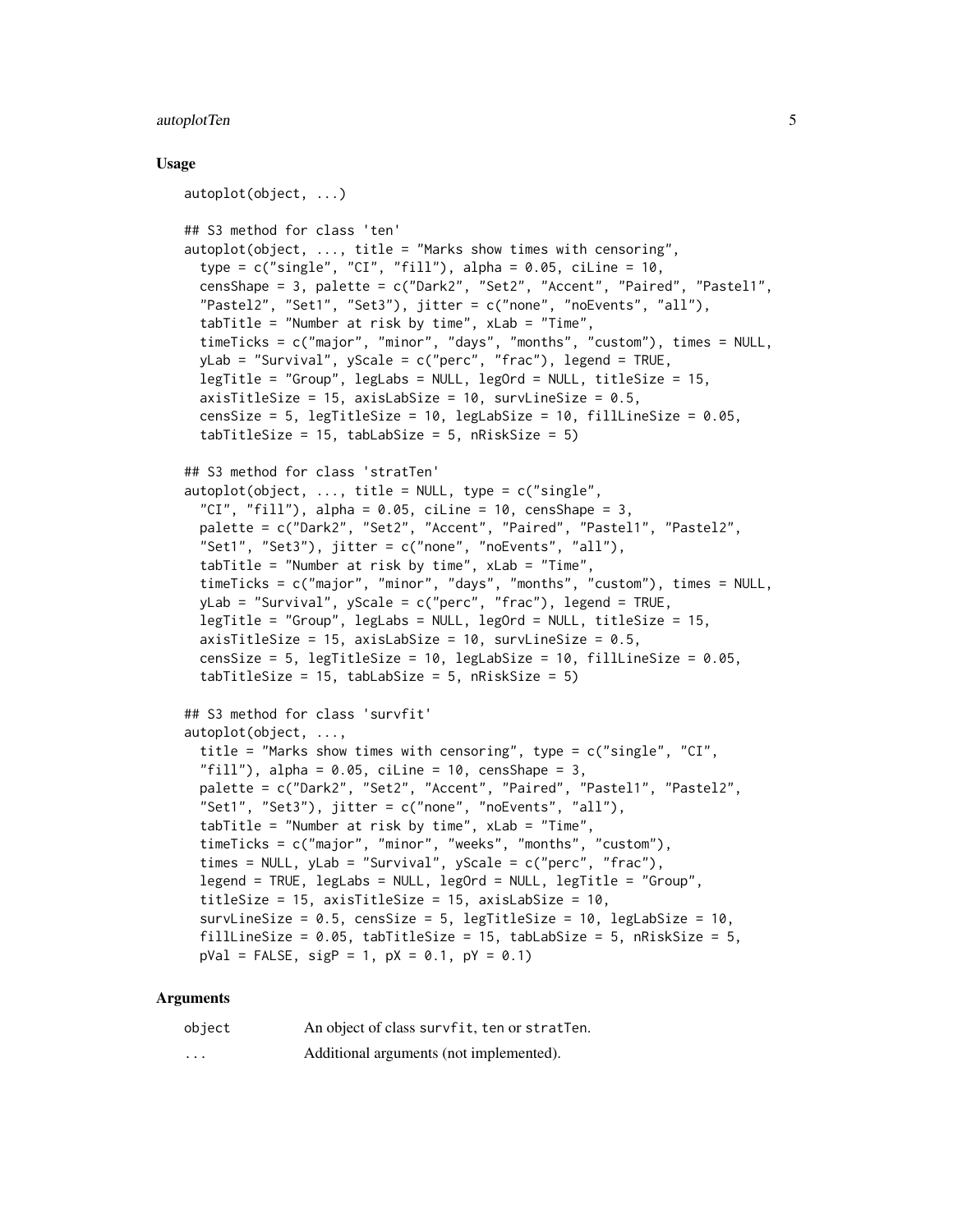| title     | Title for survival plot.                                                                                                                                                                                                                                                                         |
|-----------|--------------------------------------------------------------------------------------------------------------------------------------------------------------------------------------------------------------------------------------------------------------------------------------------------|
| type      | type="single" (the default) plots single lines.                                                                                                                                                                                                                                                  |
|           | type="CI" Adds lines indicating confidence intervals (taken from upper and<br>lower values of survfit object).<br>Higher values of alpha (opacity) are recommended for this, e.g. alpha=0.8.<br>type="fill" Adds filled rectangles from the survival lines to the confidence<br>intervals above. |
| alpha     | Opacity of lines indicating confidence intervals or filled rectangles. Should be<br>in range $0 - 1$ . Lower = more transparent.<br>Larger values e.g. alpha=0.7 are recommended for confidence intervals.                                                                                       |
| ciLine    | Confidence interval line type. See 'line type specification' in<br>?graphics::par                                                                                                                                                                                                                |
| censShape | Shape of marks to indicate censored onservations.<br>Default is 3 which gives vertical ticks.<br>Use censShape=10 for circular marks. See<br>?graphics::points                                                                                                                                   |
| palette   | Options are taken from color_brewer.                                                                                                                                                                                                                                                             |
|           | • palette="Dark2" (the default) is recommended for single or CI plots.                                                                                                                                                                                                                           |
|           | • palette="Set2" is recommended for type="fill" plots.                                                                                                                                                                                                                                           |
| jitter    | By default, jitter="none".                                                                                                                                                                                                                                                                       |
|           | • If jitter="noEvents", adds some random, positive noise to survival lines<br>with no events (i.e. all observations censored). This will bring them just<br>above 1 on the y-axis, making them easier to see separately.                                                                         |
|           | • If jitter="all" add some vertical and horizontal noise to all survival<br>lines. This can prevent overlapping of lines for censoring.                                                                                                                                                          |
| tabTitle  | Table title.                                                                                                                                                                                                                                                                                     |
|           | -Axis arguments:                                                                                                                                                                                                                                                                                 |
| xLab      | Label for $x$ axis on survival plot.                                                                                                                                                                                                                                                             |
| timeTicks | Numbers to mark on the $x$ axis of the survival plot and the table.                                                                                                                                                                                                                              |
|           | "major" (the default) only the major $x$ -axis (time) marks from the survival plot<br>are are labelled on the plot and table.                                                                                                                                                                    |
|           | "minor" minor axis marks are labelled instead.                                                                                                                                                                                                                                                   |
|           | "days" scale is $0, 7, 14, , t_{max}$<br>"months" scale is $0, 12, 24, \ldots, t_{max}$                                                                                                                                                                                                          |
|           | "custom" scale is given by times below                                                                                                                                                                                                                                                           |
| times     | Vector of custom times to use for $x$ axis.                                                                                                                                                                                                                                                      |
| yLab      | Label for $y$ axis on survival plot.                                                                                                                                                                                                                                                             |
| yScale    | Display for point on $y$ axis:                                                                                                                                                                                                                                                                   |
|           | "perc" Displays as percentages.                                                                                                                                                                                                                                                                  |
|           | "frac" Displays as fractions e.g. $0, 0.1, 0.2, , 1.0$ .                                                                                                                                                                                                                                         |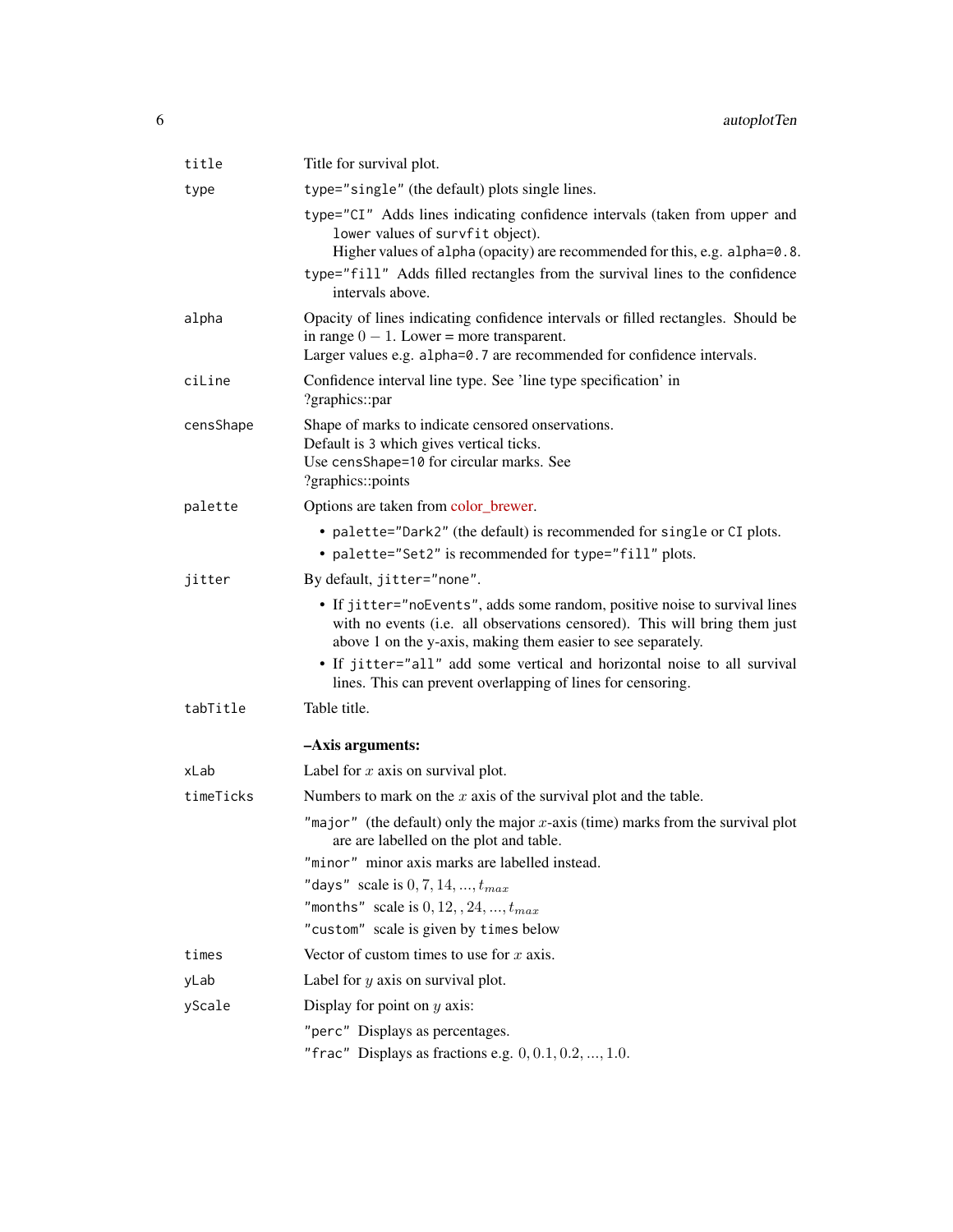# autoplotTen 7

# –Legend arguments:

| legend        | If legend=FALSE, no legends will be produced for the plot or table.                                                                                                                                            |
|---------------|----------------------------------------------------------------------------------------------------------------------------------------------------------------------------------------------------------------|
| legTitle      | Legend title.                                                                                                                                                                                                  |
| legLabs       | Legend labels. These can be used to replace the names of the covariate groups<br>('strata' in the case of a survfit object).<br>Should be given in the same order as those strata.                             |
| leg0rd        | Legend order.                                                                                                                                                                                                  |
|               | -Size arguments:<br>Size arguments are passed to ggplot2::element_text(size=).                                                                                                                                 |
| titleSize     | Title size for survival plot.                                                                                                                                                                                  |
| axisTitleSize | Title size for axes.                                                                                                                                                                                           |
| axisLabSize   | Title size for labels on axes.                                                                                                                                                                                 |
| survLineSize  | Survival line size.                                                                                                                                                                                            |
| censSize      | Size of marks to indicate censored onservations.                                                                                                                                                               |
| legTitleSize  | Title size for legend.                                                                                                                                                                                         |
| legLabSize    | Legend labels width and height.                                                                                                                                                                                |
| fillLineSize  | Line size surrouding filled boxes.                                                                                                                                                                             |
| tabTitleSize  | Table title text size.                                                                                                                                                                                         |
| tabLabSize    | Table legend text size.                                                                                                                                                                                        |
| nRiskSize     | Number at risk - text size.                                                                                                                                                                                    |
|               | -Arguments for autoplot.survfit only:                                                                                                                                                                          |
| pVal          | If $pVal = TRUE$ , adds p value from $log-rank$ test to plot                                                                                                                                                   |
| sigP          | No. of significant digits to display in $p$ value. Typically 1 to 3.                                                                                                                                           |
| pХ            | Location of $p$ value on $x$ axis.<br>Should be in the range of $0 - 1$ , where value is to be placed relative to the<br>maximum observed time.<br>E.g. $pX = 0.5$ will place it half-way along <i>x</i> -axis |
| рY            | Location of $p$ value on $y$ axis.<br>Should be in the range of $0 - 1$ , as above.                                                                                                                            |

# Note

autoplot.survfit may be deprecated after packageVersion 0.6. Please try to use autoplot.ten instead.

# Author(s)

Chris Dardis. autoplot.survfit based on existing work by R. Saccilotto, Abhijit Dasgupta, Gil Tomas and Mark Cowley.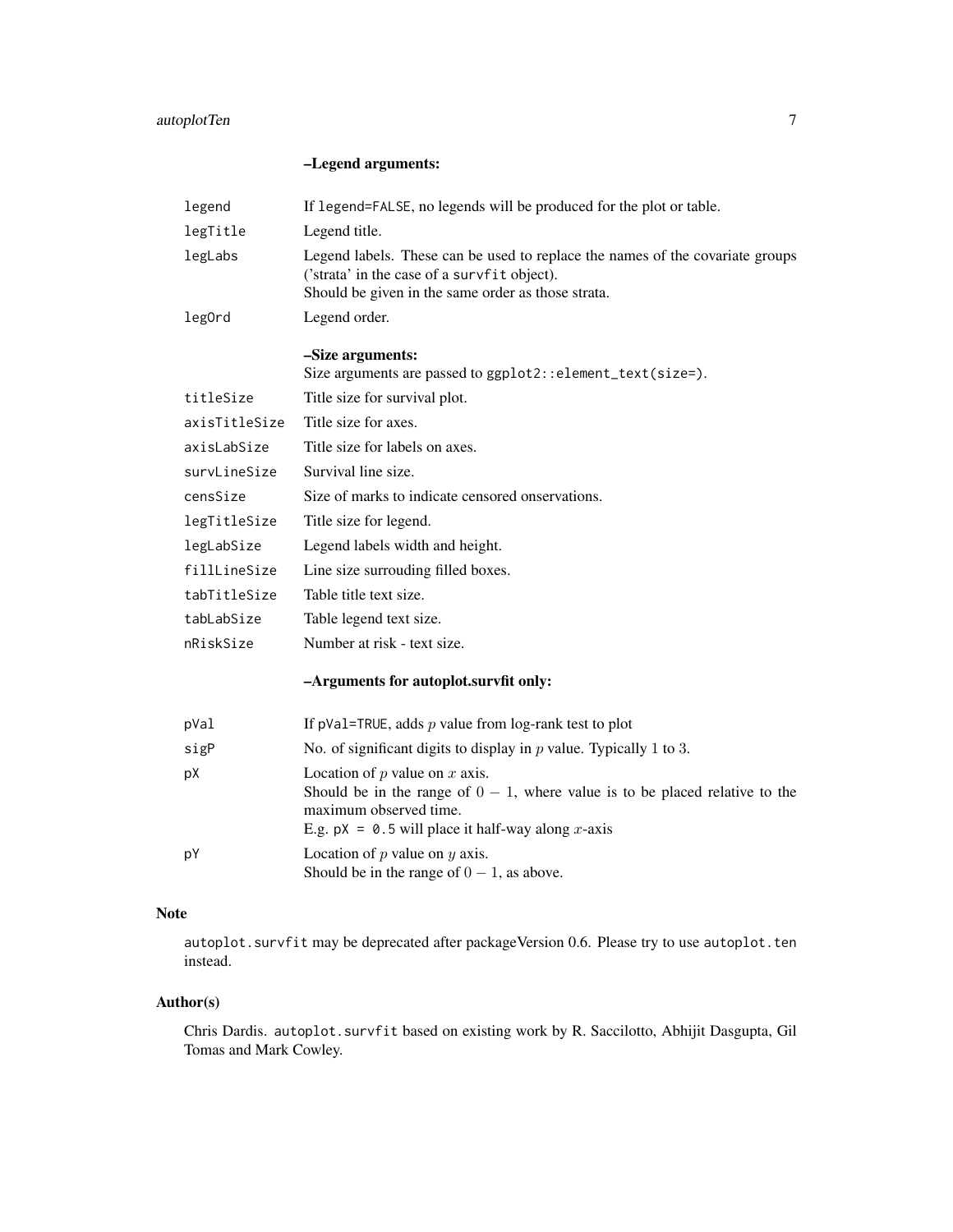#### See Also

?ggplot2::ggplot\_build

# Examples

```
## examples are slow to run; see vignette for output from these
## Not run:
### autoplot.ten
data("kidney", package="KMsurv")
t1 <- ten(survfit(Surv(time, delta) ~ type, data=kidney))
autoplot(t1)
autoplot(t1, type="fill", survLineSize=2, jitter="all")
autoplot(t1, timeTicks="months",
type="CI", jitter="all",
legLabs=c("surgical", "percutaneous"),
title="Time to infection following catheter placement \n
  by type of catheter, for dialysis patients",
titleSize=10, censSize=2)$plot
t2 <- ten(survfit(Surv(time=time, event=delta) ~ 1, data=kidney))
autoplot(t2, legLabs="")$plot
autoplot(t2, legend=FALSE)
data("rectum.dat", package="km.ci")
t3 <- ten(survfit(Surv(time, status) ~ 1, data=rectum.dat))
## change confidence intervals to log Equal-Precision confidence bands
ci(t3, how="nair", tl=1, tU=40)autoplot(t3, type="fill", legend=FALSE)$plot
## manually changing the output
t4 <- ten(survfit(Surv(time, delta) ~ type, data=kidney))
(a4 <- autoplot(t4, type="CI", alpha=0.8, survLineSize=2)$plot)
## change default colors
a4 + list(ggplot2::scale_color_manual(values=c("red", "blue")),
          ggplot2::scale_fill_manual(values=c("red", "blue")))
## change limits of y-axis
suppressMessages(a4 + ggplot2::scale_y_continuous(limits=c(0, 1)))
## End(Not run)
## Not run:
data("pbc", package="survival")
t1 <- ten(Surv(time, status==2) ~ trt + strata(edema), data=pbc, abbNames=FALSE)
autoplot(t1)
## End(Not run)
### autoplot.survfit
## Not run:
data(kidney, package="KMsurv")
s1 <- survfit(Surv(time, delta) ~ type, data=kidney)
autoplot(s1, type="fill", survLineSize=2)
autoplot(s1, type="CI", pVal=TRUE, pX=0.3,
legLabs=c("surgical", "percutaneous"),
title="Time to infection following catheter placement \n
  by type of catheter, for dialysis patients")$plot
s1 <- survfit(Surv(time=time, event=delta) ~ 1, data=kidney)
```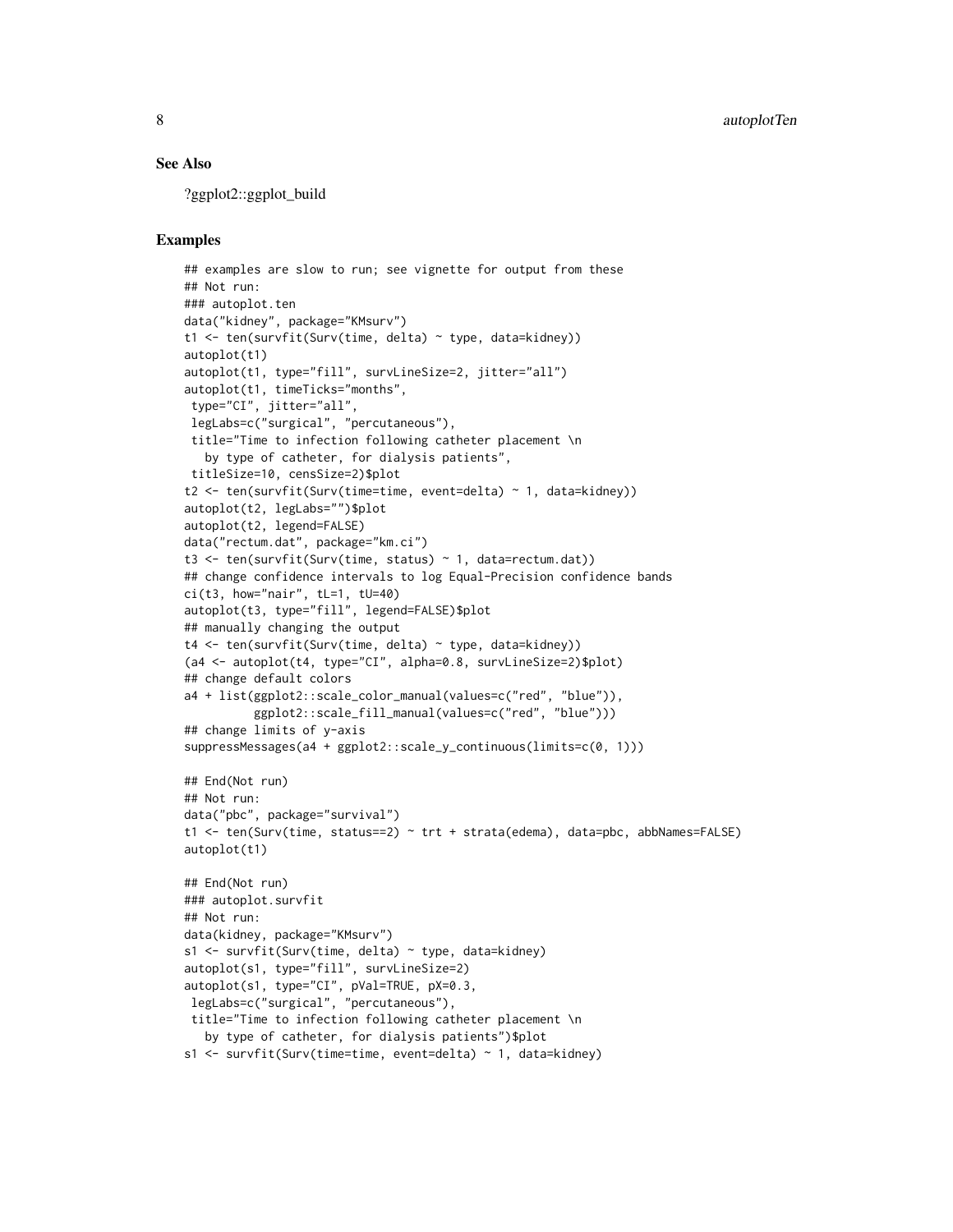<span id="page-8-0"></span>ci 9

```
autoplot(s1, legLabs="")$plot
autoplot(s1, legend=FALSE)$plot
data(rectum.dat, package="km.ci")
s1 <- survfit(Surv(time, status) ~ 1, data=rectum.dat)
## change confidence intervals to log Equal-Precision confidence bands
if (require("km.ci")) {
km.ci::km.ci(s1, method="logep")
autoplot(s1, type="fill", legend=FALSE)$plot
}
## manually changing the output
s1 <- survfit(Surv(time, delta) ~ type, data=kidney)
g1 <- autoplot(s1, type="CI", alpha=0.8, survLineSize=2)$plot
## change default colors
g1 + ggplot2::scale_colour_manual(values=c("red", "blue")) +
    ggplot2::scale_fill_manual(values=c("red", "blue"))
## change limits of y-axis
g1 + ggplot2::scale_y_continuous(limits=c(0, 1))
## End(Not run)
```
# <span id="page-8-1"></span>ci *confidence intervals for survival curves.*

#### Description

confidence intervals for survival curves.

# Usage

```
\text{ci}(x, \ldots)## S3 method for class 'ten'
ci(x, ..., CI = c("0.95", "0.9", "0.99"), how = c("point","nair", "hall"), trans = c("log", "lin", "asi"), tl = NULL, tl = NULL,reCalc = FALSE)
## S3 method for class 'stratTen'
```

```
ci(x, ..., CI = c("0.95", "0.9", "0.99"),
  how = c("point", "nair", "hall"), trans = <math>c("log", "lin", "asi"),tL = NULL, <math>tU = NULL
```

|                         | An object of class ten.                                                            |
|-------------------------|------------------------------------------------------------------------------------|
| $\cdot$ $\cdot$ $\cdot$ | Additional arguments (not implemented).                                            |
| СI                      | Confidence intervals. As the function currently relies on lookup tables, currently |
|                         | only 90%, 95% (the default) and 99% are supported.                                 |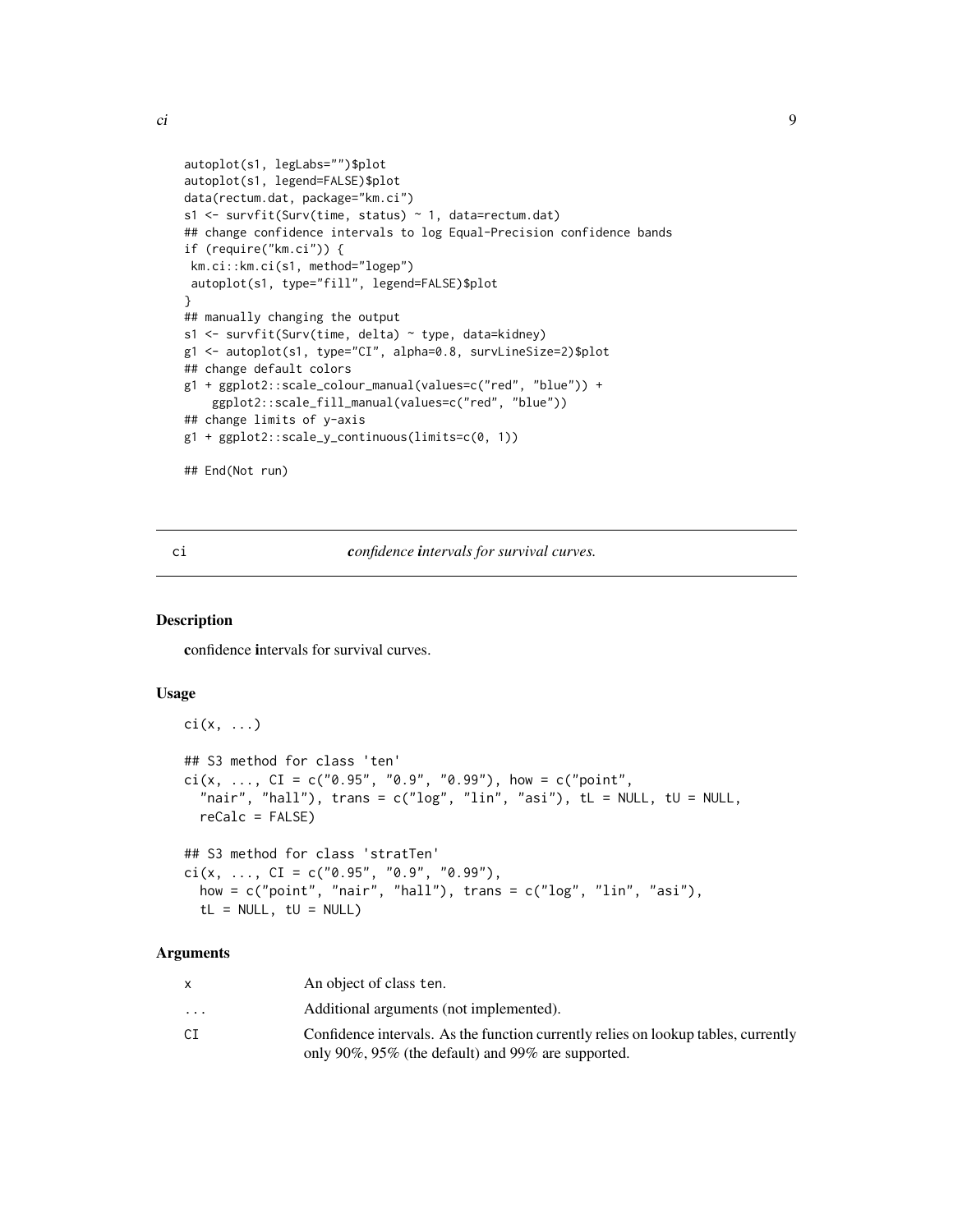<span id="page-9-0"></span>

| Method to use for confidence interval.<br>point (the default) uses pointwise confirence intervals.<br>The alternatives use confidence <i>bands</i> (see details).                        |
|------------------------------------------------------------------------------------------------------------------------------------------------------------------------------------------|
| Transformation to use.<br>The default is trans="log".<br>Also supported are linear and arcsine-square root transformations.                                                              |
| Lower time point. Used in construction of confidence bands.                                                                                                                              |
| Upper time point. Used in construction of confidence bands.                                                                                                                              |
| Recalcuate the values?<br>If reCalc=FALSE (the default) and the ten object already has the calculated<br>values stored as an attribute, the value of the attribute is returned directly. |
|                                                                                                                                                                                          |

# Details

In the equations below

$$
\sigma_s^2(t) = \frac{\hat{V}[\hat{S}(t)]}{\hat{S}^2(t)}
$$

Where  $\hat{S}(t)$  is the Kaplan-Meier survival estimate and  $\hat{V}[\hat{S}(t)]$  is Greenwood's estimate of its variance.

The pointwise confidence intervals are valid for *individual* times, e.g. median and [quantile](#page-0-0) values. When plotted and joined for multiple points they tend to be narrower than the *bands* described below. Thus they tend to exaggerate the impression of certainty when used to plot confidence intervals for a time range. They should not be interpreted as giving the intervals within which the *entire* survival function lies.

For a given significance level  $\alpha$ , they are calculated using the standard normal distribution Z as follows:

• linear

$$
\hat{S}(t) \pm Z_{1-\alpha}\sigma(t)\hat{S}(t)
$$

• log transform

$$
[\hat{S}(t)^{\frac{1}{\theta}}, \hat{S}(t)^{\theta}]
$$

where

$$
\theta = \exp \frac{Z_{1-\alpha} \sigma(t)}{\log \hat{S}(t)}
$$

• arcsine-square root transform upper:

$$
\sin^2(\max[0, \arcsin \sqrt{\hat{S}(t)} - \frac{Z_{1-\alpha}\sigma(t)}{2}\sqrt{\frac{\hat{S}(t)}{1-\hat{S}(t)}}])
$$

lower:

$$
\sin^2(\min[\frac{\pi}{2}, \arcsin\sqrt{\hat{S}(t)} + \frac{Z_{1-\alpha}\sigma(t)}{2}\sqrt{\frac{\hat{S}(t)}{1-\hat{S}(t)}}])
$$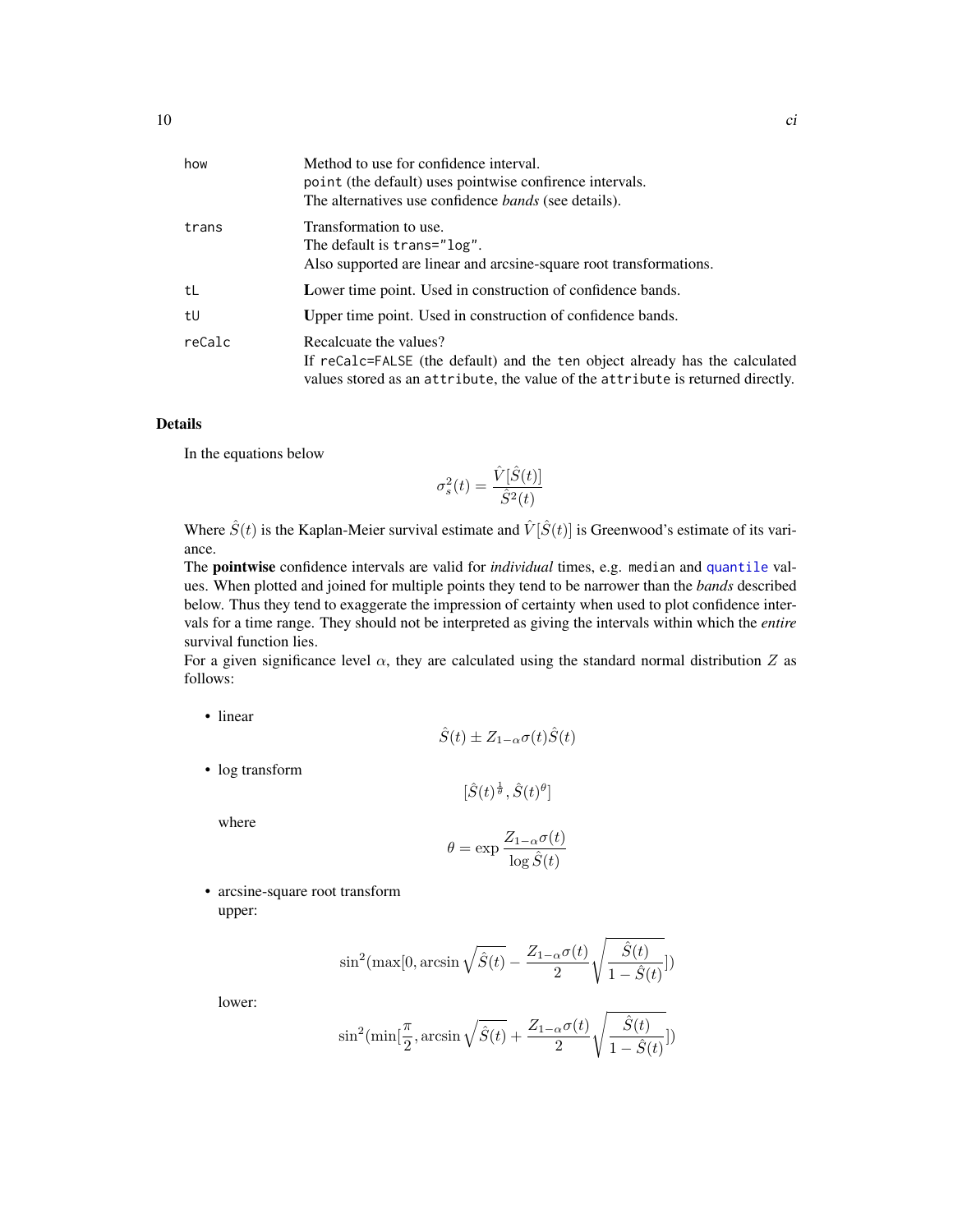Confidence bands give the values within which the survival function falls within a *range* of timepoints.

The time range under consideration is given so that  $t_l \geq t_{min}$ , the minimum or lowest event time and  $t_u \leq t_{max}$ , the maximum or largest event time. For a sample size *n* and  $0 < a_l < a_u < 1$ :

$$
a_l = \frac{n\sigma_s^2(t_l)}{1 + n\sigma_s^2(t_l)}
$$

$$
a_u = \frac{n\sigma_s^2(t_u)}{1 + n\sigma_s^2(t_u)}
$$

For the **Nair** or **equal precision** (EP) confidence bands, we begin by obtaining the relevant confidence coefficient  $c_{\alpha}$ . This is obtained from the upper  $\alpha$ -th fractile of the random variable

$$
U = \sup |Wo(x)\sqrt{[x(1-x)]}|, \quad a_l \le x \le a_u
$$

Where  $W<sup>o</sup>$  is a standard Brownian bridge. The intervals are:

• linear

$$
\hat{S}(t) \pm c_{\alpha}\sigma_s(t)\hat{S}(t)
$$

• log transform (the default) This uses  $\theta$  as below:

$$
\theta = \exp \frac{c_{\alpha} \sigma_s(t)}{\log \hat{S}(t)}
$$

And is given by:

 $[\hat{S}(t)^{\frac{1}{\theta}}, \hat{S}(t)^{\theta}]$ 

• arcsine-square root transform upper:

$$
\sin^2(\max[0, \arcsin \sqrt{\hat{S}(t)} - \frac{c_\alpha \sigma_s(t)}{2} \sqrt{\frac{\hat{S}(t)}{1 - \hat{S}(t)}}])
$$

lower:

$$
\sin^2(\min[\frac{\pi}{2}, \arcsin \sqrt{\hat{S}(t)} + \frac{c_\alpha \sigma_s(t)}{2} \sqrt{\frac{\hat{S}(t)}{1 - \hat{S}(t)}}])
$$

For the **Hall-Wellner** bands the confidence coefficient  $k_{\alpha}$  is obtained from the upper  $\alpha$ -th fractile of a Brownian bridge. In this case  $t_l$  can be = 0. The intervals are:

• linear

$$
\hat{S}(t) \pm k_{\alpha} \frac{1 + n \sigma_s^2(t)}{\sqrt{n}} \hat{S}(t)
$$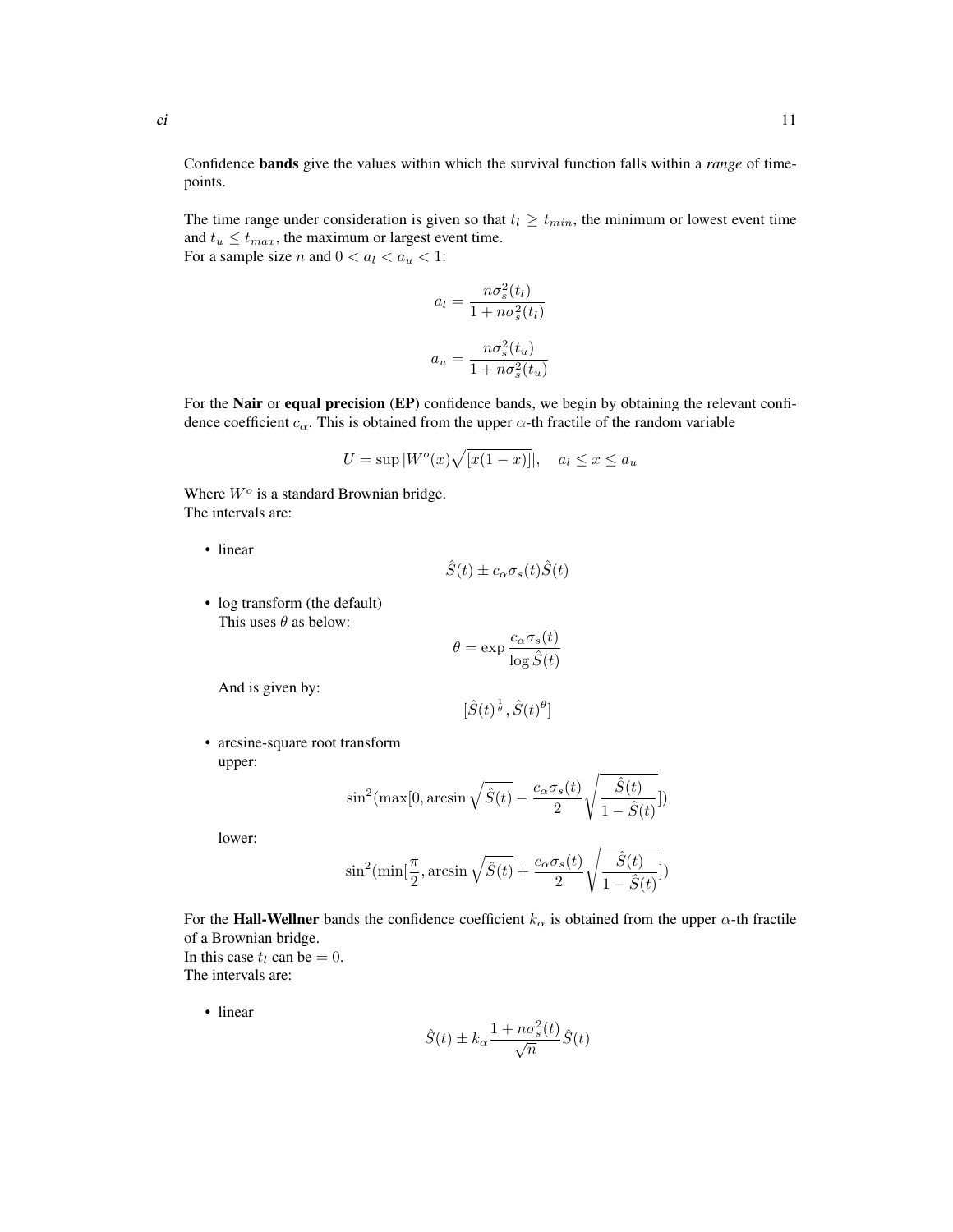<span id="page-11-0"></span>• log transform

$$
[\hat{S}(t)^{\frac{1}{\theta}}, \hat{S}(t)^\theta]
$$

where

$$
\theta = \exp \frac{k_{\alpha} [1 + n \sigma_s^2(t)]}{\sqrt{n} \log \hat{S}(t)}
$$

• arcsine-square root transform upper:

$$
\sin^2(\max[0, \arcsin \sqrt{\hat{S}(t)} - \frac{k_{\alpha}[1 + n\sigma_s(t)]}{2\sqrt{n}} \sqrt{\frac{\hat{S}(t)}{1 - \hat{S}(t)}}])
$$

lower:

$$
\sin^2(\min[\frac{\pi}{2},\arcsin\sqrt{\hat{S}(t)}+\frac{k_\alpha[1+n\sigma_s^2(t)]}{2\sqrt{n}}\sqrt{\frac{\hat{S}(t)}{1-\hat{S}(t)}}])
$$

# Value

The ten object is modified in place by the additional of a data.table as an attribute.  $attr(x, "ci")$  is printed.

This A survfit object. The upper and lower elements in the list (representing confidence intervals) are modified from the original.

Other elements will also be shortened if the time range under consideration has been reduced from the original.

#### Note

- For the Nair and Hall-Wellner bands, the function currently relies on the lookup tables in package:km.ci.
- Generally, the arcsin-square root transform has the best coverage properties.
- All bands have good coverage properties for samples as small as  $n = 20$ , except for the **Nair** / EP bands with a linear transformation, which perform poorly when  $n < 200$ .

#### Source

The function is loosely based on km.ci:: km.ci.

# References

Nair V, 1984. Confidence bands for survival functions with censored data: a comparative study. *Technometrics*. 26(3):265-75. 'http://www.jstor.org/stable/1267553' JSTOR

Hall WJ, Wellner JA, 1980. Confidence bands for a survival curve from censored data. *Biometrika*. 67(1):133-43. 'http://www.jstor.org/stable/2335326' JSTOR

# See Also

[sf](#page-32-1)

[quantile](#page-0-0)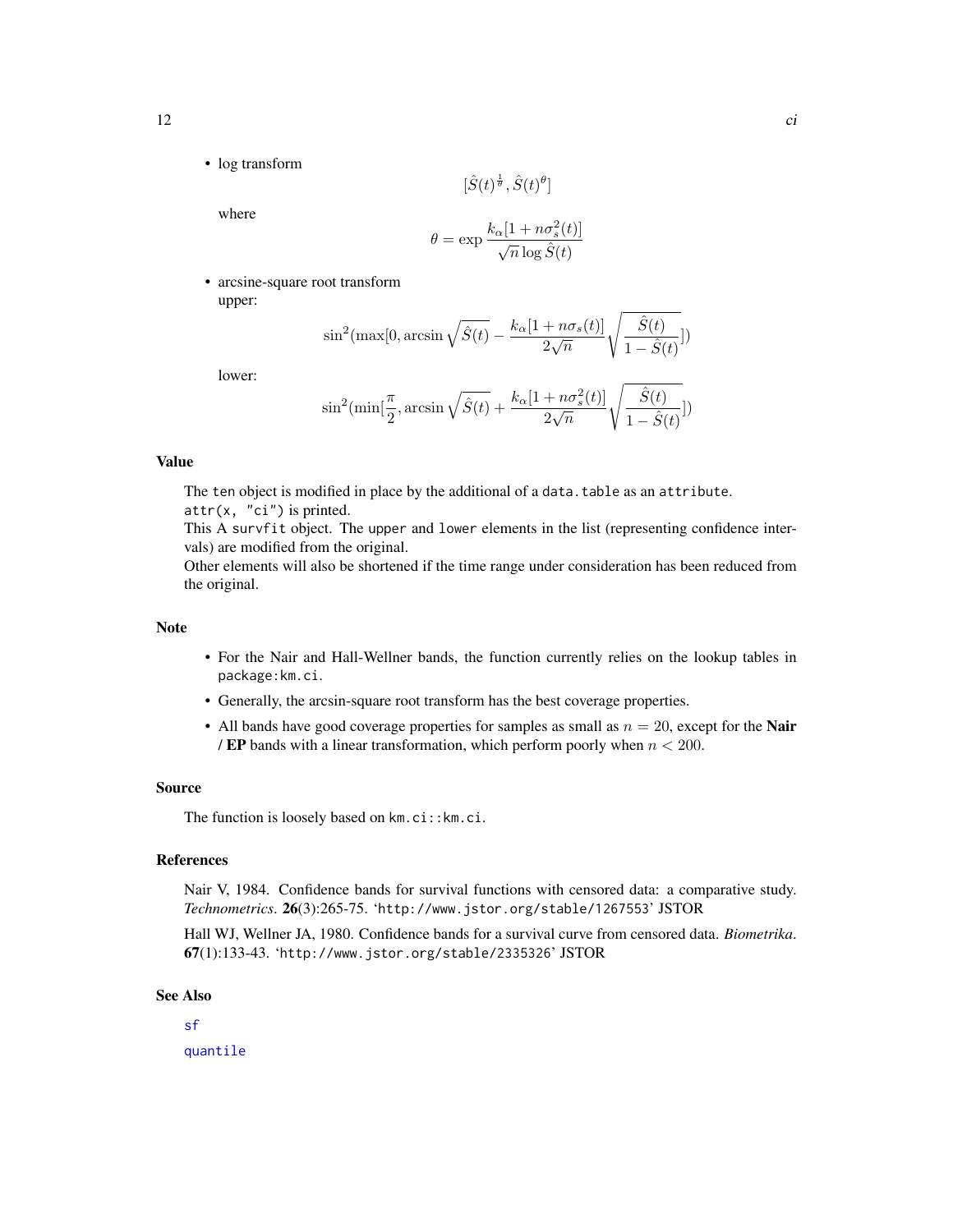#### <span id="page-12-0"></span>comp and the comp of the comp of the comp of the comp of the comp of the comp of the comp of the comp of the comp of the comp of the comp of the comp of the comp of the comp of the comp of the comp of the comp of the comp

# Examples

```
## K&M 2nd ed. Section 4.3. Example 4.2, pg 105.
data("bmt", package="KMsurv")
b1 <- bmt[bmt$group==1, ] # ALL patients
## K&M 2nd ed. Section 4.4. Example 4.2 (cont.), pg 111.
## patients with ALL
t1 <- ten(Surv(t2, d3) ~ 1, data=bmt[bmt$group==1, ])
ci(t1, how="nair", trans="lin", tL=100, tU=600)
## Table 4.5, pg. 111.
lapply(list("lin", "log", "asi"),
       function(x) ci(t1, how="nair", trans=x, tL=100, tU=600))
## Table 4.6, pg. 111.
lapply(list("lin", "log", "asi"),
       function(x) ci(t1, how="hall", trans=x, tL=100, tU=600))
t1 <- ten(Surv(t2, d3) \sim group, data=bmt)
ci(t1, CI="0.95", how="nair", trans="lin", tL=100, tU=600)
## stratified model
data("pbc", package="survival")
t1 <- ten(coxph(Surv(time, status==2) ~ log(bili) + age + strata(edema), data=pbc))
ci(t1)
```
<span id="page-12-1"></span>

comp *compare survival curves*

#### Description

compare survival curves

### Usage

```
comp(x, \ldots)## S3 method for class 'ten'
comp(x, ..., p = 1, q = 1, scores = seq.int(attr(x, "ncg")),
  reCalc = FALSE)
```

| x        | A the object                                                                                                                                                                             |
|----------|------------------------------------------------------------------------------------------------------------------------------------------------------------------------------------------|
| $\cdots$ | Additional arguments (not implemented).                                                                                                                                                  |
| p        | $p$ for Fleming-Harrington test                                                                                                                                                          |
| q        | q for Fleming-Harrington test                                                                                                                                                            |
| scores   | scores for tests for trend                                                                                                                                                               |
| reCalc   | Recalcuate the values?<br>If reCalc=FALSE (the default) and the ten object already has the calculated<br>values stored as an attribute, the value of the attribute is returned directly. |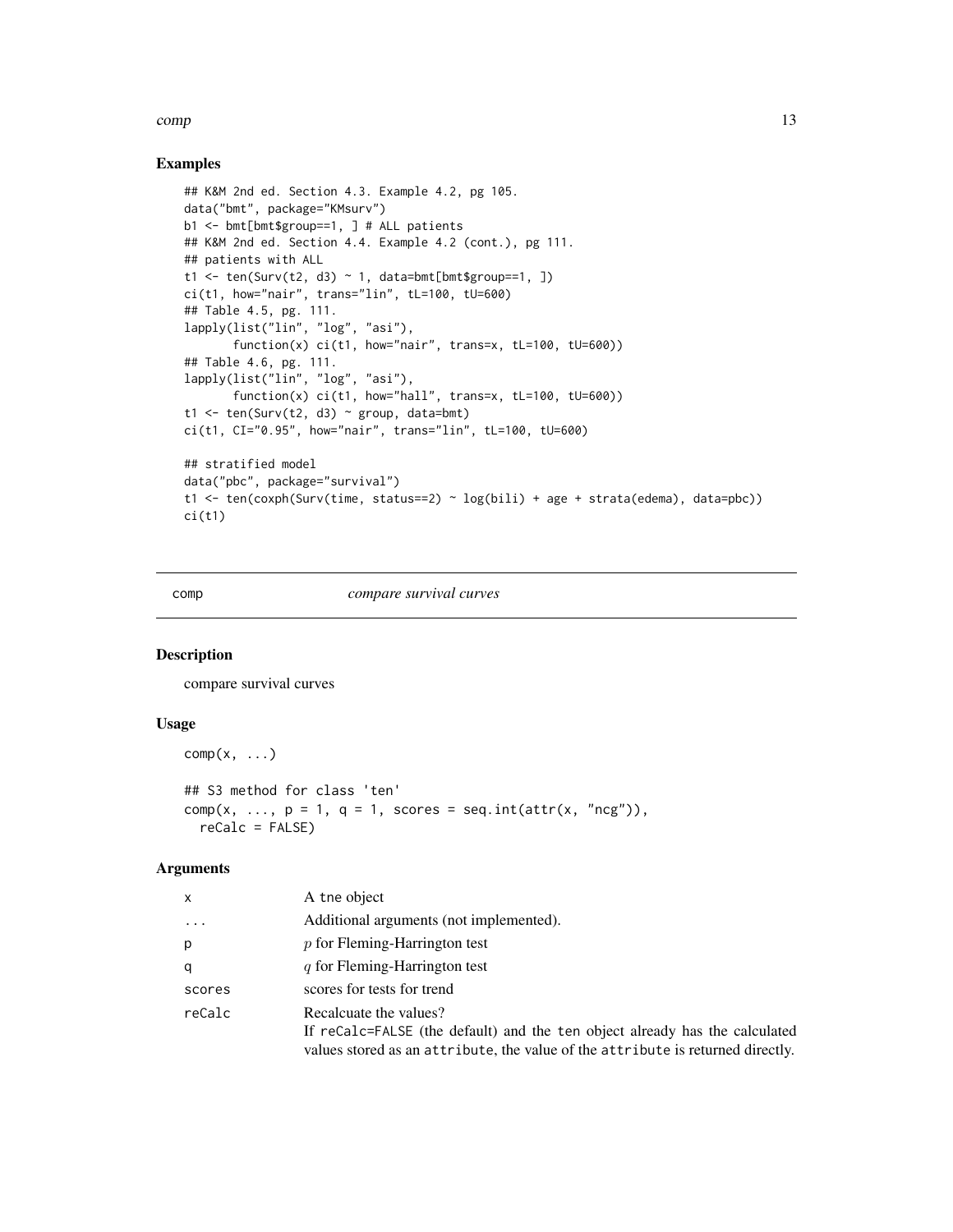#### <span id="page-13-0"></span>Details

The **log-rank** tests are formed from the following elements, with values for each time where there is at least one event:

- $\bullet$   $W_i$ , the weights, given below.
- $e_i$ , the number of events (per time).
- $\cdot$   $\hat{e}_i$ , the number of *[predict](#page-25-1)ed* events, given by predict.
- $COV_i$  $COV_i$ , the covariance matrix for time i, given by COV.

It is calculated as:

$$
Q_i = \sum W_i (e_i - \hat{e}_i)^T \sum W_i C \hat{O} V_i W_i^{-1} \sum W_i (e_i - \hat{e}_i)
$$

If there are K groups, then  $K - 1$  are selected (arbitrary).

Likewise the corresponding variance-covariance matrix is reduced to the appropriate  $K - 1 \times K - 1$ dimensions.

 $Q$  is distributed as chi-square with  $K - 1$  degrees of freedom.

For 2 covariate groups, we can use:

- $e_i$  the number of events (per time).
- $n_i$  the number at risk overall.
- $e1_i$  the number of events in group 1.
- $n_1$  the number at risk in group 1.

Then:

$$
Q = \frac{\sum W_i [e1_i - n1_i(\frac{e_i}{n_i})]}{\sqrt{\sum W_i^2 \frac{n1_i}{n_i} (1 - \frac{n1_i}{n_i})(\frac{n_i - e_i}{n_i - 1})e_i}}
$$

Below, for the Fleming-Harrington weights,  $\hat{S}(t)$  is the Kaplan-Meier (product-limit) estimator. Note that both p and q need to be  $\geq 0$ .

The weights are given as follows:

- 1 log-rank
- $n_i$  Gehan-Breslow generalized Wilcoxon

 $\sqrt{n_i}$ Tarone-Ware

- $S1_i$  Peto-Peto's modified survival estimate  $\frac{1 - \frac{e_i}{n_i+1}}{\frac{n_i}{n_i+1}}$  $S2_i$  modified Peto-Peto (by Andersen)
- 

FH<sub>i</sub> Fleming-Harrington The weight at  $t_0 = 1$  and thereafter is:  $\hat{S}(t_{i-1})^p [1 - \hat{S}(t_{i-1})^q]$ 

The supremum (Renyi) family of tests are designed to detect differences in survival curves which *cross*.

That is, an early difference in survival in favor of one group is balanced by a later reversal. The same weights as above are used.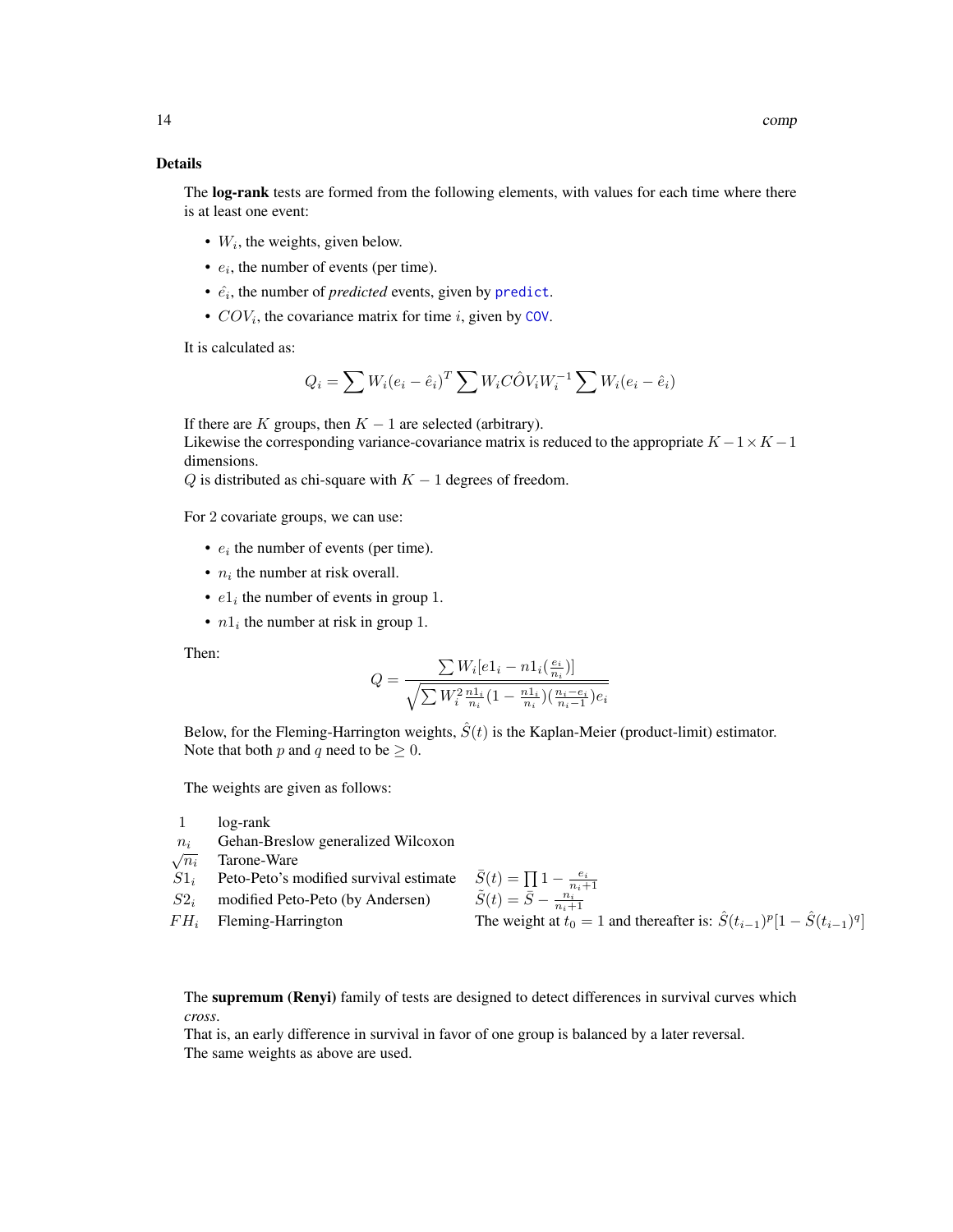<span id="page-14-0"></span>They are calculated by finding

$$
Z(t_i) = \sum_{t_k \le t_i} W(t_k)[e1_k - n1_k \frac{e_k}{n_k}], \quad i = 1, 2, ..., k
$$

(which is similar to the numerator used to find  $Q$  in the log-rank test for 2 groups above). and it's variance:

$$
\sigma^{2}(\tau) = \sum_{t_{k} \leq \tau} W(t_{k})^{2} \frac{n 1_{k} n 2_{k} (n_{k} - e_{k}) e_{k}}{n_{k}^{2} (n_{k} - 1)}
$$

where  $\tau$  is the largest t where both groups have at least one subject at risk.

Then calculate:

$$
Q = \frac{\sup |Z(t)|}{\sigma(\tau)}, \quad t < \tau
$$

When the null hypothesis is true, the distribution of  $Q$  is approximately

$$
Q \sim \sup |B(x)|
$$
,  $0 \le x \le 1$ 

And for a standard Brownian motion (Wiener) process:

$$
Pr[\sup |B(t)| > x] = 1 - \frac{4}{\pi} \sum_{k=0}^{\infty} \frac{(-1)^k}{2k+1} \exp \frac{-\pi^2 (2k+1)^2}{8x^2}
$$

Tests for trend are designed to detect ordered differences in survival curves. That is, for at least one group:

$$
S_1(t) \ge S_2(t) \ge \dots \ge S_K(t) \quad t \le \tau
$$

where  $\tau$  is the largest t where all groups have at least one subject at risk. The null hypothesis is that

$$
S_1(t) = S_2(t) = \dots = S_K(t) \quad t \le \tau
$$

Scores used to construct the test are typically  $s = 1, 2, ..., K$ , but may be given as a vector representing a numeric characteristic of the group. They are calculated by finding:

$$
Z_j(t_i) = \sum_{t_i \le \tau} W(t_i) [e_{ji} - n_{ji} \frac{e_i}{n_i}], \quad j = 1, 2, ..., K
$$

The test statistic is:

$$
Z = \frac{\sum_{j=1}^{K} s_j Z_j(\tau)}{\sqrt{\sum_{j=1}^{K} \sum_{g=1}^{K} s_j s_g \sigma_{jg}}}
$$

where  $\sigma$  is the the appropriate element in the variance-covariance matrix (see [COV](#page-16-1)). If ordering is present, the statistic Z will be greater than the upper  $\alpha$ -th percentile of a standard normal distribution.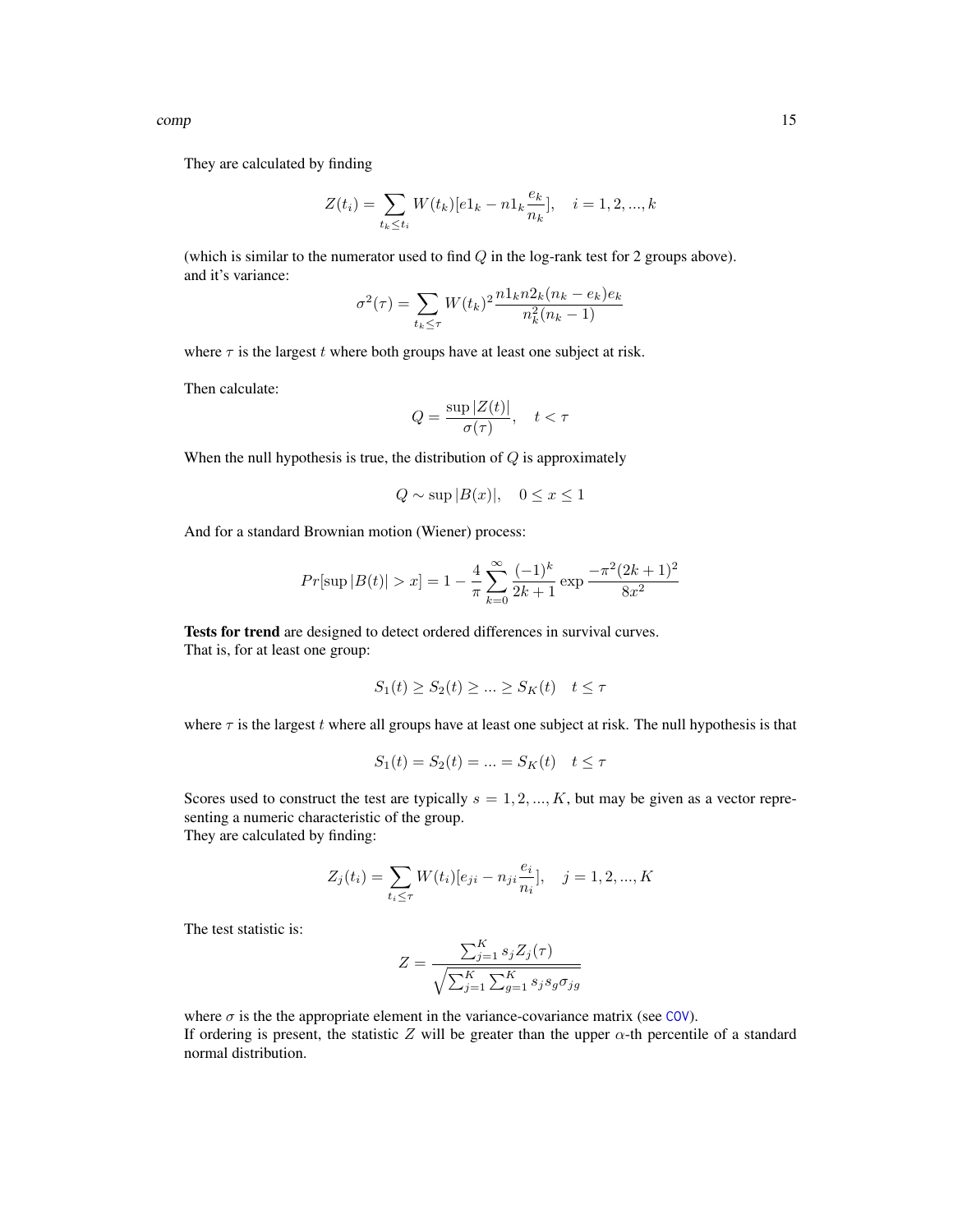16 comp

#### Value

The tne object is given additional attributes. The following are always added:

| lrw<br>The log-rank weights (used in calculating the tests).                              |  |
|-------------------------------------------------------------------------------------------|--|
| An additional item depends on the number of covariate groups.<br>If this is $= 2$ :       |  |
| The supremum or Renyi family of tests<br>sup                                              |  |
| and if this is $> 2$ :                                                                    |  |
| tft<br>Tests for trend. This is given as a list, with the statistics and the scores used. |  |

#### Note

Regarding the Fleming-Harrington weights:

- $p = q = 0$  gives the log-rank test, i.e.  $W = 1$
- $p = 1, q = 0$  gives a version of the Mann-Whitney-Wilcoxon test (tests if populations distributions are identical)
- $p = 0, q > 0$  gives more weight to differences later on
- $p > 0, q = 0$  gives more weight to differences early on

The example using alloauto data illustrates this. Here the log-rank statistic has a p-value of around 0.5 as the late advantage of allogenic transplants is offset by the high early mortality. However using Fleming-Harrington weights of  $p = 0, q = 0.5$ , emphasising differences later in time, gives a pvalue of 0.04.

Stratified models (stratTen) are *not* yet supported.

#### References

Gehan A. A Generalized Wilcoxon Test for Comparing Arbitrarily Singly-Censored Samples. Biometrika 1965 Jun. 52(1/2):203–23. 'http://www.jstor.org/stable/2333825' JSTOR

Tarone RE, Ware J 1977 On Distribution-Free Tests for Equality of Survival Distributions. *Biometrika*;64(1):156– 60. 'http://www.jstor.org/stable/2335790' JSTOR

Peto R, Peto J 1972 Asymptotically Efficient Rank Invariant Test Procedures. *J Royal Statistical Society* 135(2):186–207. 'http://www.jstor.org/stable/2344317' JSTOR

Fleming TR, Harrington DP, O'Sullivan M 1987 Supremum Versions of the Log-Rank and Generalized Wilcoxon Statistics. *J American Statistical Association* 82(397):312–20. 'http://www.jstor.org/stable/2289169' **JSTOR** 

Billingsly P 1999 *Convergence of Probability Measures*. New York: John Wiley & Sons. 'http://dx.doi.org/10.1002/97 Wiley (paywall)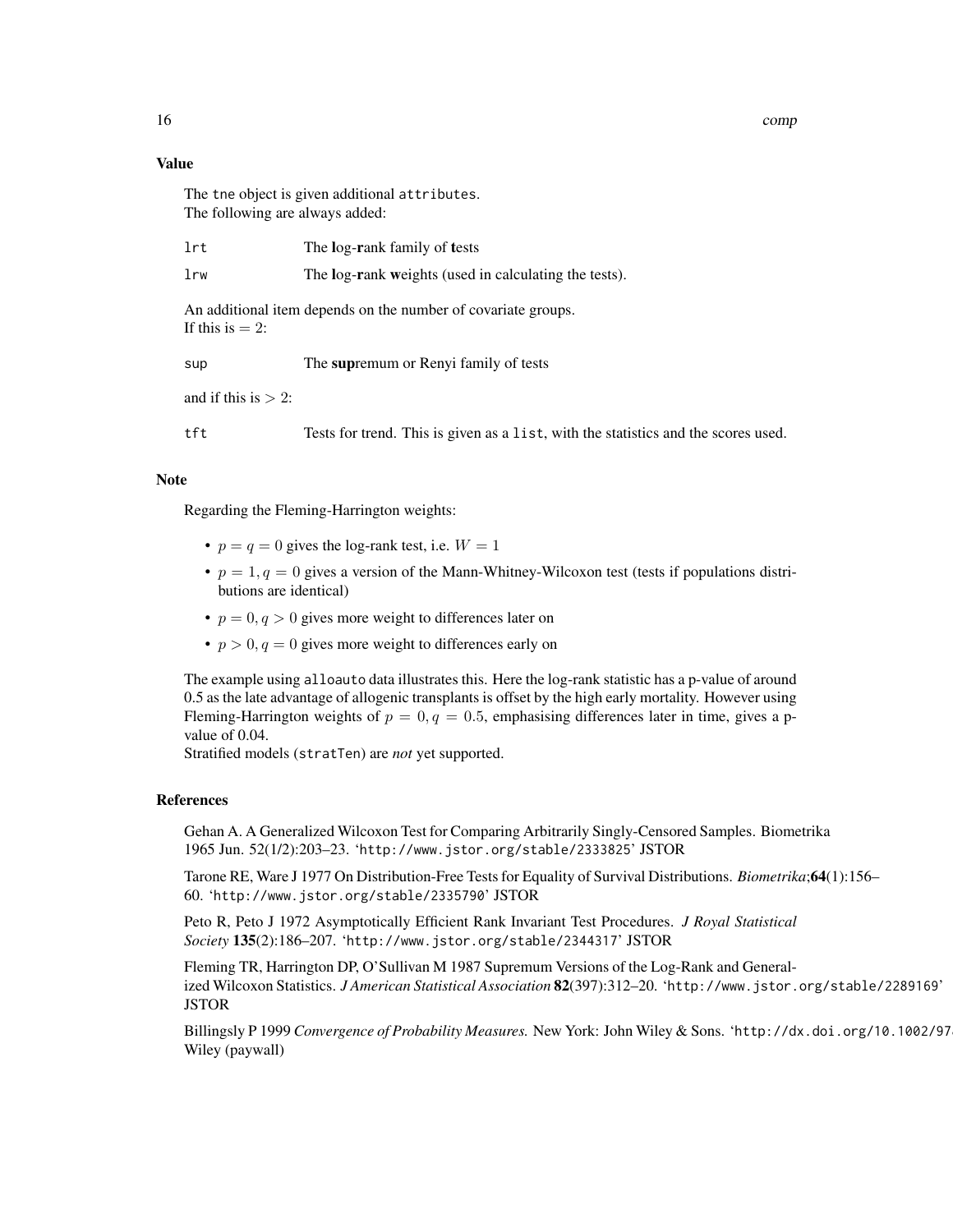# <span id="page-16-0"></span> $\rm COV$  and  $\rm 17$

# Examples

```
## Two covariate groups
data("leukemia", package="survival")
f1 \le survfit(Surv(time, status) \sim x, data=leukemia)
comp(ten(f1))
## K&M 2nd ed. Example 7.2, Table 7.2, pp 209--210.
data("kidney", package="KMsurv")
t1 <- ten(Surv(time=time, event=delta) ~ type, data=kidney)
comp(t1, p=c(0, 1, 1, 0.5, 0.5), q=c(1, 0, 1, 0.5, 2))
## see the weights used
attributes(t1)$lrw
## supremum (Renyi) test; two-sided; two covariate groups
## K&M 2nd ed. Example 7.9, pp 223--226.
data("gastric", package="survMisc")
g1 \leftarrow \text{ten}(\text{Surv}(\text{time}, \text{event}) \sim \text{group}, \text{data=gastric})comp(g1)
## Three covariate groups
## K&M 2nd ed. Example 7.4, pp 212-214.
data("bmt", package="KMsurv")
b1 <- ten(Surv(time=t2, event=d3) ~ group, data=bmt)
comp(b1, p=c(1, 0, 1), q=c(0, 1, 1))## Tests for trend
## K&M 2nd ed. Example 7.6, pp 217-218.
data("larynx", package="KMsurv")
l1 <- ten(Surv(time, delta) ~ stage, data=larynx)
comp(l1)
attr(11, "tft")### see effect of F-H test
data("alloauto", package="KMsurv")
a1 <- ten(Surv(time, delta) ~ type, data=alloauto)
comp(a1, p=c(0, 1), q=c(1, 1))
```
<span id="page-16-1"></span>COV *covariance matrix for survival data*

# Description

covariance matrix for survival data

#### Usage

```
COV(x, \ldots)## S3 method for class 'ten'
COV(x, ..., recalc = FALSE)## S3 method for class 'stratTen'
COV(x, ..., recallc = FALSE)
```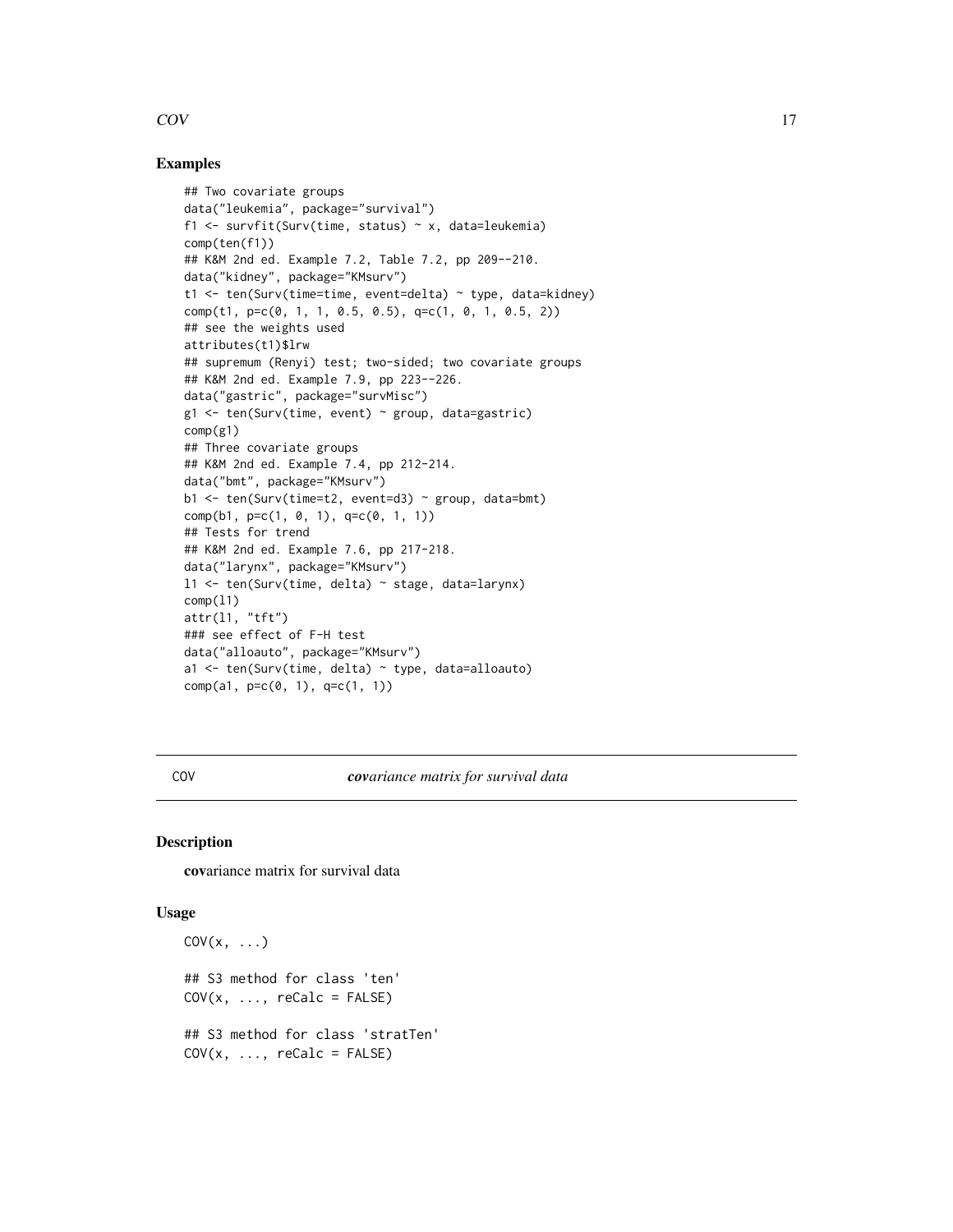## S3 method for class 'numeric'  $COV(x, ..., n, ncg)$ 

### Arguments

| X        | A numeric vector of <i>number of events</i> , $e_t$ . These are assumed to be ordered by<br>discrete times.<br>A method is available for objects of class ten.                                                          |
|----------|-------------------------------------------------------------------------------------------------------------------------------------------------------------------------------------------------------------------------|
| $\cdots$ | Additional arguments (not implemented).                                                                                                                                                                                 |
| reCalc   | Recalcuate the values?<br>If recalc=FALSE (the default) and the ten object already has the calculated val-<br>ues stored as an attribute, the value of the attribute is returned directly.                              |
|          | -Arguments for the numeric method:                                                                                                                                                                                      |
| n        | <b>number</b> at risk (total).                                                                                                                                                                                          |
| ncg      | number at risk, per covariate group.<br>If there are 2 groups, this can be given as a vector with the number at risk for<br>group $1$ .<br>If there are $\geq 2$ groups, it is a matrix with one column for each group. |

### Details

Gives variance-covariance matrix for comparing survival data for two or more groups. Inputs are vectors corresponding to observations at a set of discrete time points for right censored data, except for  $n1$ , the no. at risk by predictor.

This should be specified as a vector for one group, otherwise as a matrix with each column corresponding to a group.

# Value

An array.

The first two dimensions = the number of covariate groups  $K, k = 1, 2, \ldots K$ . This is the square matrix below.

The third dimension is the number of observations (discrete time points).

To calculate this, we use  $x (= e_t$  below) and  $n_1$ , the number at risk in covariate group 1. Where there are 2 groups, the resulting sparse square matrix (i.e. the non-diagonal elements are 0) at time  $t$  has diagonal elements:

$$
cov_t = -\frac{n_{0t}n_{1t}e_t(n_t - e_t)}{n_t^2(n_t - 1)}
$$

For  $\geq 2$  groups, the resulting square matrix has diagonal elements given by:

$$
cov_{kkt} = \frac{n_{kt}(n_t - n_{kt})e_t(n_t - e_t)}{n_t^2(n_t - 1)}
$$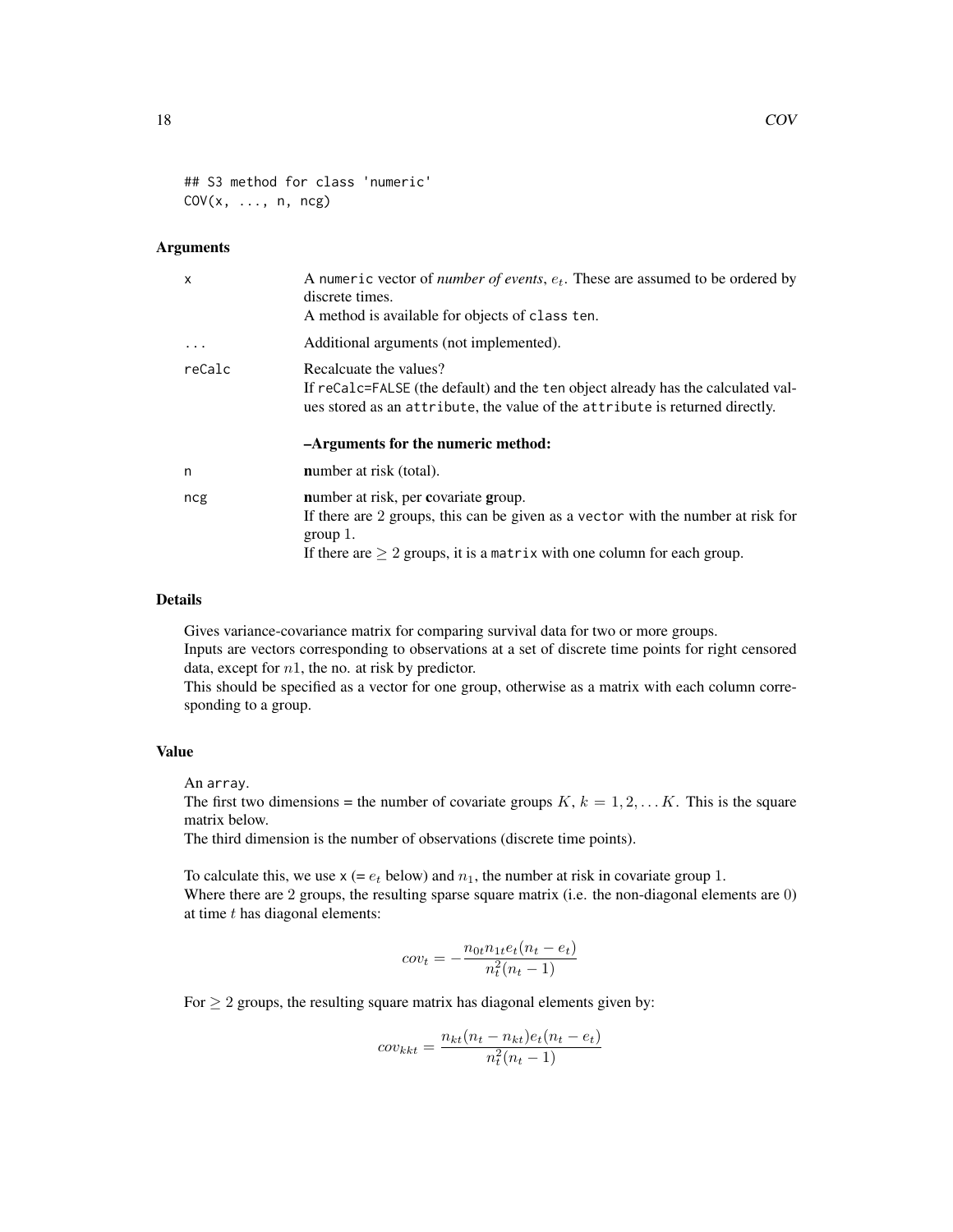<span id="page-18-0"></span>The off diagonal elements are:

$$
cov_{klt} = \frac{-n_{kt}n_{lt}e_t(n_t - e_t)}{n_t^2(n_t - 1)}
$$

#### Note

Where the is just one subject at risk  $n = 1$  at the final timepoint, the equations above may produce NaN due to division by zero. This is converted to 0 for simplicity.

# See Also

Called by [comp](#page-12-1)

The name of the function is capitalized to distinguish it from: ?stats::cov

#### Examples

```
## Two covariate groups
## K&M. Example 7.2, pg 210, table 7.2 (last column).
## Not run:
data("kidney", package="KMsurv")
k1 <- with(kidney,
           ten(Surv(time=time, event=delta) ~ type))
COV(k1)[COV(k1) > 0]## End(Not run)
## Four covariate groups
## K&M. Example 7.6, pg 217.
## Not run:
data("larynx", package="KMsurv")
l1 <- ten(Surv(time, delta) ~ stage, data=larynx)
rowSums(COV(l1), dims=2)
## End(Not run)
## example of numeric method
## Three covariate groups
## K&M. Example 7.4, pg 212.
## Not run:
data("bmt", package="KMsurv")
b1 <- asWide(ten(Surv(time=t2, event=d3) ~ group, data=bmt))
rowSums(b1[, COV(x=e, n=n, ncg=matrix(xdata=c(n_1, n_2, n_3), ncol=3))], dims=2)
```
## End(Not run)

cutp *cut point for a continuous variable in a model fit with* coxph *or* survfit*.*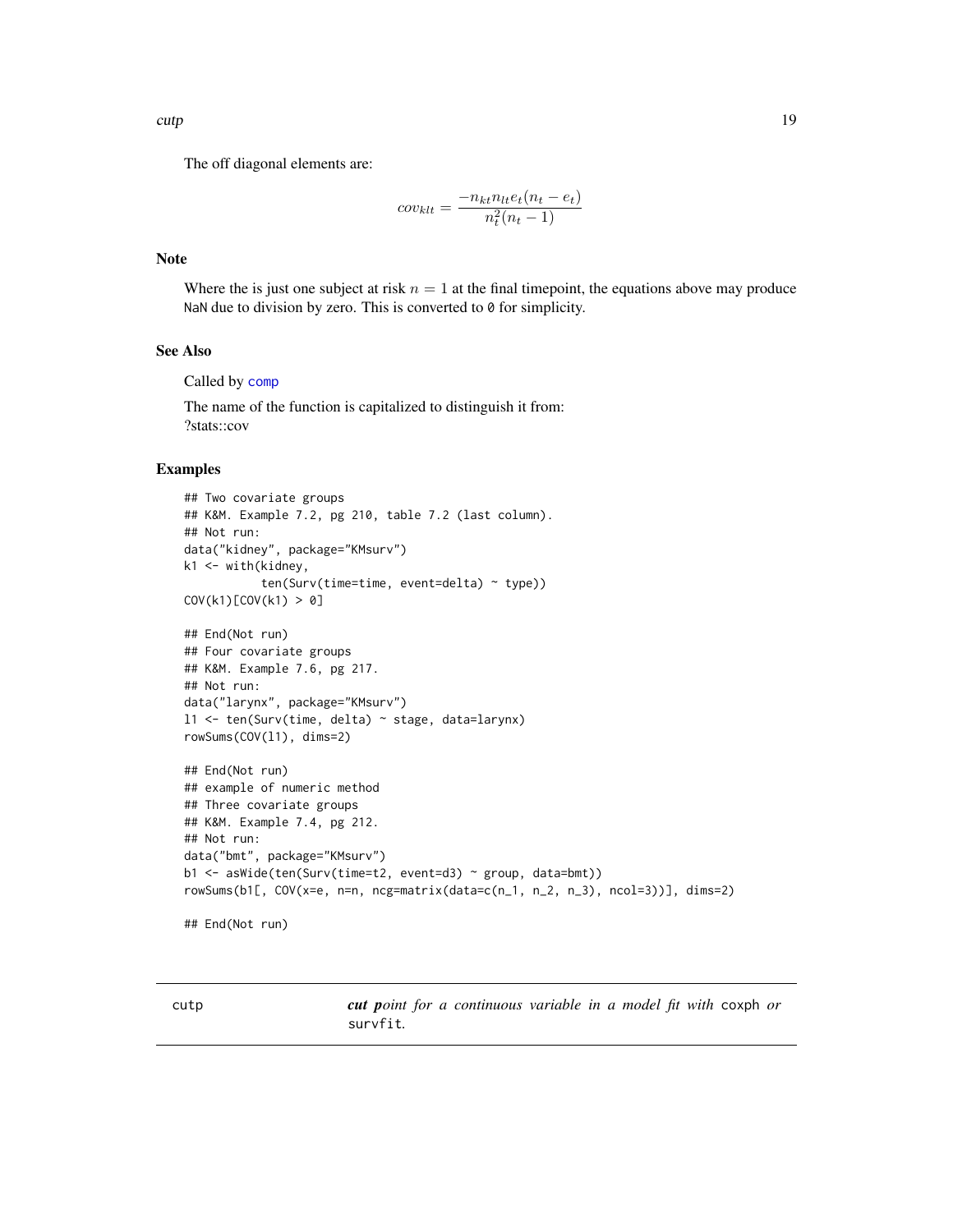#### Description

cut point for a continuous variable in a model fit with coxph or survfit.

Determine the optimal cut point for a continuous variable in a coxph or survfit model.

# Usage

```
cutp(x, \ldots)## S3 method for class 'coxph'
\text{cutp}(x, \ldots, \text{defCont } = 3)## S3 method for class 'survfit'
\text{cutp}(x, \ldots, \text{defCont } = 3)
```
#### Arguments

|         | A survfit or coxph object                                                            |
|---------|--------------------------------------------------------------------------------------|
| .       | Additional arguments (not implemented).                                              |
| defCont | <b>definition of a continuous variable.</b>                                          |
|         | If the variable has $>$ defCont unique values, it is treated as continuous and a cut |
|         | point is determined.                                                                 |

# Details

For a cut point  $\mu$ , of a predictor K, the variable is split into two groups, those  $\geq \mu$  and those  $\lt \mu$ . The score (or log-rank) statistic, sc, is calculated for each unique element  $k$  in  $K$  and uses

- $e_i^+$  the number of events
- $n_i^+$  the number at risk

in those above the cut point, respectively. The basic statistic is

$$
sc_k = \sum_{i=1}^{D} (e_i^+ - n_i^+ \frac{e_i}{n_i})
$$

The sum is taken across times with observed events, to  $D$ , the largest of these. It is normalized (standardized), in the case of censoring, by finding  $\sigma^2$  which is:

$$
\sigma^2 = \frac{1}{D-1} \sum_{i}^{D} (1 - \sum_{j=1}^{i} \frac{1}{D+1-j})^2
$$

The test statistic is then

$$
Q = \frac{\max|sc_k|}{\sigma\sqrt{D-1}}
$$

Under the null hypothesis that the chosen cut point does *not* predict survival, the distribution of Q has a limiting distibution which is the supremum of the absolute value of a Brownian bridge:

$$
p = Pr(\sup Q \ge q) = 2\sum_{i=1}^{\infty} (-1)^{i+1} \exp(-2i^2 q^2)
$$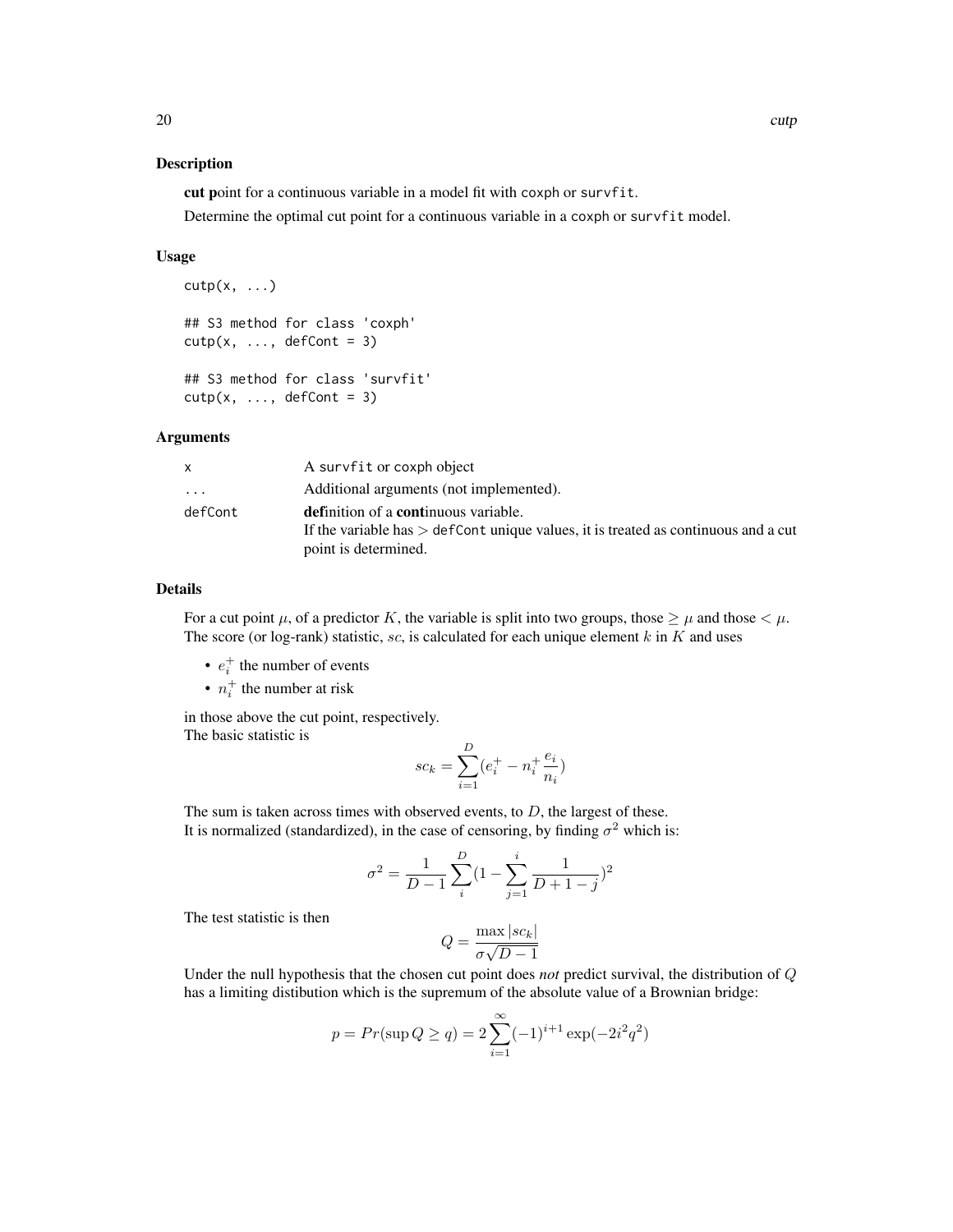# Value

A list of data.tables.

There is one list element per continuous variable.

Each has a column with possible values of the cut point (i.e. unique values of the variable), and the additional columns:

| The score (log-rank) test for a model with the variable 'cut' into into those $\geq$ |
|--------------------------------------------------------------------------------------|
| the cutpoint and those below.                                                        |
| The test statistic.                                                                  |

 $p$  The *p*-value.

The tables are ordered by p-value, lowest first.

#### References

Contal C, O'Quigley J, 1999. An application of changepoint methods in studying the effect of age on survival in breast cancer. *Computational Statistics & Data Analysis* 30(3):253–70. [ScienceDirect](http://dx.doi.org/10.1016/S0167-9473(98)00096-6) [\(paywall\)](http://dx.doi.org/10.1016/S0167-9473(98)00096-6)

Mandrekar JN, Mandrekar, SJ, Cha SS, 2003. Cutpoint Determination Methods in Survival Analysis using SAS. *Proceedings of the 28th SAS Users Group International Conference (SUGI)*. Paper 261-28. [SAS \(free\)](http://www2.sas.com/proceedings/sugi28/261-28.pdf)

# Examples

```
## Mandrekar et al. above
data("bmt", package="KMsurv")
b1 <- bmt[bmt$group==1, ] # ALL patients
c1 <- coxph(Surv(t2, d3) ~ z1, data=b1) # z1=age
c1 \leftarrow \text{cutp}(c1)$z1
data.table::setorder(c1, "z1")
## [] below is used to print data.table to console
c1[]
## Not run:
## compare to output from survival::coxph
matrix(
   unlist(
        lapply(26:30,
              function(i) c(i, summary(coxph(Surv(t2, d3) ~ z1 >= i, data=b1))$sctest))),
    ncol=5,
    dimnames=list(c("age", "score_test", "df", "p")))
cutp(coxph(Surv(t2, d3) ~ z1, data=bmt[bmt$group==2, ]))$z1[]
cutp(coxph(Surv(t2, d3) ~ z1, data=bmt[bmt$group==3, ]))[[1]][]
## K&M. Example 8.3, pg 273-274.
data("kidtran", package="KMsurv")
k1 <- kidtran
## patients who are male and black
k2 <- k1[k1$gender==1 & k1$race==2, ]
c2 <- coxph(Surv(time, delta) ~ age, data=k2)
print(cutp(c2))
```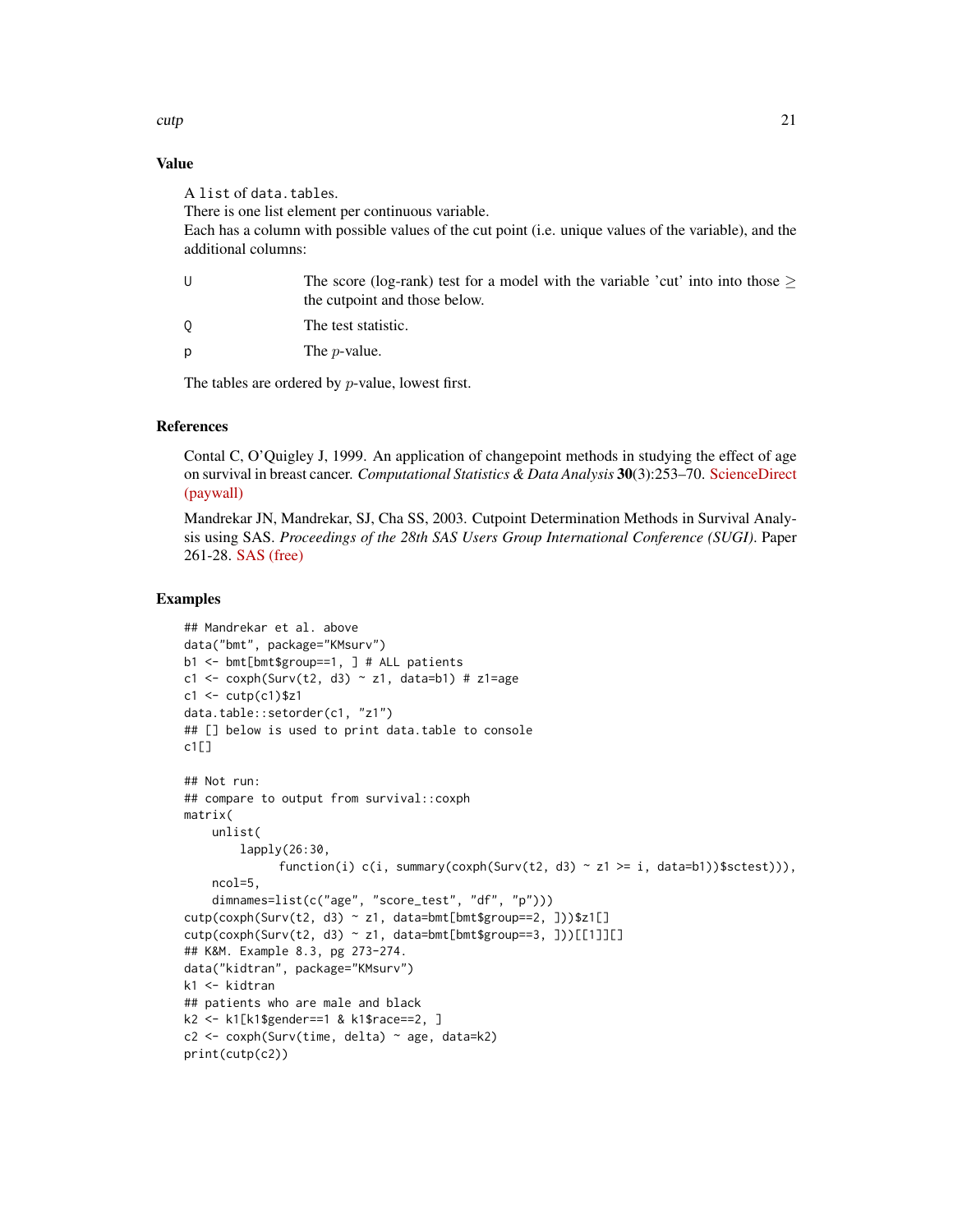22 gastric group of the contract of the contract of the contract of the contract of the contract of the contract of the contract of the contract of the contract of the contract of the contract of the contract of the contra

```
## check significance of computed value
summary(coxph(Surv(time, delta) ~ age >= 58, data=k2))
k3 <- k1[k1$gender==2 & k1$race==2, ]
c3 <- coxph(Surv(time, delta) ~ age, data=k3)
print(cutp(c3))
## doesn't apply to binary variables e.g. gender
print(cutp(coxph(Surv(time, delta) ~ age + gender, data=k1)))
```
## End(Not run)

gastric *gastric cancer trial data*

# **Description**

gastric cancer trial data

#### Format

A data.frame with 90 rows (observations) and 3 columns (variables).

#### Details

Data from a trial of locally unresectable gastic cancer. Patients ( $n = 45$  in each group) were randomized to one of two groups: chemotheapy vs. chemotherapy + radiotherapy. Columns are:

time Time, in days

event Death

group Treatment

- 0 chemotherapy
- 1 chemotherapy + radiotherapy

#### Source

Klein J, Moeschberger. Survival Analysis, 2nd edition. Springer 2003. Example 7.9, pg 224.

# References

Gastrointestinal Tumor Study Group, 1982. A comparison of combination chemotherapy and combined modality therapy for locally advanced gastric carcinoma. *Cancer*. 49(9):1771-7. 'dx.doi.org/10.1002/1097-0142(19820501)49:9<1771::AID-CNCR2820490907>3.0.CO;2-M' Wiley (free)

Stablein DM, Koutrouvelis IA, 1985. A two-sample test sensitive to crossing hazards in uncensored and singly censored data. *Biometrics*. 41(3):643-52. 'dx.doi.org/10.2307/2531284' JSTOR

<span id="page-21-0"></span>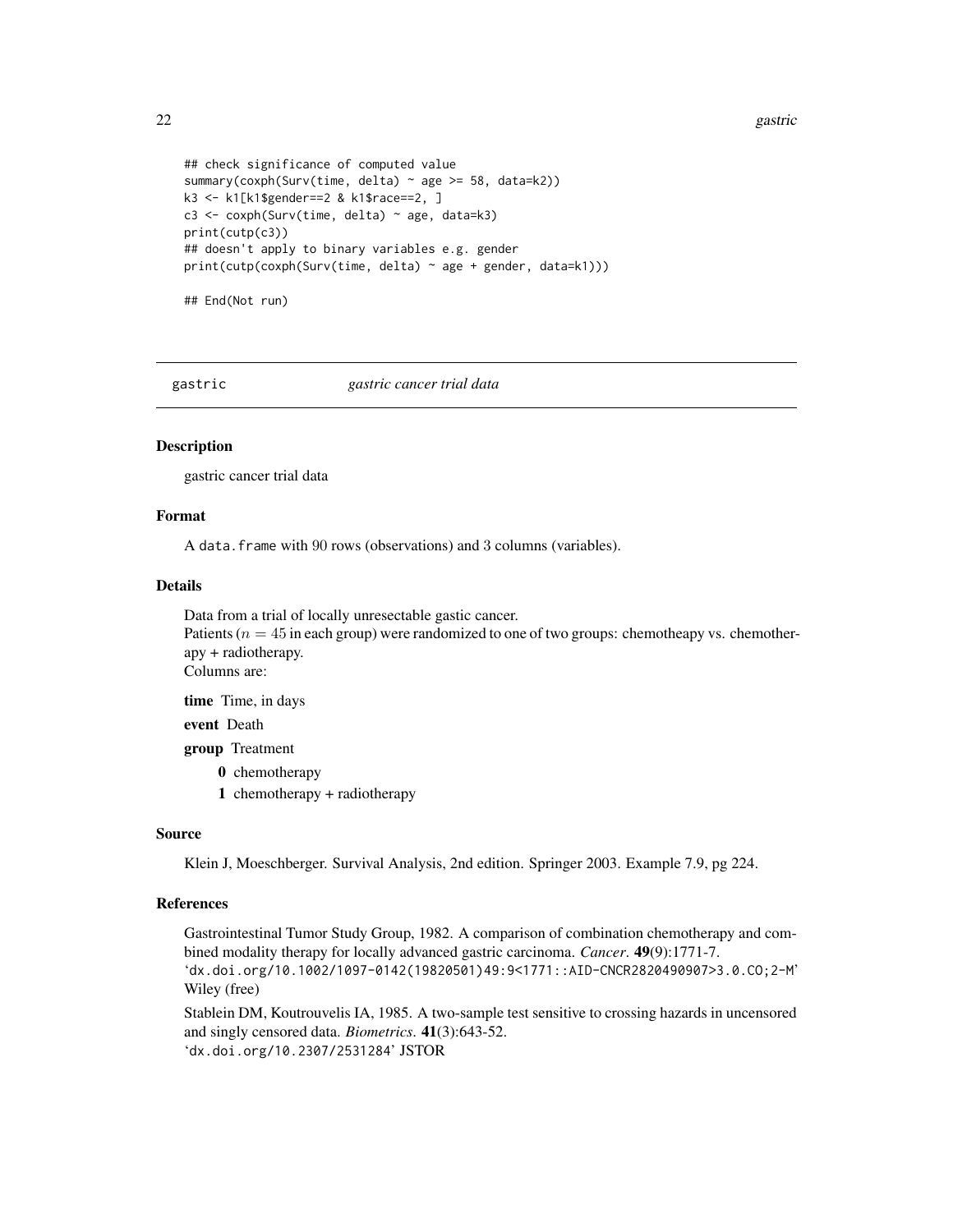#### <span id="page-22-0"></span>gof 23

# See Also

Examples in [comp](#page-12-1)

### Examples

```
data("gastric", package="survMisc", verbose=TRUE)
head(gastric)
```
# gof *goodness of fit test for a* coxph *object*

# Description

goodness of fit test for a coxph object

# Usage

gof $(x, \ldots)$ ## S3 method for class 'coxph'  $gof(x, \ldots, G = NULL)$ 

# **Arguments**

| $\mathsf{x}$ | An object of class coxph                                                                              |
|--------------|-------------------------------------------------------------------------------------------------------|
| .            | Additional arguments (not implemented)                                                                |
| G            | Number of groups into which to divide risk score. If G=NULL (the default), uses<br>closest integer to |
|              | $G = \max(2, \min(10, \frac{ne}{40}))$                                                                |

where *ne* is the number of events overall.

### Details

In order to verify the overall goodness of fit, the risk score  $r_i$  for each observation i is given by

 $r_i = \hat{\beta}X_i$ 

where  $\hat{\beta}$  is the vector of fitted coefficients and  $X_i$  is the vector of predictor variables for observation i.

This risk score is then sorted and 'lumped' into a grouping variable with  $G$  groups, (containing approximately equal numbers of observations).

The number of observed (e) and expected (exp) events in each group are used to generate a  $Z$ statistic for each group, which is assumed to follow a normal distribution with  $Z \sim N(0, 1)$ .

The indicator variable indicG is added to the original model and the two models are compared to determine the improvement in fit via the likelihood ratio test.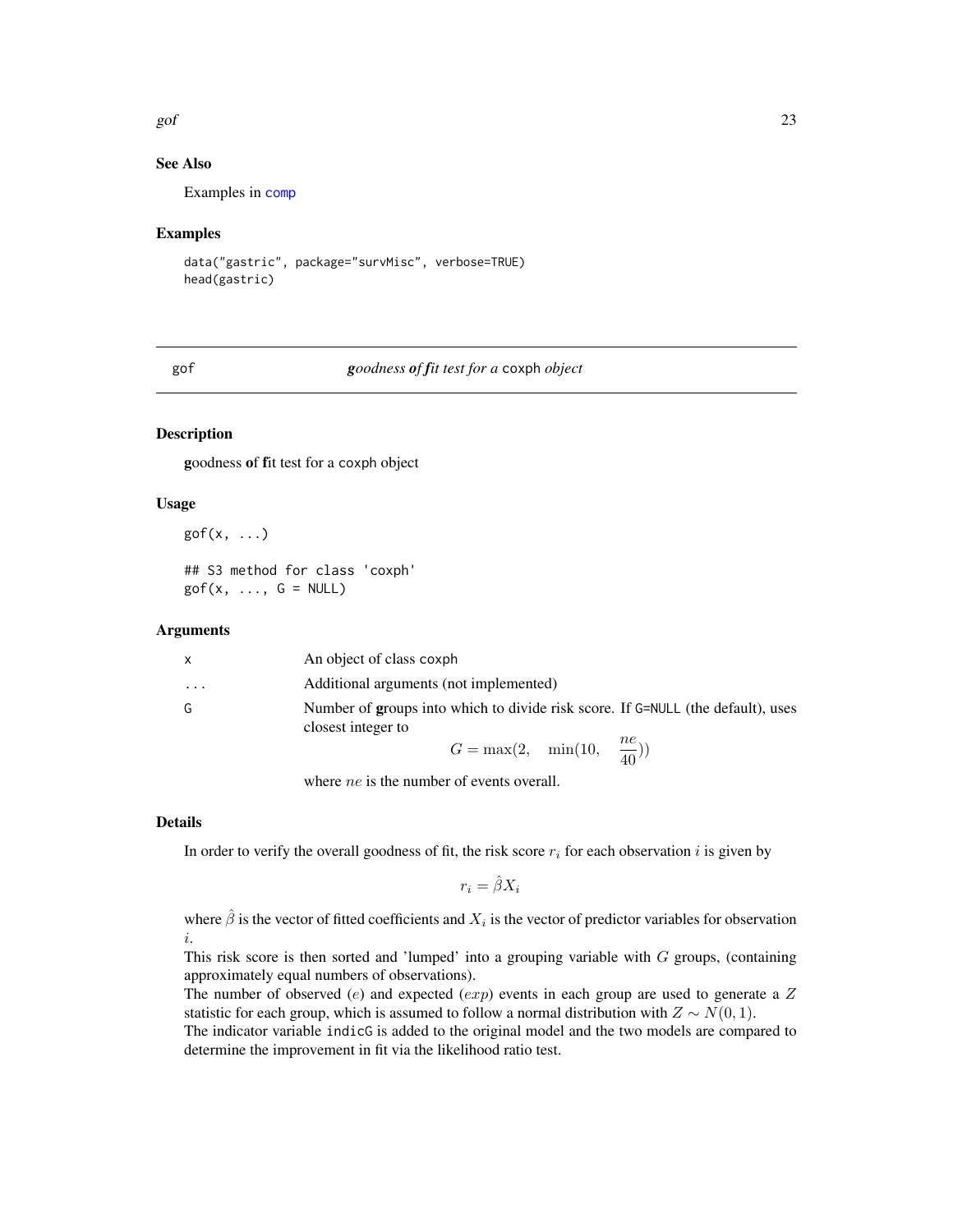# Value

A list with elements:

groups  $\blacksquare$  A data.table with one row per group G. The columns are

n Number of observations

e Number of events

exp Number of events expected. This is

$$
exp = \sum e_i - M_i
$$

where  $e_i$  are the events and  $M_i$  are the martingale residuals for each observation  $i$ 

 $\bf{z}$  Z score, calculated as

$$
Z = \frac{e - exp}{\sqrt{exp}}
$$

**p** *p*-value for  $Z$ , which is

$$
p = 2.\text{pnorm}(-|z|)
$$

where pnorm is the normal distribution function with mean  $\mu = 0$  and standard deviation  $\sigma = 1$  and |z| is the absolute value.

lrTest Likelihood-ratio test. Tests the improvement in log-likelihood with addition of an indicator variable with  $G-1$  groups. This is done with survival:::anova.coxph. The test is distributed as chi-square with  $G - 1$  degrees of freedom

#### Note

The choice of G is somewhat arbitrary but rarely should be  $> 10$ .

As illustrated in the example, a larger value for  $G$  makes the  $Z$  test for each group more likely to be significant. This does *not* affect the significance of adding the indicator variable indicG to the original model.

The  $Z$  score is chosen for simplicity, as for large sample sizes the Poisson distribution approaches the normal. Strictly speaking, the Poisson would be more appropriate for  $e$  and  $exp$  as per Counting Theory.

The  $Z$  score may be somewhat conservative as the expected events are calculated using the martingale residuals from the overall model, rather than by group. This is likely to bring the expected events closer to the observed events.

This test is similar to the Hosmer-Lemeshow test for logistic regression.

#### Source

Method and example are from:

May S, Hosmer DW 1998. A simplified method of calculating an overall goodness-of-fit test for the Cox proportional hazards model. *Lifetime Data Analysis* 4(2):109–20. [Springer \(paywall\)](http://dx.doi.org/10.1023/A:1009612305785)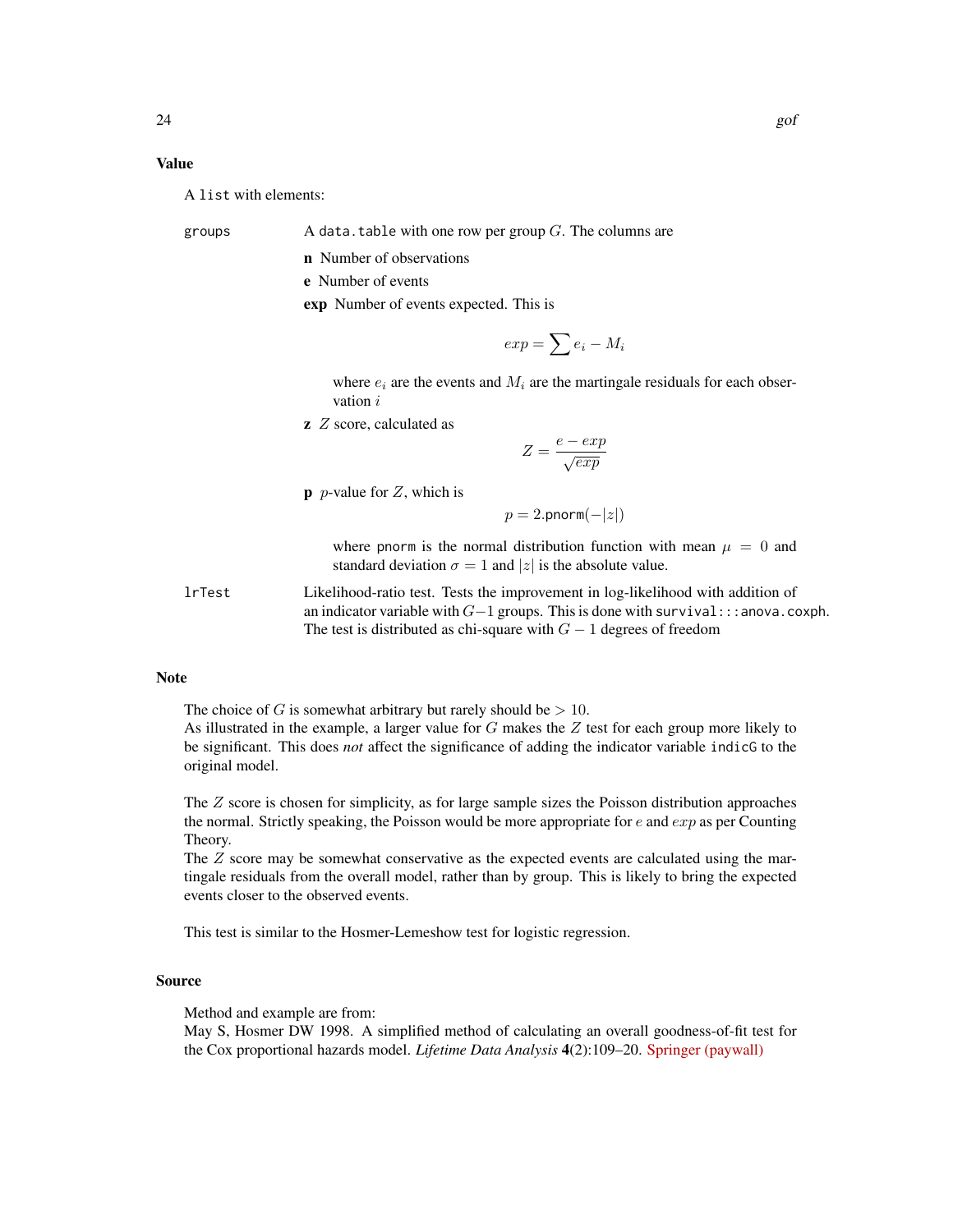#### References

Default value for G as per:

May S, Hosmer DW 2004. A cautionary note on the use of the Gronnesby and Borgan goodnessof-fit test for the Cox proportional hazards model. *Lifetime Data Analysis* 10(3):283–91. [Springer](http://dx.doi.org/10.1023/B:LIDA.0000036393.29224.1d) [\(paywall\)](http://dx.doi.org/10.1023/B:LIDA.0000036393.29224.1d)

Changes to the pbc dataset in the example are as detailed in: Fleming T, Harrington D 2005. *Counting Processes and Survival Analysis*. New Jersey: Wiley and Sons. Chapter 4, section 4.6, pp 188. [Wiley \(paywall\)](http://dx.doi.org/10.1002/9781118150672)

# Examples

```
data("pbc", package="survival")
pbc <- pbc[!is.na(pbc$trt), ]
## make corrections as per Fleming
pbc[pbc$id==253, "age"] <- 54.4
pbc[pbc$id==107, "protime"] <- 10.7
### misspecified; should be log(bili) and log(protime) instead
c1 <- coxph(Surv(time, status==2) ~
            age + log(albumin) + bili + edema + protime,
            data=pbc)
gof(c1, G=10)
gof(c1)
```
#### nc *Add number censored.*

# Description

Add number censored.

# Usage

```
nc(x, \ldots)## S3 method for class 'ten'
nc(x, \ldots)## S3 method for class 'stratTen'
nc(x, \ldots)
```

| x        | An object of class ten or stratTen.     |
|----------|-----------------------------------------|
| $\cdots$ | Additional arguments (not implemented). |

<span id="page-24-0"></span>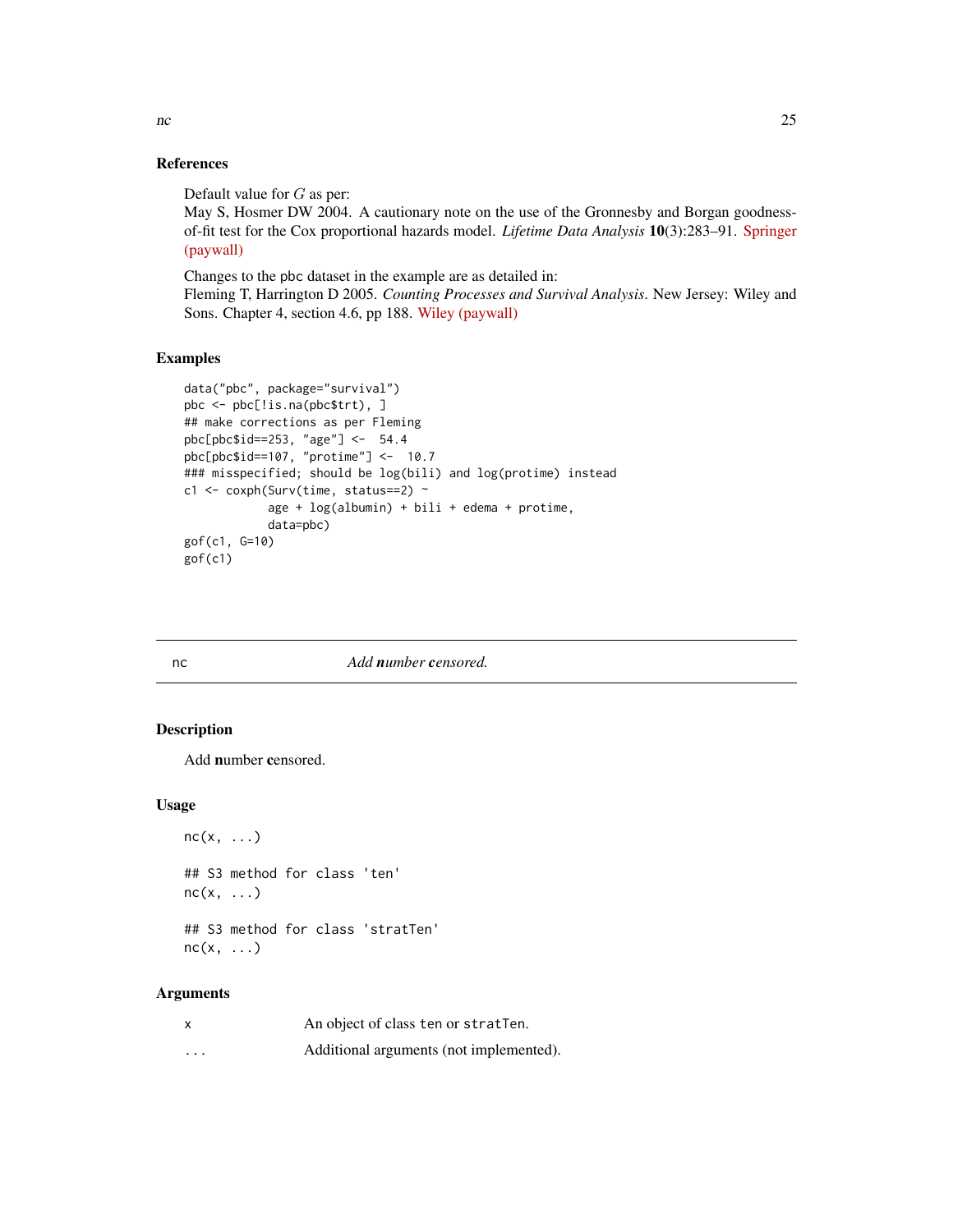# Value

The original object, with new column(s) added indicating the number censored at each time point, depending on attr(x, "shape"):

| "long" | the new column, c, gives the number censored at each timepoint, by covariate        |
|--------|-------------------------------------------------------------------------------------|
|        | group.                                                                              |
| "wide" | new columns, beginning with $c_{-}$ , give the number censored at each timepoint,   |
|        | by covariate group. There is an additional nc column giving the <i>total</i> number |
|        | censored at each time point.                                                        |

A stratTen object has each ten element in the list modified as above.

# Examples

```
data("kidney", package="KMsurv")
t1 <- ten(survfit(Surv(time, delta) ~ type, data=kidney))
nc(t1)nc(asWide(t1))
## stratified model
data("pbc", package="survival")
t1 <- ten(coxph(Surv(time, status==2) ~ log(bili) + age + strata(edema), data=pbc))
nc(t1)
```
<span id="page-25-1"></span>

| predict |  |
|---------|--|
|         |  |
|         |  |
|         |  |

predict *predicted events*

### Description

predicted events

# Usage

```
## S3 method for class 'ten'
predict(object, ..., eMP = TRUE, reCalc = FALSE)
```

| object | An object of class ten.                                                                                                                                                                  |
|--------|------------------------------------------------------------------------------------------------------------------------------------------------------------------------------------------|
| .      | Additional arguments (not implemented).                                                                                                                                                  |
| eMP    | Add column(s) indicating events minus predicted.                                                                                                                                         |
| reCalc | Recalcuate the values?<br>If reCalc=FALSE (the default) and the ten object already has the calculated<br>values stored as an attribute, the value of the attribute is returned directly. |

<span id="page-25-0"></span>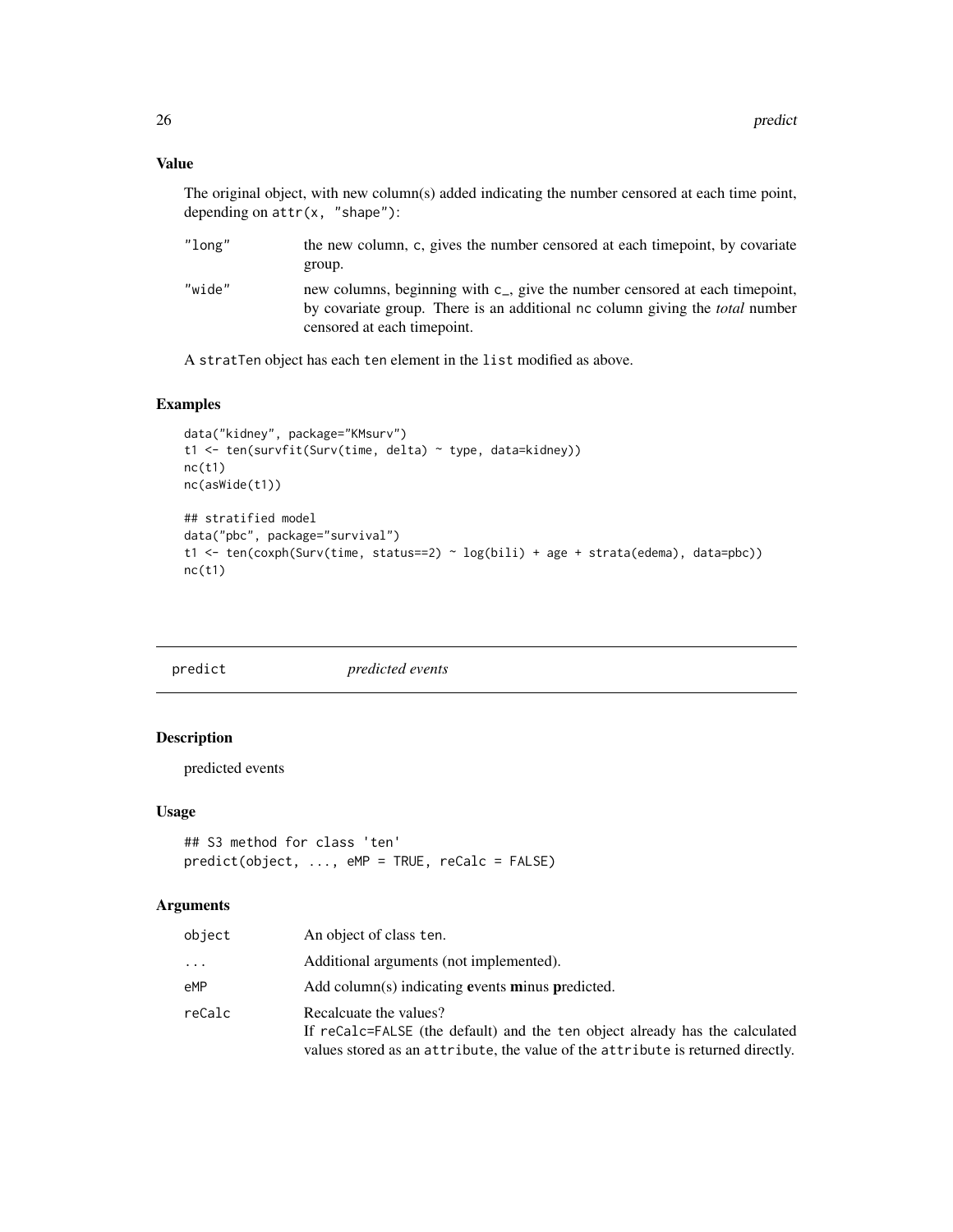#### predict 27

# Details

With K covariate groups, We use  $ncg_{ik}$ , the number at risk for group k, to calculate the number of expected events:

$$
P_{ik} = \frac{e_i(ncg_{ik})}{n_i} \quad k = 1, 2...K
$$

# Value

An attribute, pred is added to object:

| Times with at least one observation |
|-------------------------------------|
| <b>predicted number of events</b>   |

And if eMP==TRUE (the default):

eMP\_ events minus predicted

The names of the object's covariate groups are used to make the suffixes of the column names (i.e. after the \_ character).

#### Note

There is a predicted value for each unique time, for each covariate group.

# See Also

?survival::predict.coxph methods("predict")

### Examples

```
## K&M. Example 7.2, Table 7.2, pp 209-210.
data("kidney", package="KMsurv")
k1 <- ten(Surv(time=time, event=delta) ~ type, data=kidney)
predict(k1)
predict(asWide(k1))
stopifnot(predict(asWide(k1))[, sum(eMP_1 + eMP_2)] <=
          .Machine$double.neg.eps)
## Three covariate groups
## K&M. Example 7.4, pp 212-214.
data("bmt", package="KMsurv")
b1 <- ten(Surv(time=t2, event=d3) ~ group, data=bmt)
predict(b1)
## one group only
predict(ten(Surv(time=t2, event=d3) ~ 1, data=bmt))
```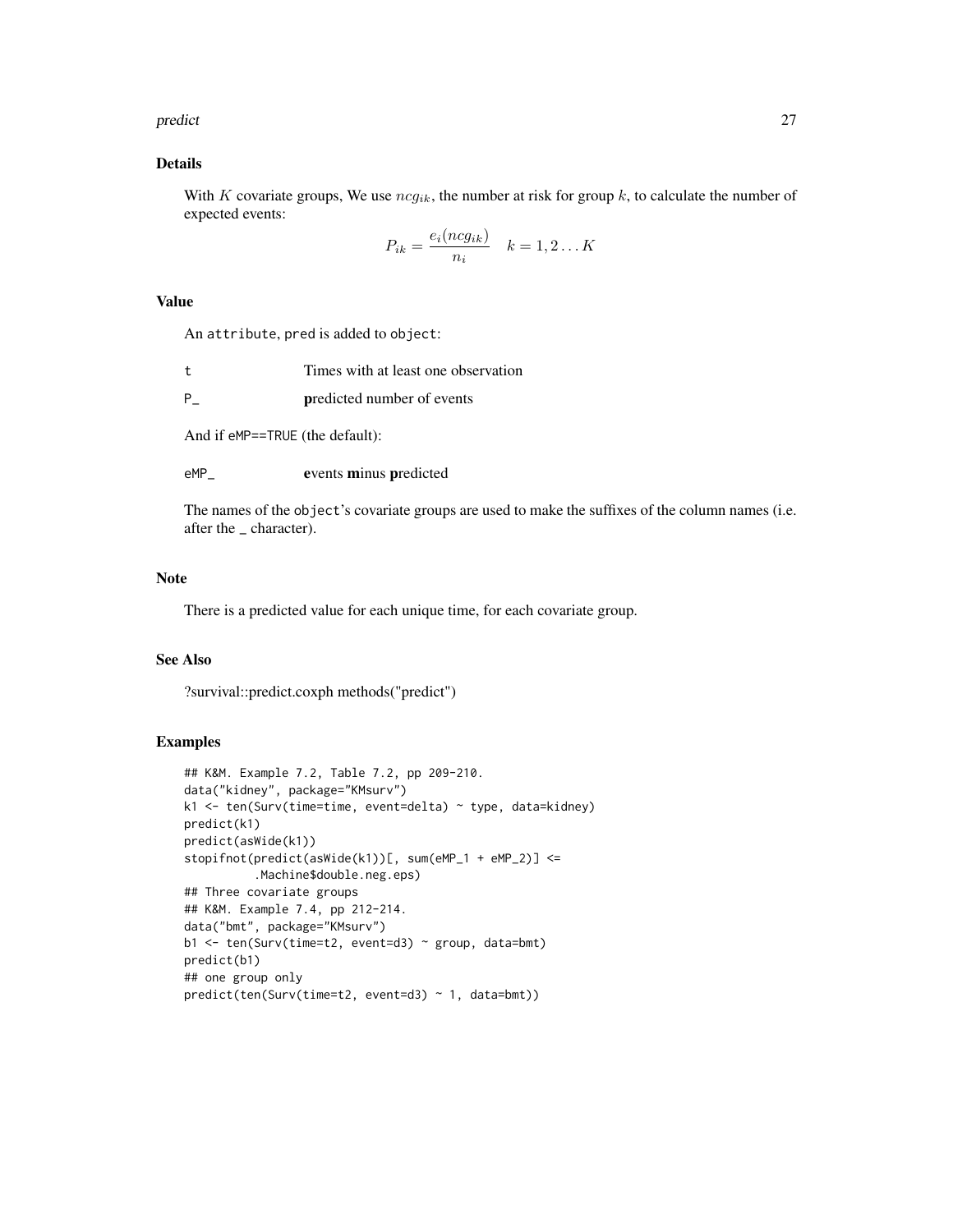<span id="page-27-2"></span><span id="page-27-0"></span>

# <span id="page-27-1"></span>Description

print methods

# Usage

```
## S3 method for class 'ten'
print(x, ..., maxRow = getOption("datatable.print.nrows", 50L),
 nRowP = getOption("datatable.print.topn", 5L), pRowNames = TRUE,
 maxCol = getOption("survMisc.maxCol", 8L),
 nColSP = getOption("survMisc.nColSP", 7L),
 sigDig = getOption("survMisc.sigDig", 2L))
## S3 method for class 'COV'
print(x, ..., n = 2L)## S3 method for class 'lrt'
print(x, ..., dist = c("n", "c"))
## S3 method for class 'sup'
print(x, \ldots)## S3 method for class 'tableAndPlot'
print(x, ..., hiddenableg = TRUE, tabHeight = 0.25)## S3 method for class 'stratTableAndPlot'
print(x, ..., hiddenableg = TRUE,tabHeight = 0.25)
```

| $\mathsf{x}$ | An object of class ten.                                                                                                                                           |
|--------------|-------------------------------------------------------------------------------------------------------------------------------------------------------------------|
| $\ddots$ .   | Additional arguments (not implemented).                                                                                                                           |
|              | -print.ten                                                                                                                                                        |
| maxRow       | Maximum number of rows to print.<br>If $nrow(x) > maxRow$ , just the first and last $nRowP$ (below) are printed.<br>The default value is that used by data.table. |
| nRowP        | Number of rows to <b>print</b> from the start and end of the object. Used if $nrow(x) > maxRow$ .                                                                 |
| pRowNames    | Print row names?<br>Default is TRUE.                                                                                                                              |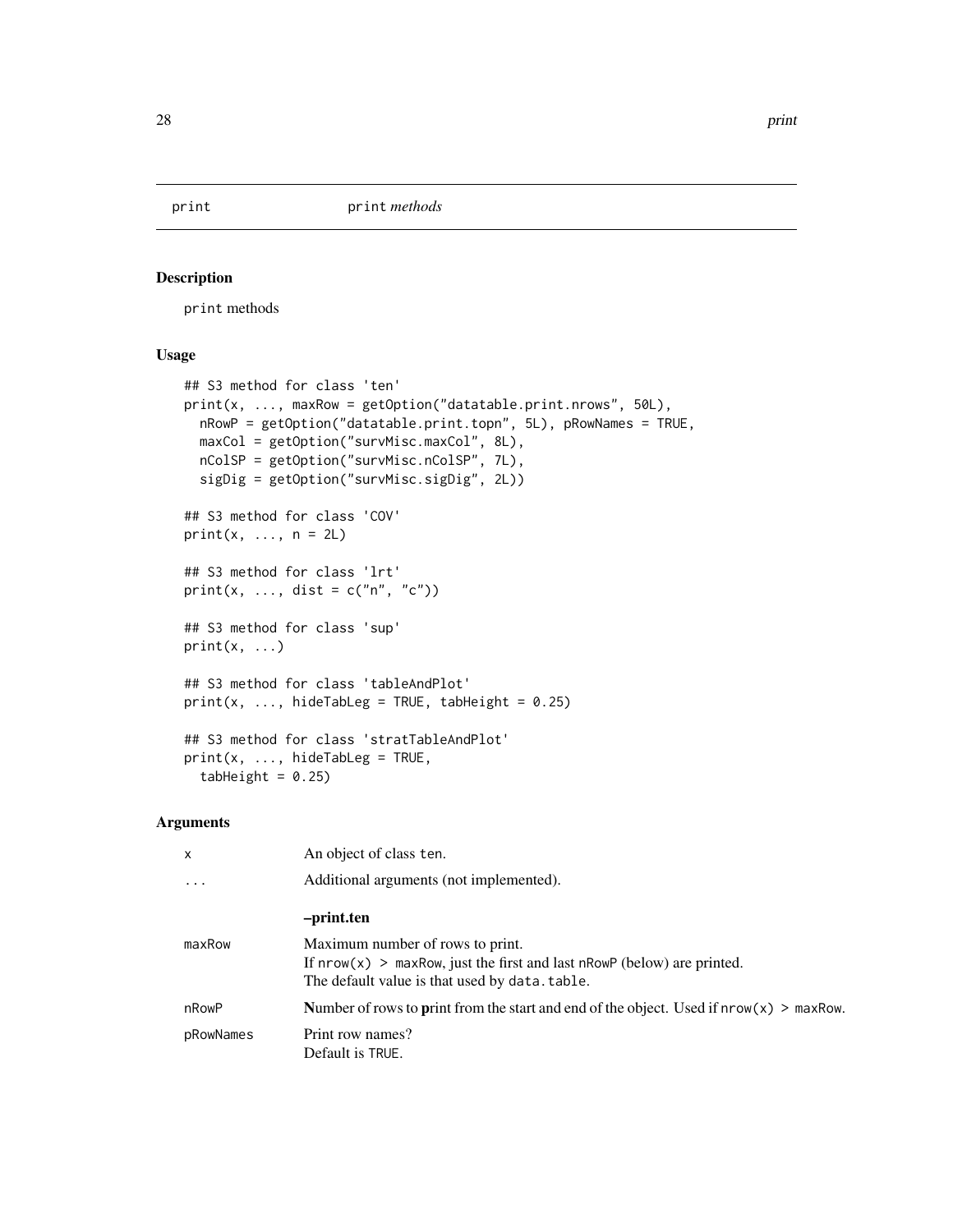#### print 29

| maxCol     | Maximum number of columns to print.<br>If $\text{ncol}(x)$ > maxCol, just the first $\text{ncolSP}$ and last maxCol - $\text{ncolSP}$ columns<br>are printed.                                                                                                                                                                          |
|------------|----------------------------------------------------------------------------------------------------------------------------------------------------------------------------------------------------------------------------------------------------------------------------------------------------------------------------------------|
| nColSP     | Number of columns to print from the start of the object. Used if Used if $\text{ncol}(x)$ > maxCol.                                                                                                                                                                                                                                    |
| sigDig     | Significant digits. This is passed as an argument to<br>?signif<br>when preparing the object for printing.                                                                                                                                                                                                                             |
|            | -print.tableAndPlot and print.tableAndPlot                                                                                                                                                                                                                                                                                             |
| n          | Similar to n from e.g.<br>?utils::head                                                                                                                                                                                                                                                                                                 |
|            | -print.lrt                                                                                                                                                                                                                                                                                                                             |
| dist       | Which distribution to use for the statistics when printing.<br>Default (dist="n") prints $Z$ and $p$ values based on the normal distribution.<br>If dist="c", gives values based on the $\chi^2$ distribution.<br>The results are the same. The default value is typically easier to read. Both<br>options are given for completeness. |
| hideTabLeg | Hide table legend.                                                                                                                                                                                                                                                                                                                     |
| tabHeight  | Table height (relative to whole plot).                                                                                                                                                                                                                                                                                                 |
|            | -print.COV                                                                                                                                                                                                                                                                                                                             |

# Details

Prints a ten object with 'nice' formatting. Options may be set for a session using e.g. options(survMisc.nColSP=4L) It is similar to the behavior of print.data.table but has additional arguments controlling the number of columns sent to the terminal.

# Value

A printed representation of the object is send to the terminal as a *side effect* of calling the function. The return value cannot be assigned.

#### Note

All numeric arguments to the function must be supplied as integers.

# Author(s)

Chris Dardis. Based on existing work by Brian Diggs.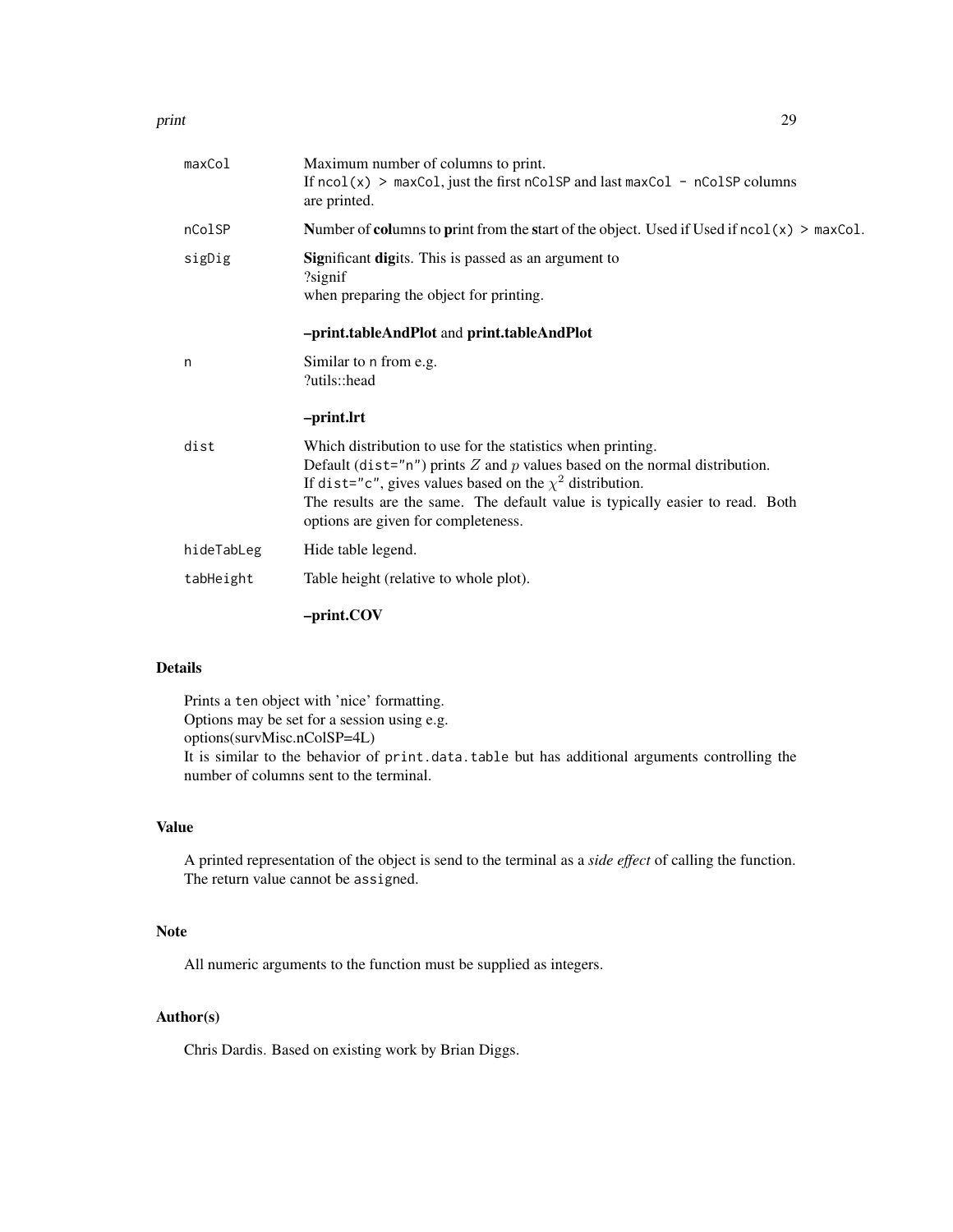# See Also

For print.ten:

data.table:::print.data.table

?stats::printCoefmat

options()\$datatable.print.nrows

sapply(c("datatable.print.nrows", "datatable.print.topn"), getOption)

# Examples

```
set.seed(1)
(x <- data.table::data.table(matrix(rnorm(1800), ncol=15, nrow=120)))
data.table::setattr(x, "class", c("ten", class(x)))
p1 \leftarrow print(x)stopifnot(is.null(p1))
x[1:80, ]
x[0, ]
(data.table::set(x, j=seq.int(ncol(x)), value=NULL))
```

```
profLik Profile likelihood for coefficients in a coxph model
```
# Description

Profile likelihood for coefficients in a coxph model

# Usage

```
profLik(x, CI = 0.95, interval = 50, mult = c(0.1, 2), devNew = TRUE,
  ...)
```

| x        | A coxph model.                                                                                                |
|----------|---------------------------------------------------------------------------------------------------------------|
| СI       | Confidence Interval.                                                                                          |
| interval | Number of points over which to evaluate coefficient.                                                          |
| mult     | <b>Multiplier.</b> Coefficent will be multiplied by lower and upper value and evaluated<br>across this range. |
| devNew   | Open a new device for each plot. See<br>?grDevices::dev.new                                                   |
| $\cdots$ | Additional parameters passed to graphics::plot.default.                                                       |

<span id="page-29-0"></span>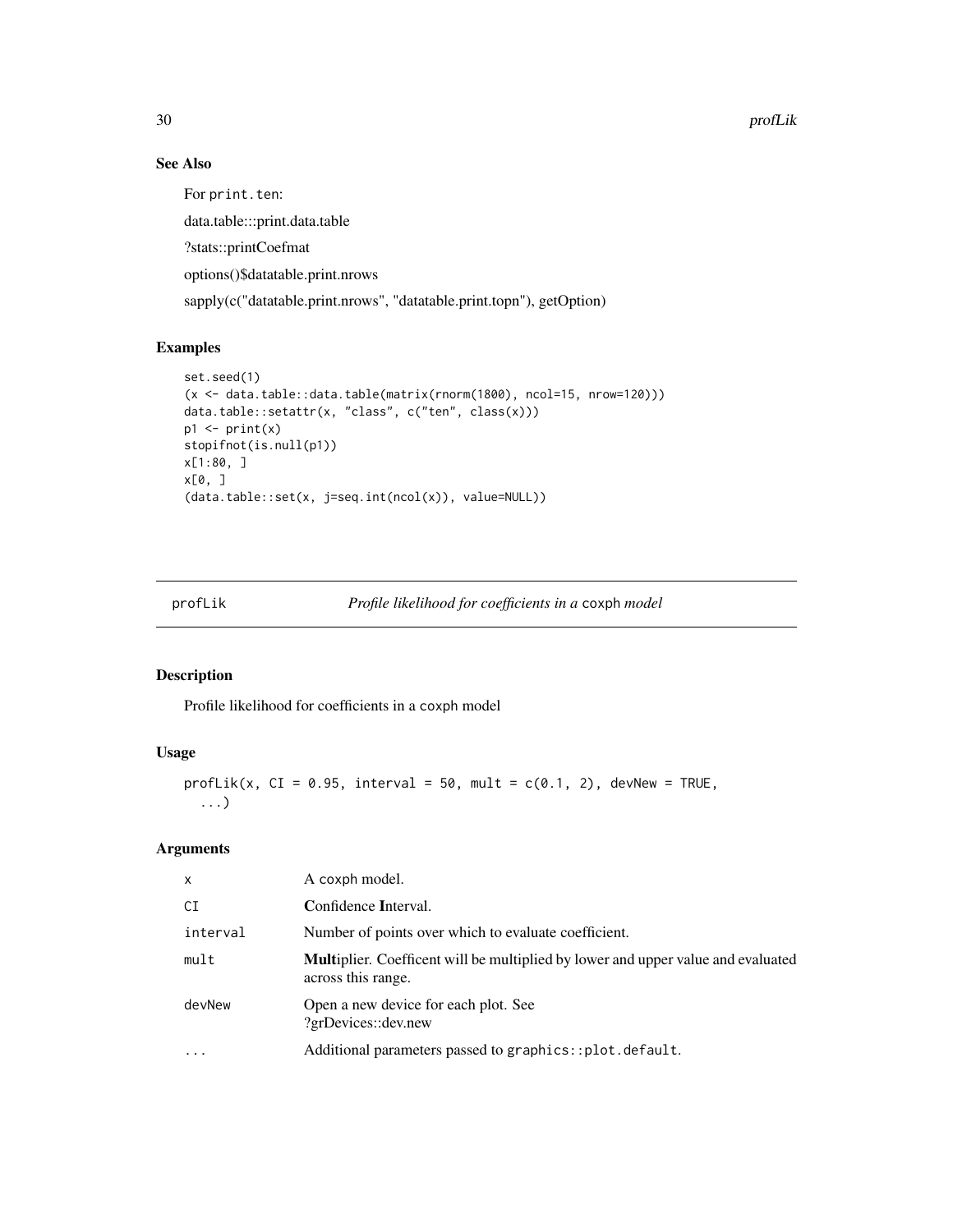# <span id="page-30-0"></span>Details

Plots of range of values for coefficient in model with log-likelihoods for the model with the coefficient fixed at these values.

For each coefficient a range of possible values is chosen, given by  $\hat{B} * mult_{lower} - \hat{B} * mult_{upper}$ . A series of models are fit (given by interval). The coefficient is included in the model as a *fixed* term and the partial log-likelihood for the model is calculated.

A curve is plotted which gives the partial log-likelihood for each of these candidate values. An appropriate confidence interval (CI) is given by subtracting 1/2 the value of the appropriate quantile of a chi-squared distribution with 1 degree of freedom.

Two circles are also plotted giving the 95

# Value

One plot for each coefficient in the model.

# References

Example is from: T&G. Section 3.4.1, pg 57.

# Examples

```
data("pbc", package="survival")
c1 <- coxph(formula = Surv(time, status == 2) ~ age + edema + log(bili) +
                      log(albumin) + log(portione), data = pbc)
profLik(c1, col="red")
```
rsq *r^2 measures for a a* coxph *or* survfit *model*

#### Description

r^2 measures for a a coxph or survfit model

#### Usage

```
rsq(x, \ldots)## S3 method for class 'coxph'
rsq(x, \ldots, sigD = 2)## S3 method for class 'survfit'
rsq(x, \ldots, sigD = 2)
```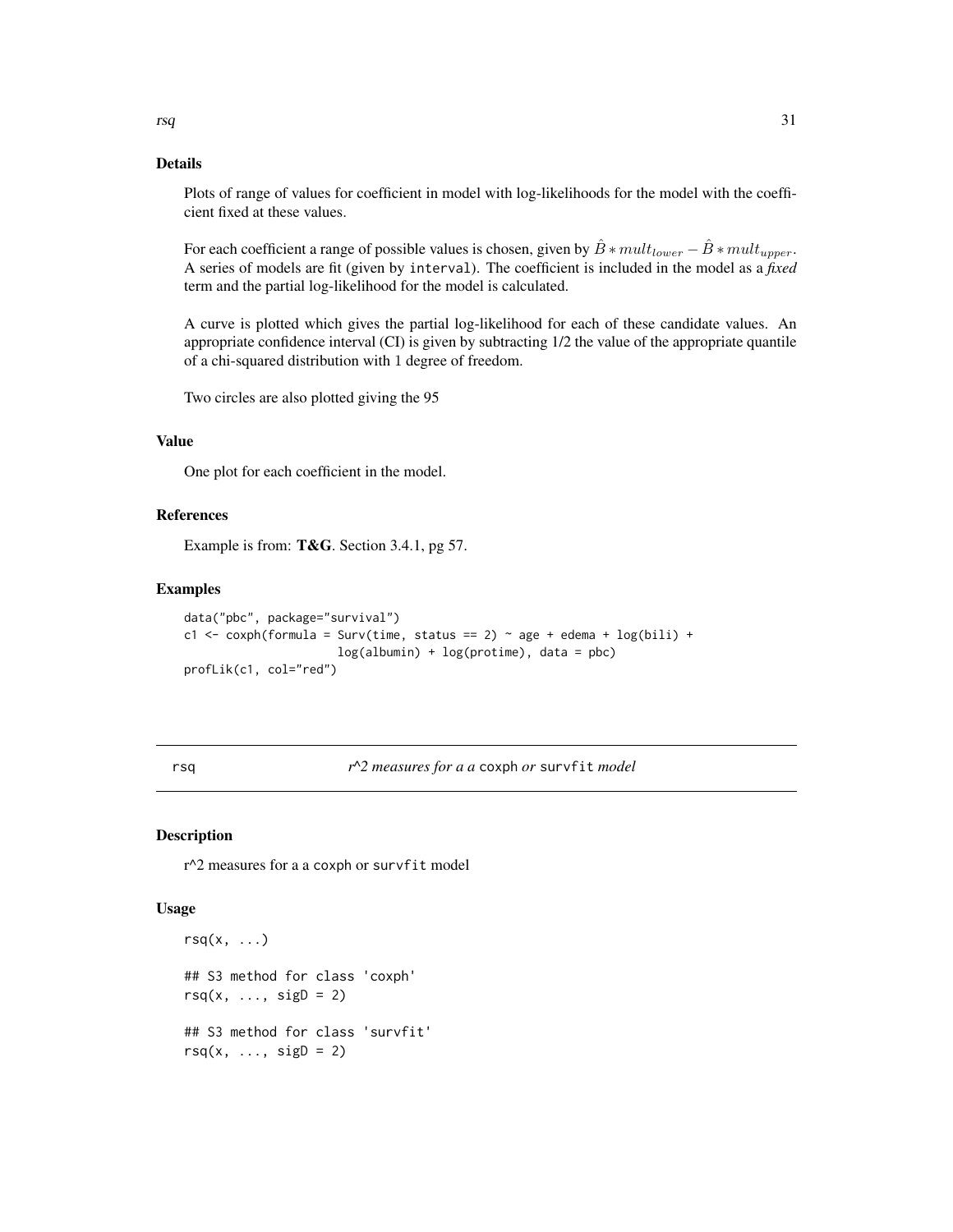# Arguments

|                         | A survfit or coxph object.                                                                   |
|-------------------------|----------------------------------------------------------------------------------------------|
| $\cdot$ $\cdot$ $\cdot$ | Additional arguments (not implemented).                                                      |
| sigD                    | significant digits (for ease of display). If sigD=NULL, will return the original<br>numbers. |

#### Value

A list with the following elements:

cod The coefficient of determination, which is

$$
R^2 = 1 - \exp(\frac{2}{n}L_0 - L_1)
$$

where  $L_0$  and  $L_1$  are the log partial likelihoods for the *null* and *full* models respectively and  $n$  is the number of observations in the data set.

mer The measure of explained randomness, which is:

$$
R_{mer}^2 = 1 - \exp(\frac{2}{m}L_0 - L_1)
$$

where m is the number of observed *events*.

mev The measure of explained variation (similar to that for linear regression), which is:

$$
R^{2} = \frac{R_{mer}^{2}}{R_{mer}^{2} + \frac{\pi}{6}(1 - R_{mer}^{2})}
$$

# References

Nagelkerke NJD, 1991. A Note on a General Definition of the Coefficient of Determination. *Biometrika* 78(3):691–92. 'http://www.jstor.org/stable/2337038' JSTOR

O'Quigley J, Xu R, Stare J, 2005. Explained randomness in proportional hazards models. *Stat Med* 24(3):479–89. 'http://dx.doi.org/10.1002/sim.1946' Wiley (paywall) 'http://www.math.ucsd.edu/~rxu/igain2.p UCSD (free)

Royston P, 2006. Explained variation for survival models. *The Stata Journal* 6(1):83-96. 'http://www.stata-journal.com

# Examples

```
data("kidney", package="KMsurv")
c1 <- coxph(Surv(time=time, event=delta) ~ type, data=kidney)
cbind(rsq(c1), rsq(c1, sigD=NULL))
```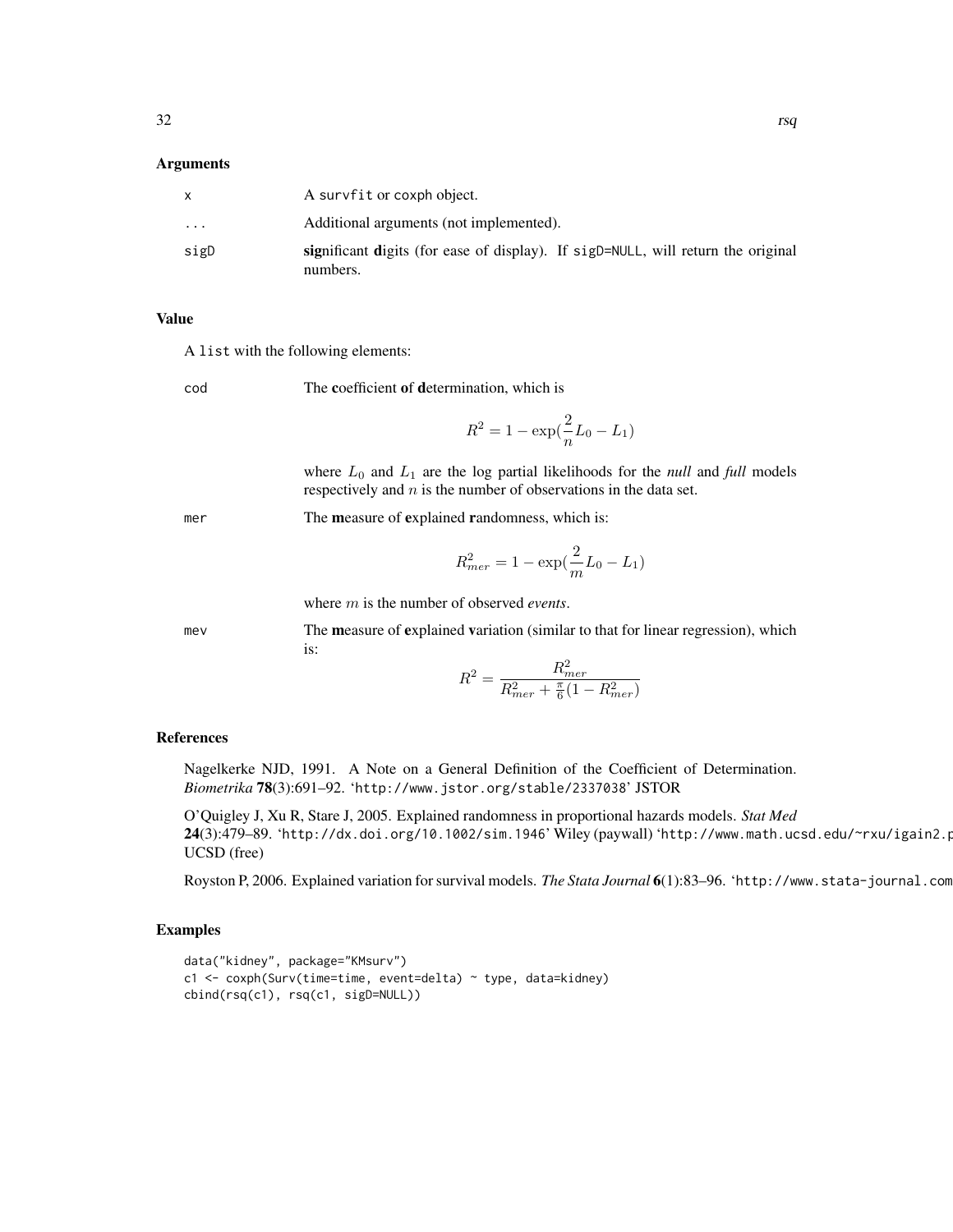# <span id="page-32-1"></span><span id="page-32-0"></span>Description

survival (or hazard) function based on  $e$  and  $n$ .

# Usage

```
sf(x, \ldots)## Default S3 method:
sf(x, ..., what = c("S", "H"), SCV = FALSE,times = NULL)
## S3 method for class 'ten'
sf(x, ..., what = c("S", "H"), SCV = FALSE, times = NULL,reCalc = FALSE)
## S3 method for class 'stratTen'
sf(x, ..., what = c("S", "H"), SCV = FALSE,times = NULL, reCalc = FALSE)
## S3 method for class 'numeric'
sf(x, ..., n = NULL, what = c("all", "S", "Sv", "H","Hv"), SCV = FALSE, times = NULL)
```

| X        | One of the following:                                                                                                                                               |
|----------|---------------------------------------------------------------------------------------------------------------------------------------------------------------------|
|          | <b>default</b> A numeric vector of events status (assumed sorted by time).                                                                                          |
|          | <b>numeric</b> Vectors of events and numbers at risk (assumed sorted by time).                                                                                      |
|          | A ten object.                                                                                                                                                       |
|          | A stratTen object.                                                                                                                                                  |
| $\ddots$ | Additional arguments (not implemented).                                                                                                                             |
| what     | See return, below.                                                                                                                                                  |
| SCV      | Include the Squared Coefficient of Variation, which is calcluated using the mean<br>$\bar{x}$ and the variance $\sigma_x^2$ .                                       |
|          | $\label{eq:SCV} SCV_x = \frac{\sigma_x^2}{\bar{r}^2}$                                                                                                               |
|          | This measure of <i>dispersion</i> is also referred to as the 'standardized variance' or<br>the 'noise'.                                                             |
| times    | Times for which to calculate the function.<br>If times=NULL (the default), times are used for which at least one event occurred<br>in at least one covariate group. |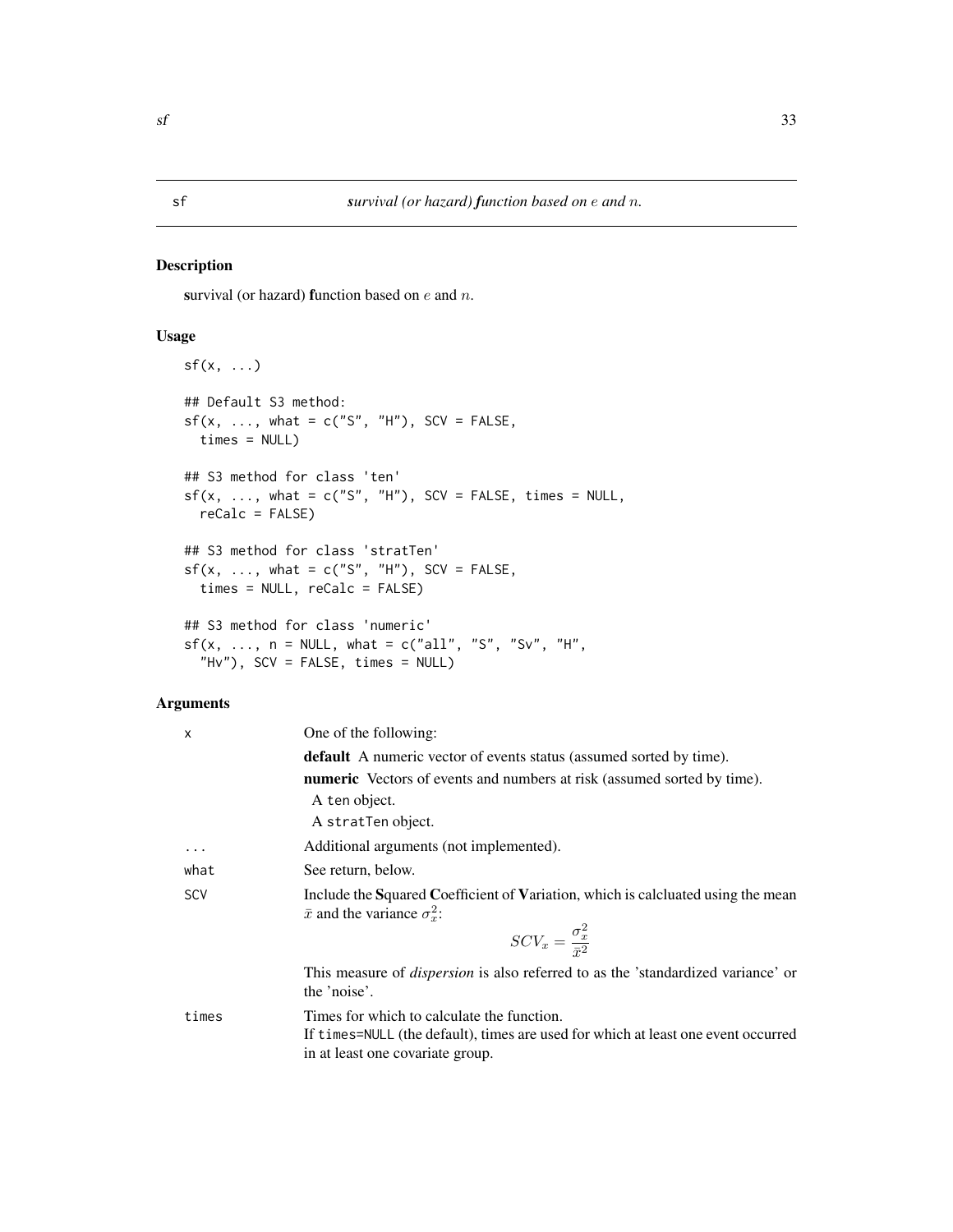| reCalc | Recalcuate the values?                                                          |
|--------|---------------------------------------------------------------------------------|
|        | If recalc=FALSE (the default) and the ten object already has the calculated     |
|        | values stored as an attribute, the value of the attribute is returned directly. |
| n      | Number at risk.                                                                 |

#### Value

A data.table which is stored as an attribute of the ten object.

If what="s", the survival is returned, based on the Kaplan-Meier or product-limit estimator. This is 1 at  $t = 0$  and thereafter is given by:

$$
\hat{S}(t) = \prod_{t \le t_i} (1 - \frac{e_i}{n_i})
$$

If what="sv", the survival variance is returned.

Greenwoods estimtor of the variance of the Kaplan-Meier (product-limit) estimator is:

$$
Var[\hat{S}(t)] = [\hat{S}(t)]^2 \sum_{t_i \le t} \frac{e_i}{n_i(n_i - e_i)}
$$

If what="h", the hazard is returned, based on the the Nelson-Aalen estimator. This has a value of  $\hat{H} = 0$  at  $t = 0$  and thereafter is given by:

$$
\hat{H}(t) = \sum_{t \le t_i} \frac{e_i}{n_i}
$$

If what="hv", the hazard variance is returned. The variance of the Nelson-Aalen estimator is given by:

$$
Var[\hat{H}(t)] = \sum_{t_i \le t} \frac{e_i}{n_i^2}
$$

If what="all" (the default), *all* of the above are returned in a data.table, along with: Survival, based on the Nelson-Aalen hazard estimator  $H$ , which is:

$$
\hat{S_{na}} = e^H
$$

Hazard, based on the Kaplan-Meier survival estimator  $S$ , which is:

$$
\hat{H_{km}} = -\log S
$$

#### Examples

```
data("kidney", package="KMsurv")
k1 <- ten(Surv(time=time, event=delta) ~ type, data=kidney)
sf(k1)
sf(k1, times=1:10, reCalc=TRUE)
k2 <- ten(with(kidney, Surv(time=time, event=delta)))
sf(k2)
## K&M. Table 4.1A, pg 93.
```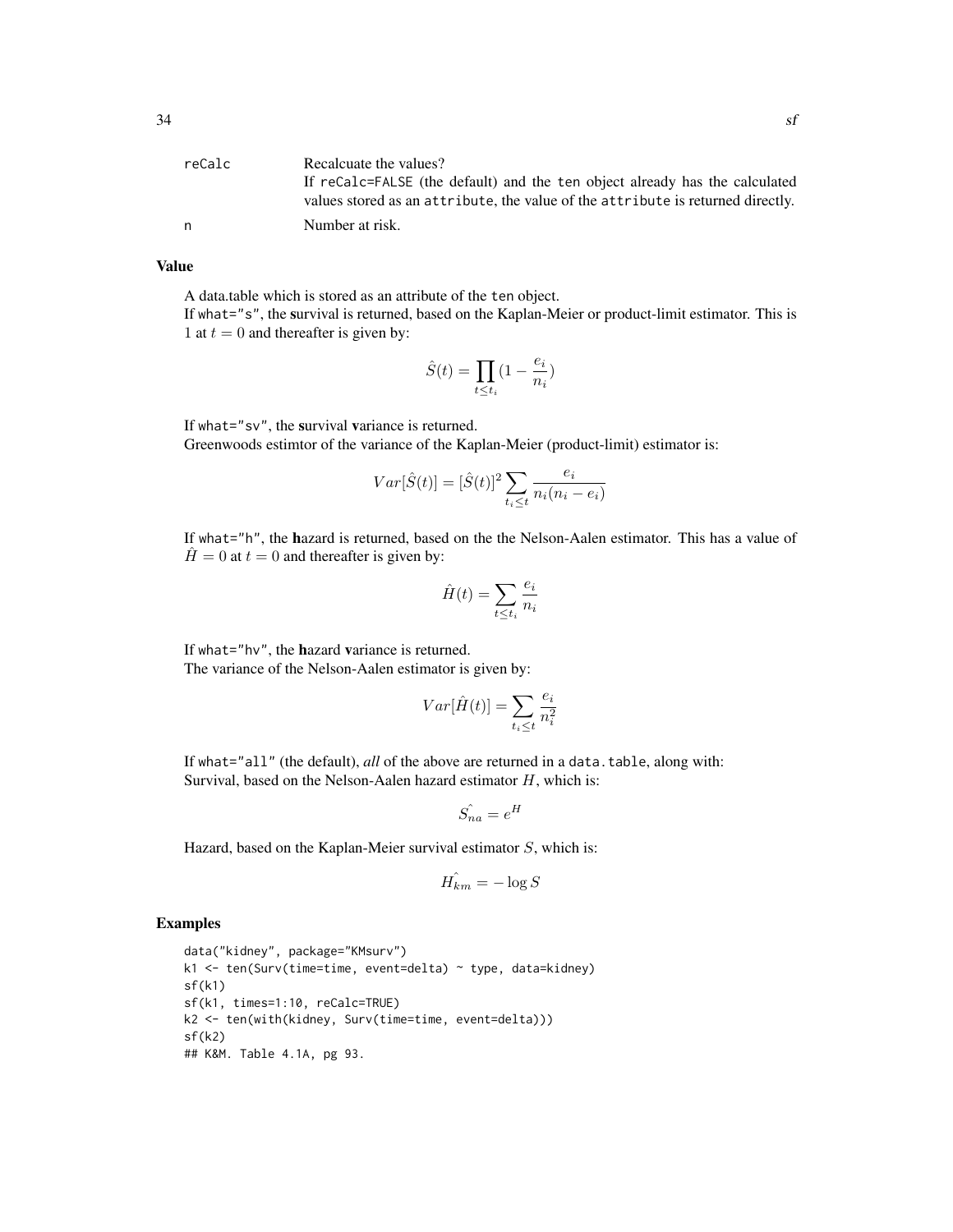# <span id="page-34-0"></span>survMisc\_package 35

```
## 6MP patients
data("drug6mp", package="KMsurv")
d1 <- with(drug6mp, Surv(time=t2, event=relapse))
(d1 < -ten(d1))sf(x=d1$e, n=d1$n, what="S")
data("pbc", package="survival")
t1 <- ten(Surv(time, status==2) ~ log(bili) + age + strata(edema), data=pbc)
sf(t1)
## K&M. Table 4.2, pg 94.
data("bmt", package="KMsurv")
b1 <- bmt[bmt$group==1, ] # ALL patients
t2 <- ten(Surv(time=b1$t2, event=b1$d3))
with(t2, sf(x=e, n=n, what="Hv"))
## K&M. Table 4.3, pg 97.
sf(x=t2$e, n=t2$n, what="all")
```
survMisc\_package *Miscellaneous Functions for Survival Analysis*

#### Description

Miscellaneous Functions for Survival Analysis

| survMisc    |
|-------------|
| Package     |
| 0.5.5       |
| 2018-07-03  |
| $GPL (= 2)$ |
| yes         |
|             |

A collection of functions for the analysis of survival data. These extend the methods already available in package:survival.

The intent is to generate a workspace for some of the common tasks arising in survival analysis.

There are references in many of the functions to the textbooks:

| <b>K&amp;M</b> Klein J, Moeschberger M (2003). Survival Analysis, 2nd edition. |
|--------------------------------------------------------------------------------|
| New York: Springer. Springer (paywall).                                        |

T&G Therneau TM, Grambsch PM (2000). *Modeling Survival Data: Extending the Cox Model*. New York: Springer. [Springer \(paywall\).](http://dx.doi.org/10.1007/978-1-4757-3294-8)

#### Notes for developers:

• This package should be regarded as 'in development' until release 1.0, meaning that there may be changes to certain function names and parameters, although I will try to keep this to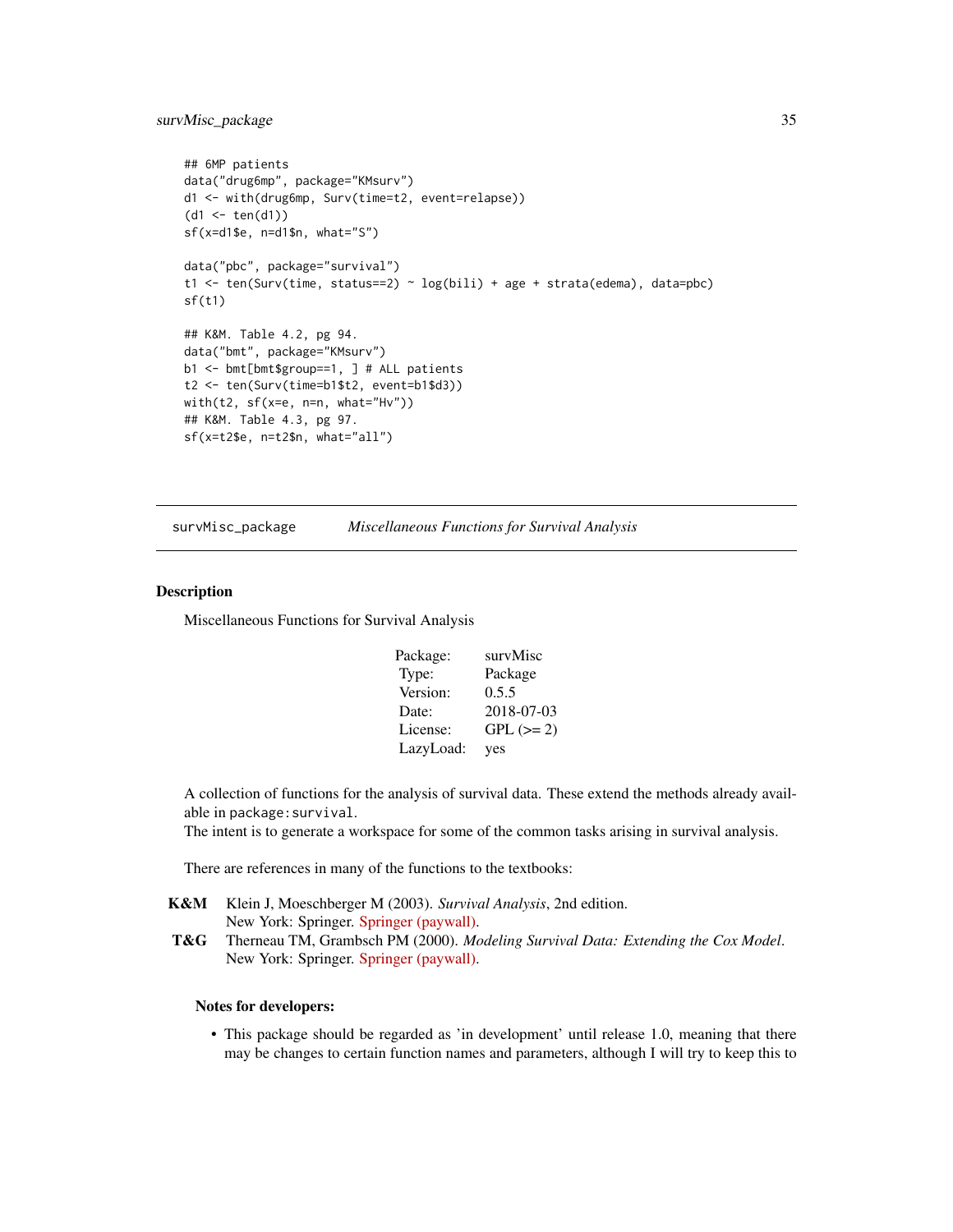<span id="page-35-0"></span>a minimum. As such it is recommended that other packages do *not* depend on or import from this one until at least version 1.0.

• Naming tends to follow the camelCase convention; variables within functions are typically alphanumeric e.g.  $a1 \le -1$ .

For bug reports, feature requests or suggestions for improvement, please try to submit to [github.](https://github.com/dardisco/survMisc/issues) Otherwise email me at the address below.

# Author(s)

Chris Dardis <christopherdardis@gmail.com>

#### ten *time, event(s) and number at risk.*

# Description

time, event(s) and number at risk.

# Usage

```
ten(x, \ldots)## S3 method for class 'numeric'
ten(x, \ldots)## S3 method for class 'Surv'
ten(x, ..., call = NULL)## S3 method for class 'coxph'
ten(x, ..., abbNames = TRUE, contrasts.argv = NULL)## S3 method for class 'survfit'
ten(x, ..., abbNames = TRUE, contrasts.argv = NULL)## S3 method for class 'formula'
ten(x, ..., abbNames = TRUE, contrasts.argv = NULL)## S3 method for class 'data.frame'
ten(x, \ldots, abbNames = TRUE, contrasts.argv = NULL,call = NULL)## S3 method for class 'data.table'
ten(x, ..., abbNames = TRUE, mm = NULL, call = NULL)## S3 method for class 'ten'
ten(x, ..., abbNames = NULL, call = NULL)
```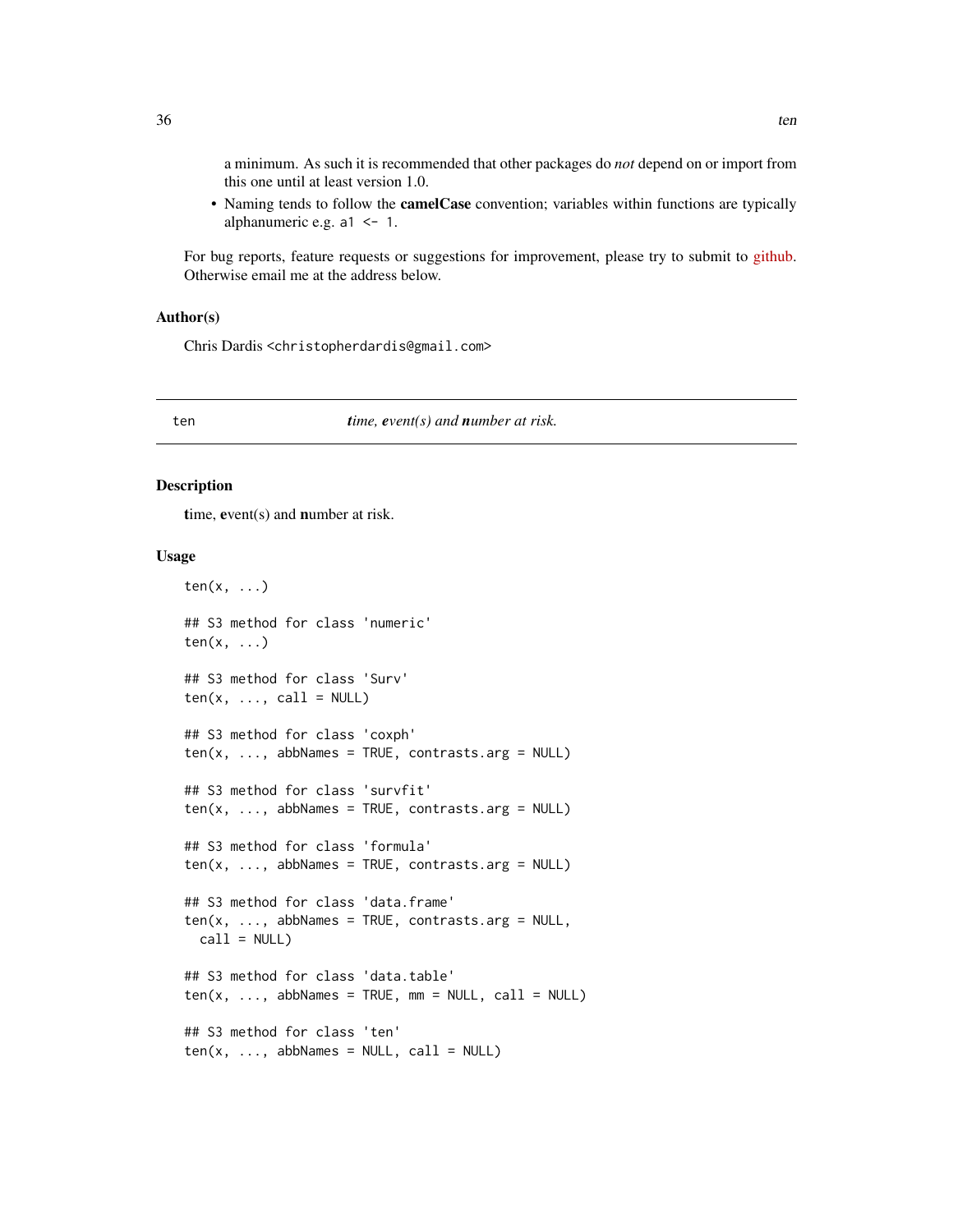# Arguments

| x             | For the default method, a numeric vector indicating an <i>event</i> (or status).<br>Each element indicates whether an event occurred $(1)$ or not $(0)$ for an observa-<br>tion.<br>These are assumed to be ordered by discrete times.<br>This is similar to the event argument for Surv objects.                                                                                                 |
|---------------|---------------------------------------------------------------------------------------------------------------------------------------------------------------------------------------------------------------------------------------------------------------------------------------------------------------------------------------------------------------------------------------------------|
|               | Methods are available for objects of class Surv, survfit, coxph and formula.                                                                                                                                                                                                                                                                                                                      |
| .             | Additional arguments (not implemented).                                                                                                                                                                                                                                                                                                                                                           |
| call          | Used to pass the call from a formula to the final ten.data.table method.                                                                                                                                                                                                                                                                                                                          |
| abbNames      | Abbreviate names?<br>If abbNames="TRUE" (the default), the covariate groups are referred to by num-<br>ber.<br>As the names for each covariate group are made by concatenating the predictor<br>names, the full names can become unwieldly.<br>If abbNames="FALSE", the full names are given.<br>In either case, the longNames are given as an attribute of the returned ten<br>object.           |
| contrasts.arg | Methods for handling factors.<br>A list. The names are the names of columns of the model. frame containing<br>factors.<br>The values are used as replacement values for the stats:: contrasts replace-<br>ment function. These should be functions (given as character strings) or numeric<br>matrices.<br>This can be passed from survfit, coxph and formula objects to:<br>?stats::model.matrix |
| mm            | Used to pass the model.matrix from a formula to the final ten.data.table<br>method.                                                                                                                                                                                                                                                                                                               |

# Value

A data.table with the additional class ten.

By default, the shape returned is 'long' i.e. there is one row for each unique timepoint per covariate group.

The basic form, for a numeric or Surv object, has columns:

| t | time.                                                            |
|---|------------------------------------------------------------------|
| e | number of events.                                                |
| n | number at risk.                                                  |
|   | A survfit, coxph or formula object will have additional columns: |

| Сg | covariate group. This is formed by combining the variables; these are separated |
|----|---------------------------------------------------------------------------------|
|    | by a comma $\cdot$ .                                                            |

ncg number at risk, by covariate group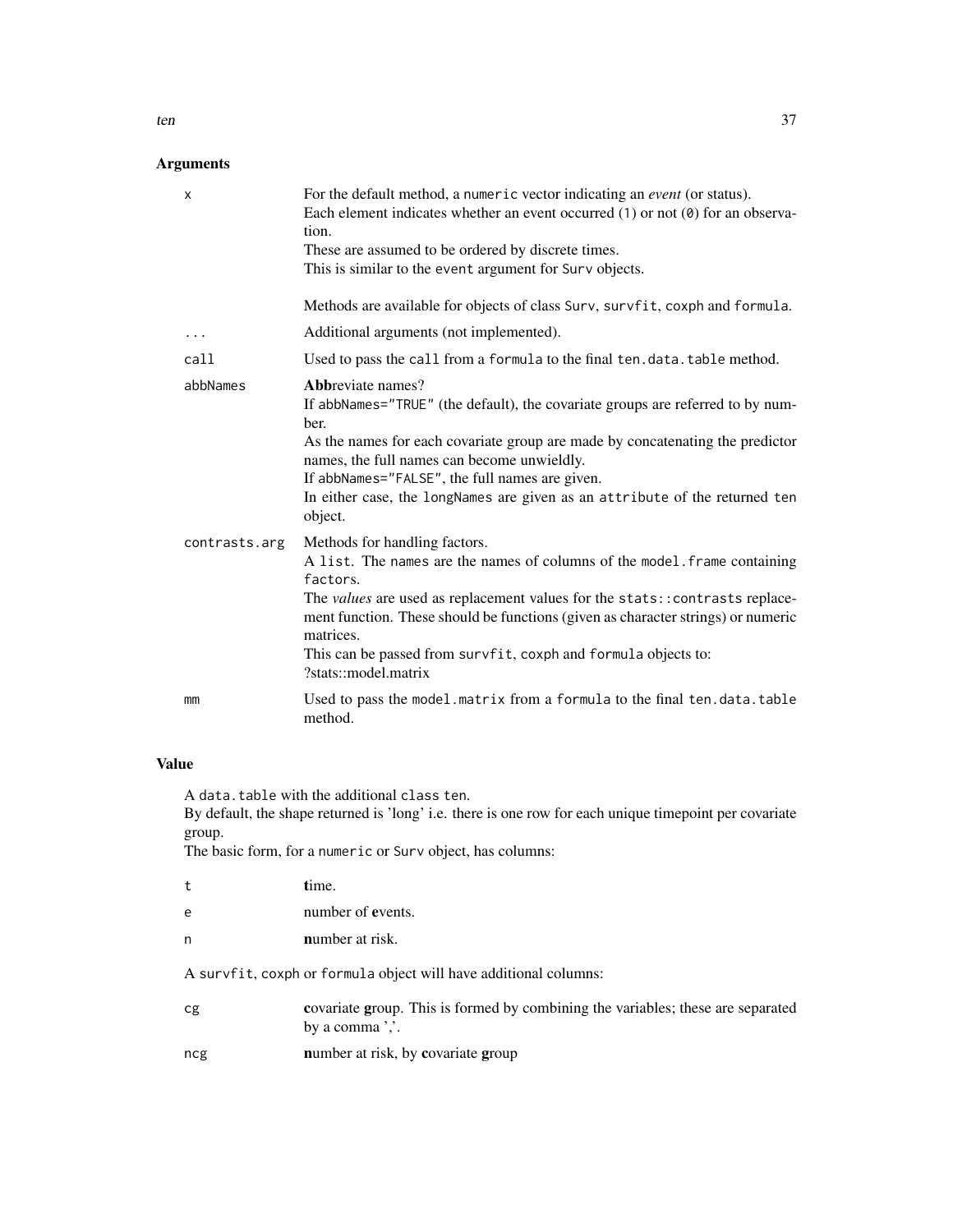# <span id="page-37-0"></span>Special terms.

The following are considered 'special' terms in a survival model:

| strata  | For a stratified model, ten returns a list with one element per strata, which is<br>a ten object.<br>This has the class strater. The name of the list elements are those of the<br>strata in the model. |
|---------|---------------------------------------------------------------------------------------------------------------------------------------------------------------------------------------------------------|
| cluster | These terms are dropped.                                                                                                                                                                                |
| tt      | The variable is unchanged. That is, time-transform terms are handled as if the<br>the function $tt(x)$ was identity(x).                                                                                 |

# Attribures.

The returned object will also have the following attributes:

| shape     | The default is "long" but is changed to "wide" when as wide is called on the<br>object. |
|-----------|-----------------------------------------------------------------------------------------|
| abbNames  | Abbreviate names?                                                                       |
| longNames | A data, table with two columns, showing the abbrevbiated and full names.                |
| ncg       | Number of covariate groups                                                              |
| call      | The call used to generate the object                                                    |
| mm        | The model matrix used to generate to generate the object, if applicable.                |
|           |                                                                                         |

Additional attributes will be added by the following functions: [sf](#page-32-1) [ci](#page-8-1)

### Note

The methods for data.frame (for a model frame) and data.table are not typically intended for interactive use.

Currently only binary status and right-censoring are supported.

In stratified models, only one level of stratification is supported (i.e. strata cannot be 'nested' currently).

Partial matching is available for the following arguments, based on the characters in bold:

- abbNames
- contrasts.arg

# See Also

[asWide](#page-1-1) [print](#page-27-2)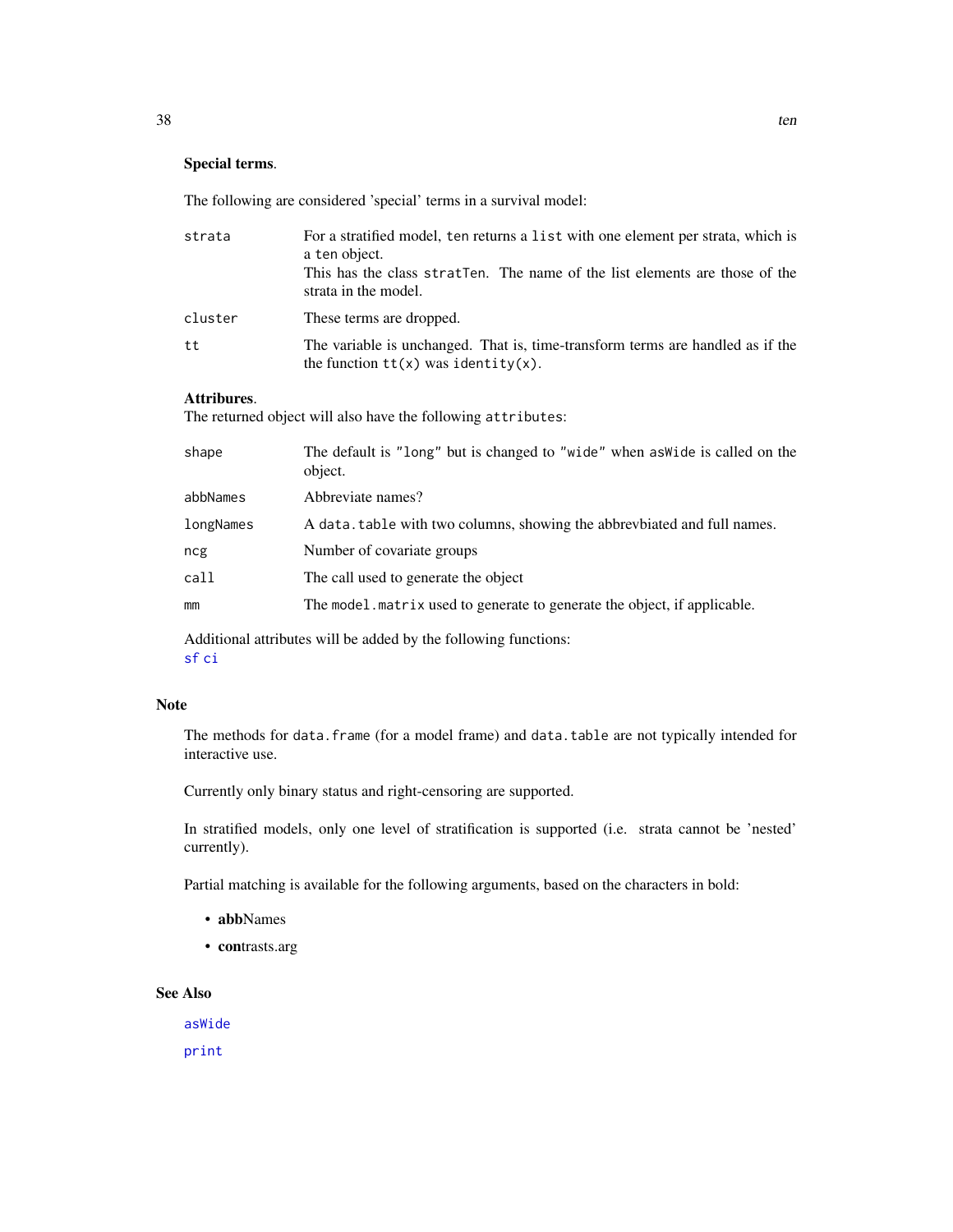# Examples

```
require("survival")
## binary vector
ten(c(1, 0, 1, 0, 1))
## Surv object
df0 <- data.frame(t=c(1, 1, 2, 3, 5, 8, 13, 21),
                  e = rep(c(0, 1), 4)s1 <- with(df0, Surv(t, e, type="right"))
ten(s1)
## some awkward values
suppressWarnings(
    s1 <- Surv(time=c(Inf, -1, NaN, NA, 10, 12),
               event=c(c(NA, 1, 1, NaN, Inf, 0.75))))
ten(s1)
## coxph object
## K&M. Section 1.2. Table 1.1, page 2.
data("hodg", package="KMsurv")
hodg <- data.table::data.table(hodg)
data.table::setnames(hodg,
                     c(names(hodg)[!names(hodg) %in%
                                   c("score", "wtime")],
                       "Z1", "Z2"))
c1 <- coxph(Surv(time=time, event=delta) \sim Z1 + Z2,
            data=hodg[gtype==1 && dtype==1, ])
ten(c1)
data("bmt", package="KMsurv")
ten(c1 <- coxph(Surv(t2, d3) ~ z3*z10, data=bmt))
## T&G. Section 3.2, pg 47.
## stratified model
data("pbc", package="survival")
c1 <- coxph(Surv(time, status==2) ~ log(bili) + age + strata(edema), data=pbc)
ten(c1)
## K&M. Example 7.2, pg 210.
data("kidney", package="KMsurv")
with(kidney[kidney$type==2, ], ten(Surv(time=time, event=delta)))
s1 <- survfit(Surv(time=time, event=delta) ~ type, data=kidney)
ten(s1)[e > 0, ]## A null model is passed to ten.Surv
(t1 <- with(kidney, ten(Surv(time=time, event=delta) ~ 0)))
## but the original call is preserved
attr(t1, "call")
## survival::survfit doesn't accept interaction terms...
## Not run:
    s1 <- survfit(Surv(t2, d3) ~ z3*z10, data=bmt)
## End(Not run)
## but ten.formula does:
ten(Surv(time=t2, event=d3) ~ z3*z10, data=bmt)
## the same is true for the '.' (dot operator) in formulas
```
ten 39 auch dem 2008 et de la contradicte de la contradicte de la contradicte de la contradicte de la contradicte de la contradicte de la contradicte de la contradicte de la contradicte de la contradicte de la contradicte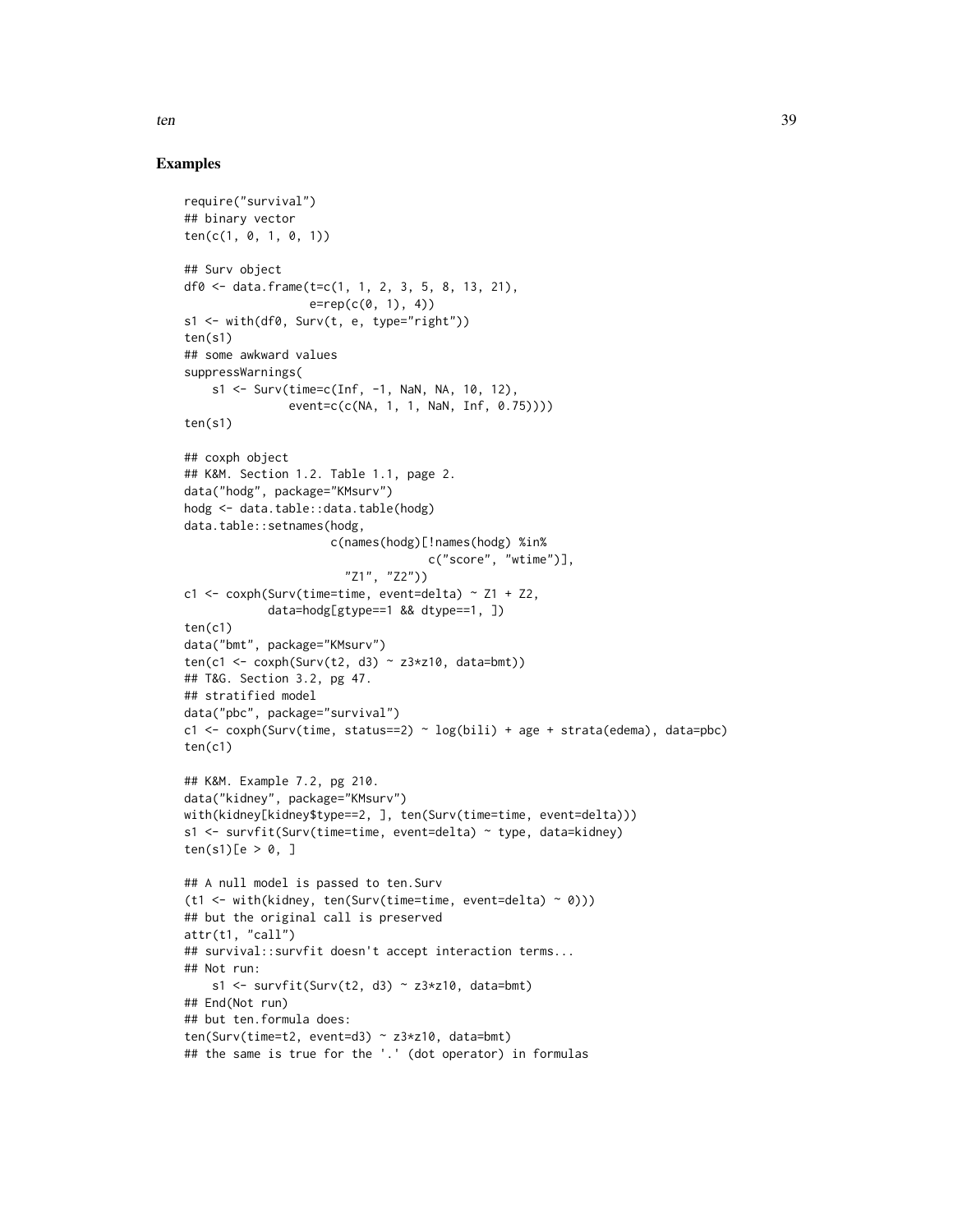```
(t1 <- ten(Surv(time=t2, event=d3) ~ ., data=bmt))
## impractical long names stored as an attribute
attr(t1, "longNames")
## not typically intended to be called directly
mf1 <- stats::model.frame(Surv(time, status==2) ~ age + strata(edema) + strata(spiders), pbc,
                          drop.unused.levels = TRUE)
ten(mf1)
```
xtable xtable *methods*

#### Description

xtable methods

#### Usage

```
xtable(x, caption = NULL, label = NULL, align = NULL, digits = NULL,
  display = NULL, ...)## S3 method for class 'table'
xtable(x, caption = paste@(past@names(dimnames(x)), collapse= " \lvert \frac{\cdot}{\cdot} \rvert"\\\\ chi-sq=",
  signif(suppressWarnings(stats::chisq.test(x)$p.value), digits)),
  label = NULL, align = c("l", rep("c", dim(x)[2])), digits = 2,
  display = NULL, ...)
```

```
## S3 method for class 'survfit'
xtable(x, caption = paste0("Survival for "deparse(x$call[[2]])), label = NULL, align = c("l", rep("c", 7)),digits = NULL, display = rep("fg", 8), ...
```
# Arguments

| X       | An object with an xtable method.        |
|---------|-----------------------------------------|
| caption | Caption.                                |
| label   | Label.                                  |
| align   | Alignment of columns.                   |
| digits  | Number of digits to display.            |
| display | How to display - passed to format.      |
|         | Additional arguments (not implemented). |

# Value

An xtable, suitable for use with/ parsing by LaTeX.

<span id="page-39-0"></span>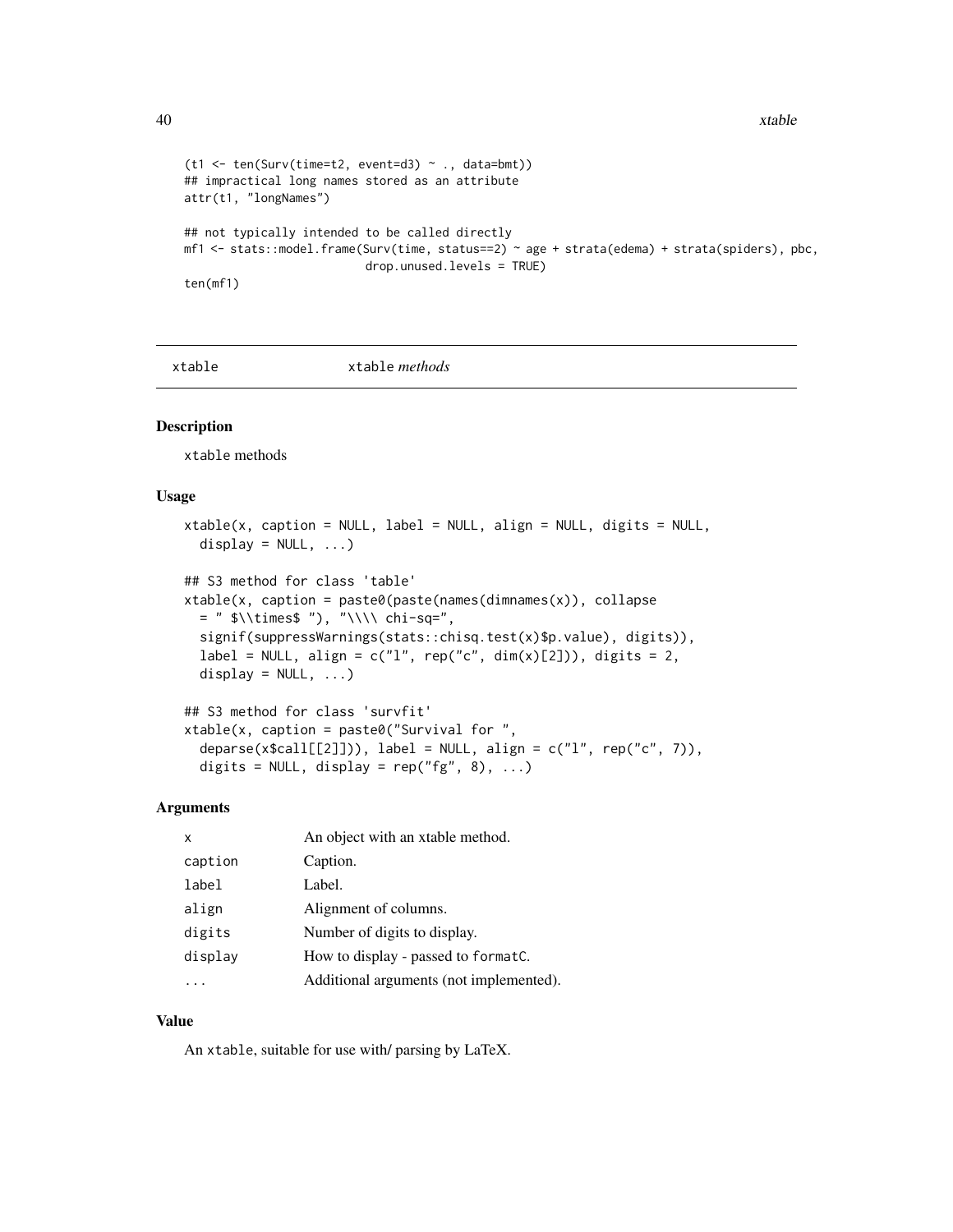xtable 41

# Note

xtable.survfit - this does *not* show the (restricted) mean survival, only the median with confidence intervals.

# See Also

? xtable ? xtable::print.xtable methods("xtable")

# Examples

```
data("kidney", package="KMsurv")
xtable(with(kidney, table(delta, type)))
## K&M. Example 7.2, pg 210.
```

```
xtable(survfit(Surv(time=time, event=delta) ~ type, data=kidney))
```